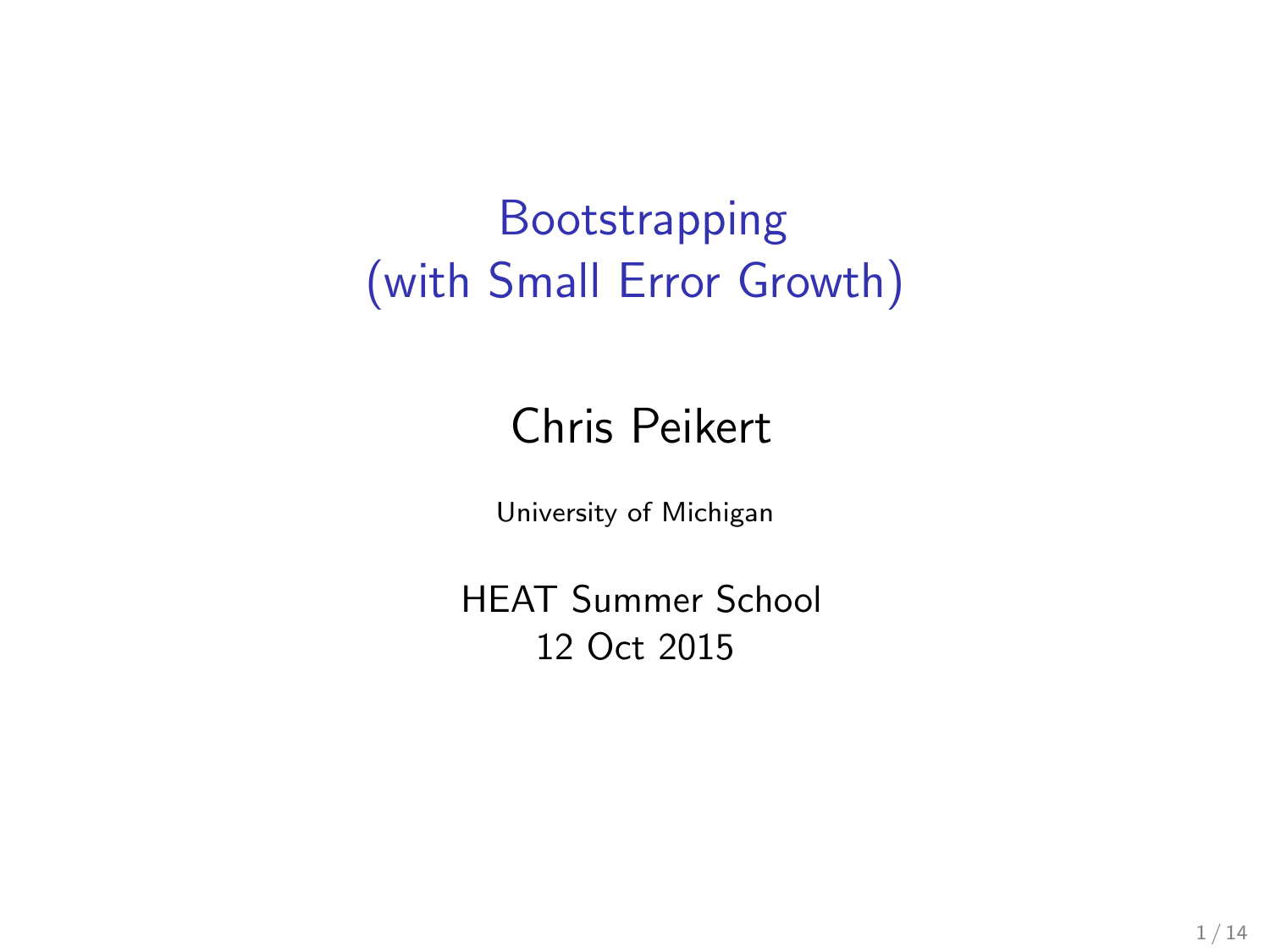Fully Homomorphic Encryption [RAD'78, Gentry'09]

 $\blacktriangleright$  FHE lets you do this:

$$
\boxed{\mu} \longrightarrow \boxed{\mathrm{Eval}(f)} \longrightarrow \boxed{f(\mu)}
$$

A cryptographic "holy grail" with countless applications.

First solved in [Gentry'09], followed by [vDGHV'10,BV'11a,BV'11b,BGV'12,B'12,GSW'13,. . . ]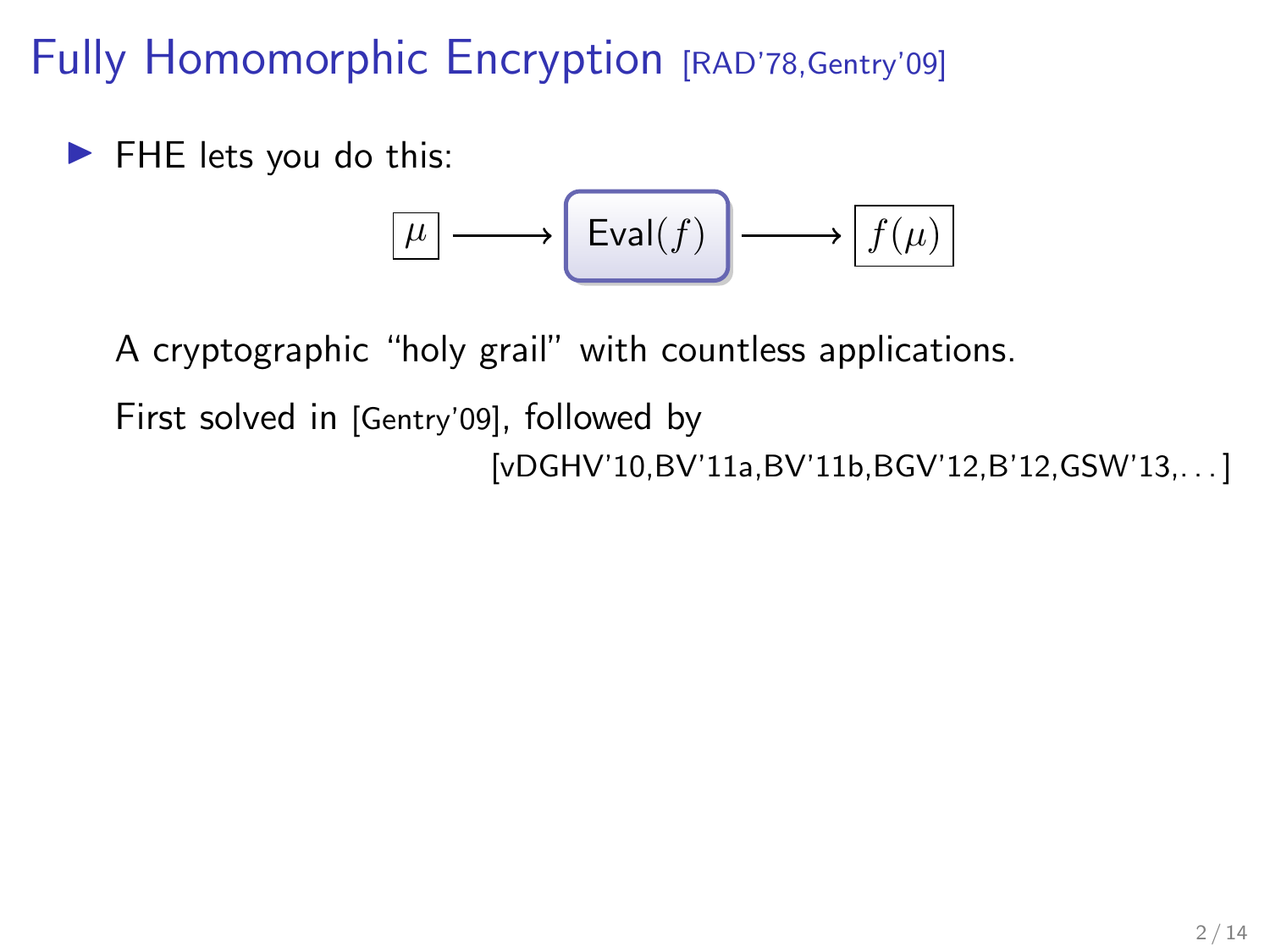Fully Homomorphic Encryption [RAD'78, Gentry'09]

 $\blacktriangleright$  FHE lets you do this:

$$
\boxed{\mu} \longrightarrow \boxed{\mathrm{Eval}(f)} \longrightarrow \boxed{f(\mu)}
$$

A cryptographic "holy grail" with countless applications.

First solved in [Gentry'09], followed by [vDGHV'10,BV'11a,BV'11b,BGV'12,B'12,GSW'13,. . . ]

 $\blacktriangleright$  "Naturally occurring" schemes are somewhat homomorphic (SHE): can only evaluate functions of an a *priori* bounded depth.

$$
\boxed{\mu} \to \boxed{\mathrm{Eval}(f)} \to \boxed{f(\mu)} \to \boxed{\mathrm{Eval}(g)} \to \boxed{g(f(\mu))}
$$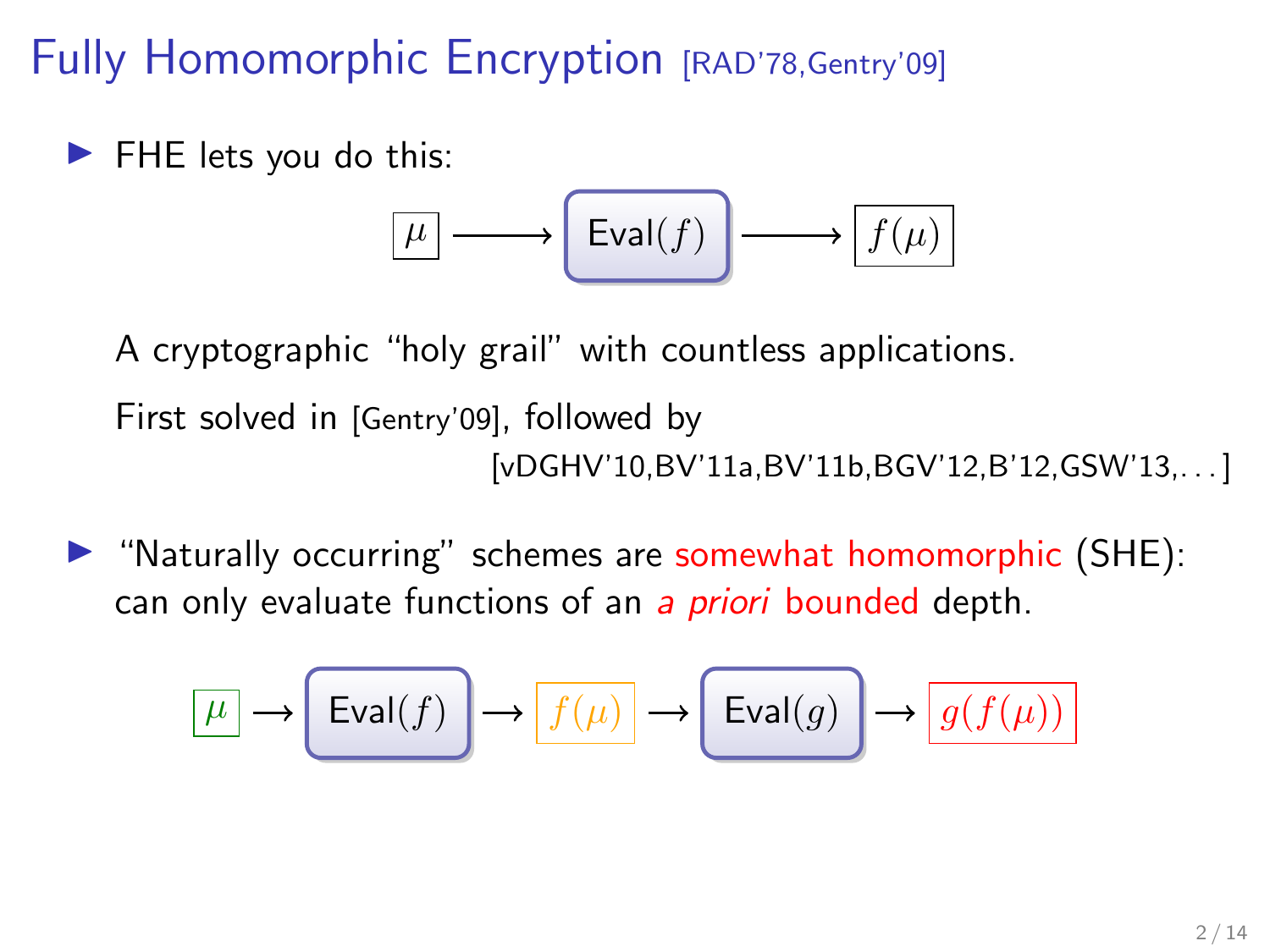Fully Homomorphic Encryption [RAD'78, Gentry'09]

 $\blacktriangleright$  FHE lets you do this:

$$
\boxed{\mu} \longrightarrow \boxed{\mathrm{Eval}(f)} \longrightarrow \boxed{f(\mu)}
$$

A cryptographic "holy grail" with countless applications.

First solved in [Gentry'09], followed by [vDGHV'10,BV'11a,BV'11b,BGV'12,B'12,GSW'13,. . . ]

 $\blacktriangleright$  "Naturally occurring" schemes are somewhat homomorphic (SHE): can only evaluate functions of an a priori bounded depth.

$$
\boxed{\mu} \longrightarrow \boxed{\mathrm{Eval}(f)} \longrightarrow \boxed{f(\mu)} \longrightarrow \boxed{\mathrm{Eval}(g)} \longrightarrow \boxed{g(f(\mu))}
$$

In Thus far, "bootstrapping" is required to achieve unbounded FHE.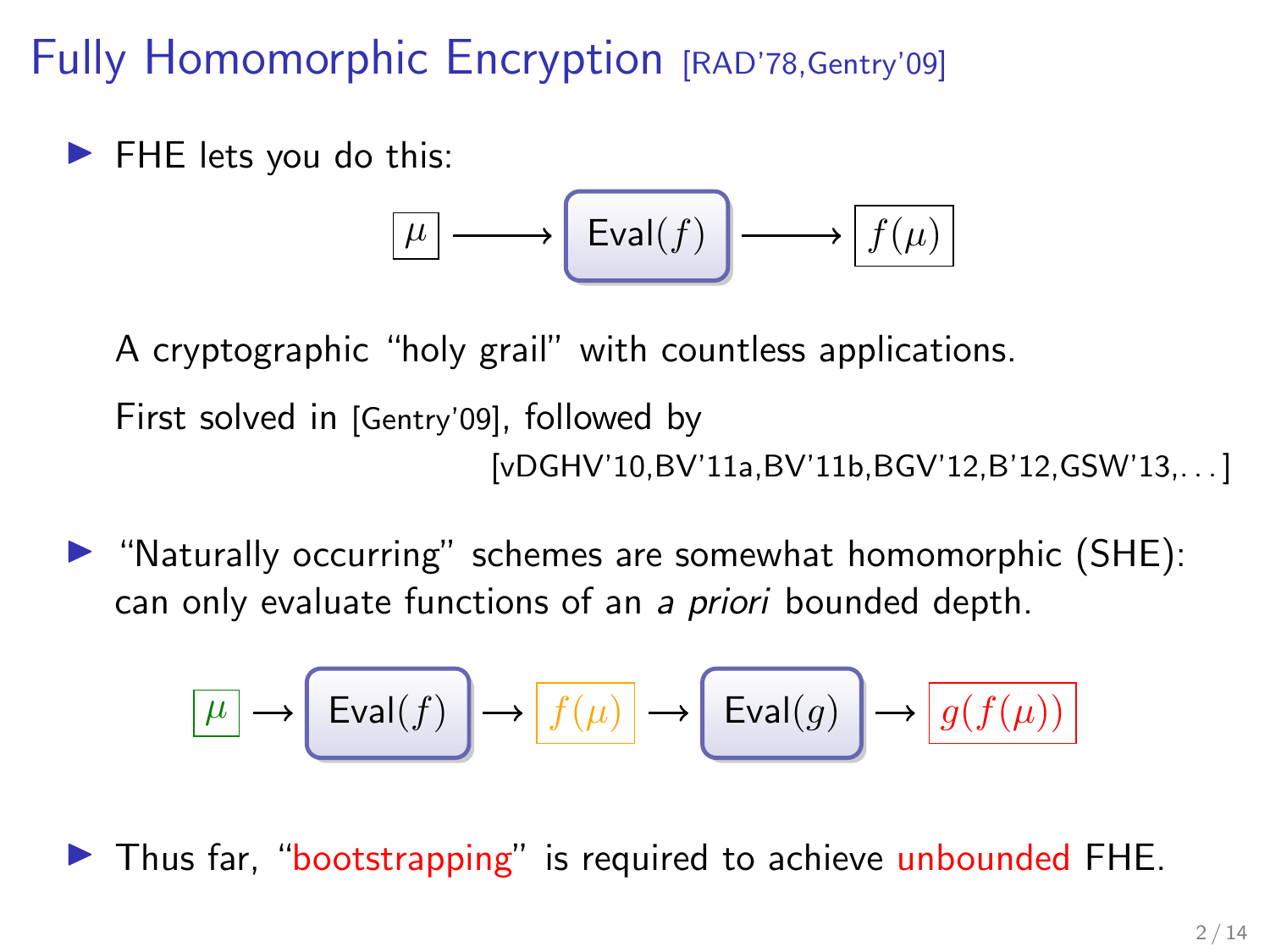▶ Homomorphically evaluate the SHE decryption function to "refresh" a ciphertext  $\mu$ , allowing further homomorphic operations.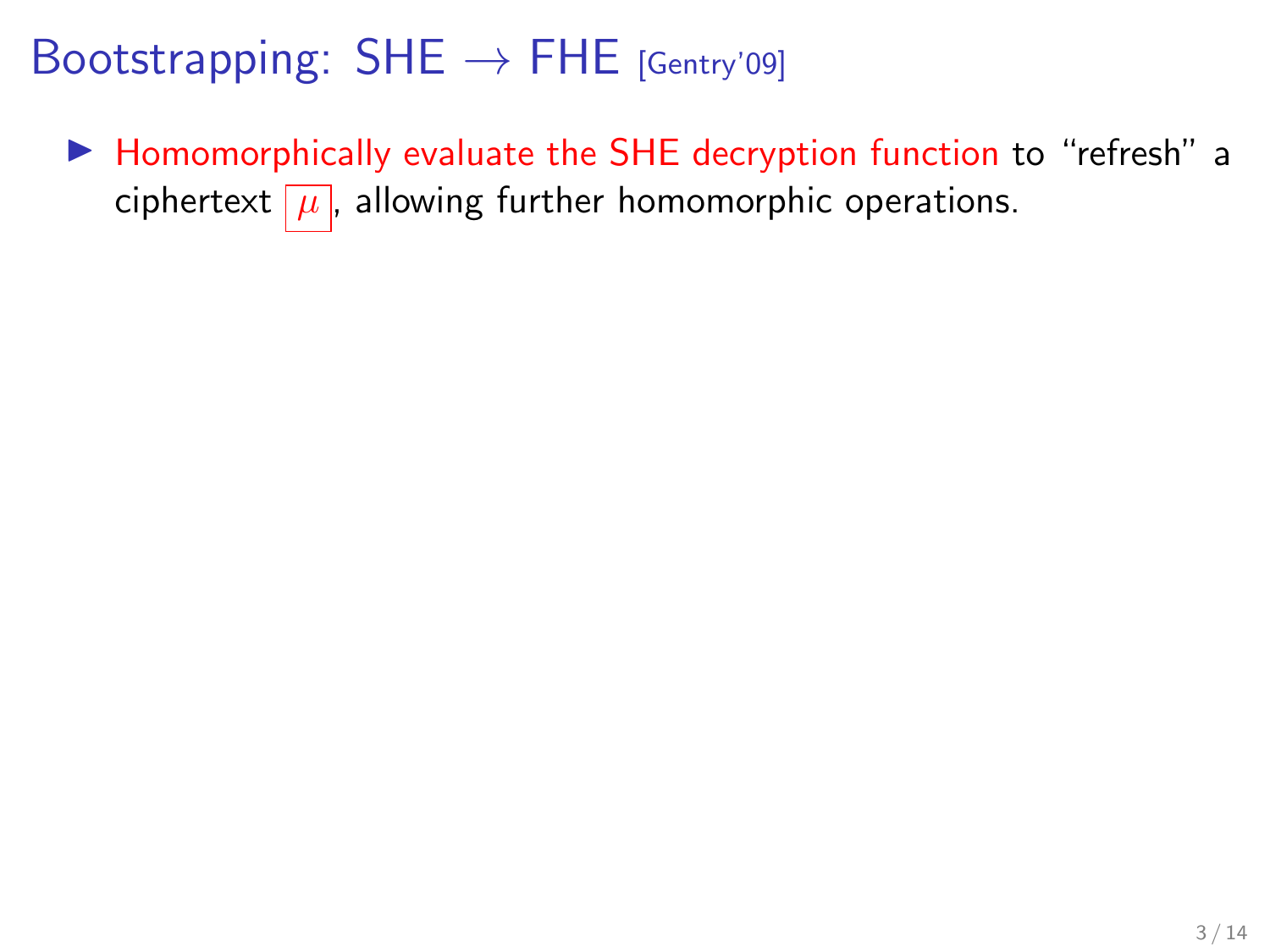▶ Homomorphically evaluate the SHE decryption function to "refresh" a ciphertext  $\mu$ , allowing further homomorphic operations.

Decrypting  $|\mu|$  as a <u>function of sk</u>:

$$
sk \longrightarrow \mathsf{Dec}\Big(\cdot\ ,\boxed{\mu}\Big) \longrightarrow \mu
$$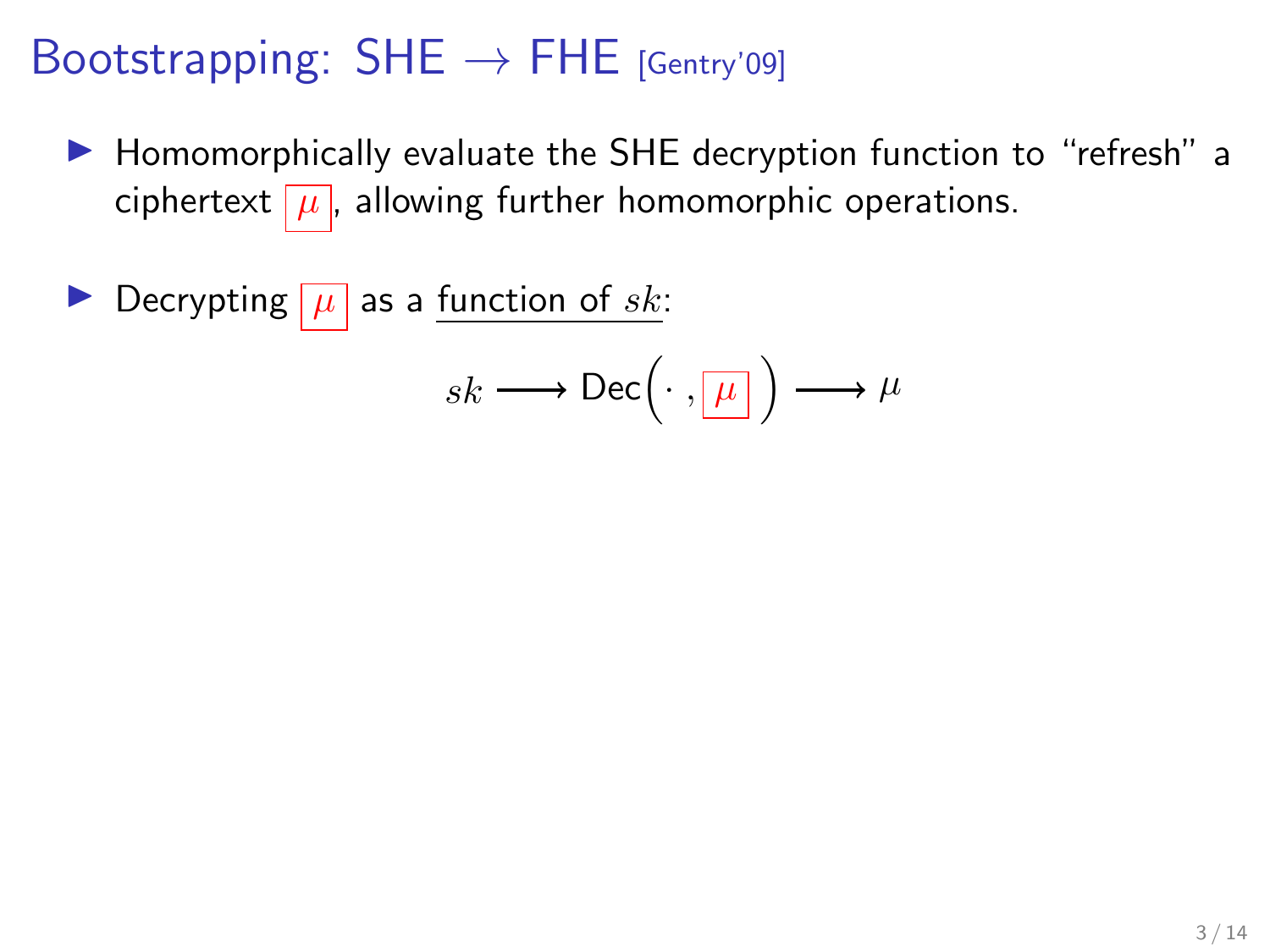▶ Homomorphically evaluate the SHE decryption function to "refresh" a ciphertext  $\mu$ , allowing further homomorphic operations.

$$
\triangleright \text{ Decrypting } \boxed{\mu} \text{ as a function of } sk: \\
sk \longrightarrow \text{Dec}\left(\cdot, \boxed{\mu}\right) \longrightarrow \mu
$$

 $\blacktriangleright$  Homomorphically decrypting  $|\mu|$  on  $|sk|$ :

$$
\boxed{sk} \longrightarrow \boxed{\text{Eval}\Big(\text{Dec}\Big(\cdot\,,\boxed{\mu}\Big)\Big)} \longrightarrow \boxed{\mu}
$$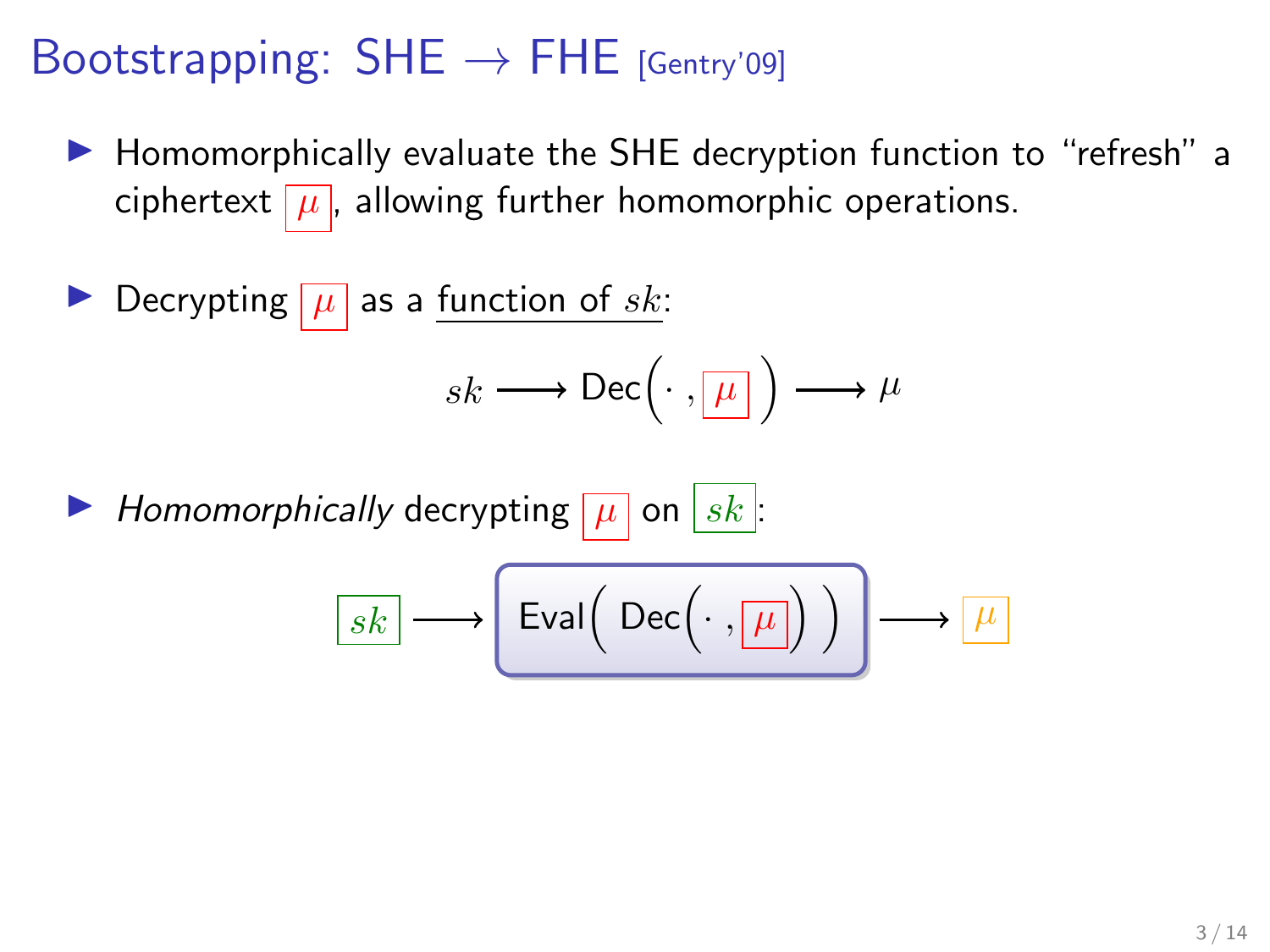$\blacktriangleright$  Homomorphically evaluate the SHE decryption function to "refresh" a ciphertext  $\mu$ , allowing further homomorphic operations.

$$
\triangleright \text{ Decrypting } \boxed{\mu} \text{ as a function of } sk: \\
sk \longrightarrow \text{Dec}\left(\cdot, \boxed{\mu}\right) \longrightarrow \mu
$$

 $\blacktriangleright$  Homomorphically decrypting  $|\mu|$  on  $|sk|$ :

$$
\boxed{sk} \longrightarrow \boxed{\text{Eval}\Big(\text{Dec}\Big(\cdot\,,\boxed{\mu}\Big)\Big)} \longrightarrow \boxed{\mu}
$$

Runtime of Eval(Dec) is controlled by complexity of Dec.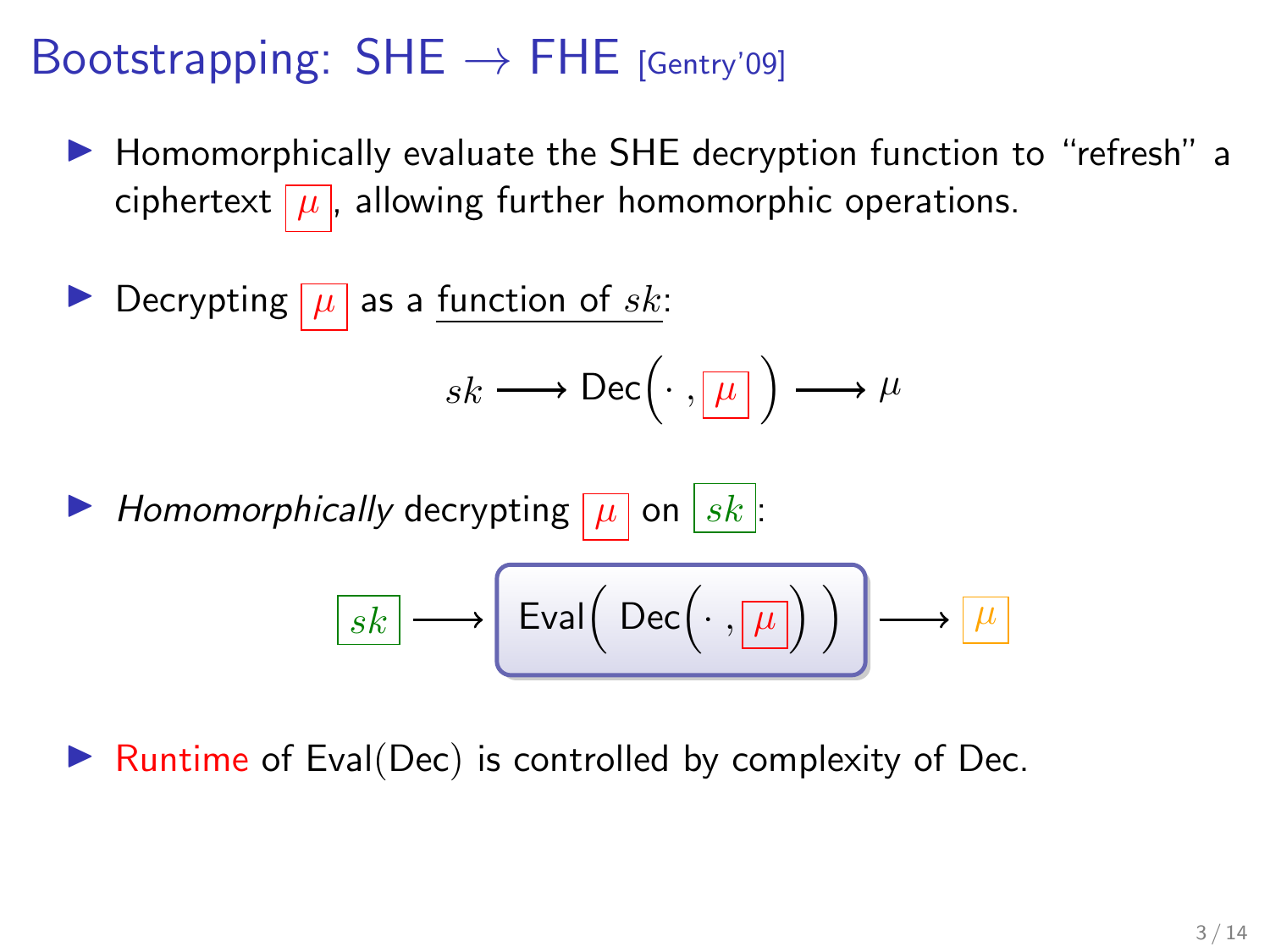$\blacktriangleright$  Homomorphically evaluate the SHE decryption function to "refresh" a ciphertext  $\mu$ , allowing further homomorphic operations.

$$
\triangleright \text{ Decrypting } \boxed{\mu} \text{ as a function of } sk: \\
sk \longrightarrow \text{Dec}\left(\cdot, \boxed{\mu}\right) \longrightarrow \mu
$$

 $\blacktriangleright$  Homomorphically decrypting  $|\mu|$  on  $|sk|$ :

$$
\boxed{sk} \longrightarrow \boxed{\text{Eval}\Big(\text{Dec}\Big(\cdot\,,\boxed{\mu}\Big)\Big)} \longrightarrow \boxed{\mu}
$$

Runtime of Eval(Dec) is controlled by complexity of Dec. Error growth of Eval(Dec) determines strength of cryptographic assumption – e.g., initial LWE noise "rate" of  $|sk|$ .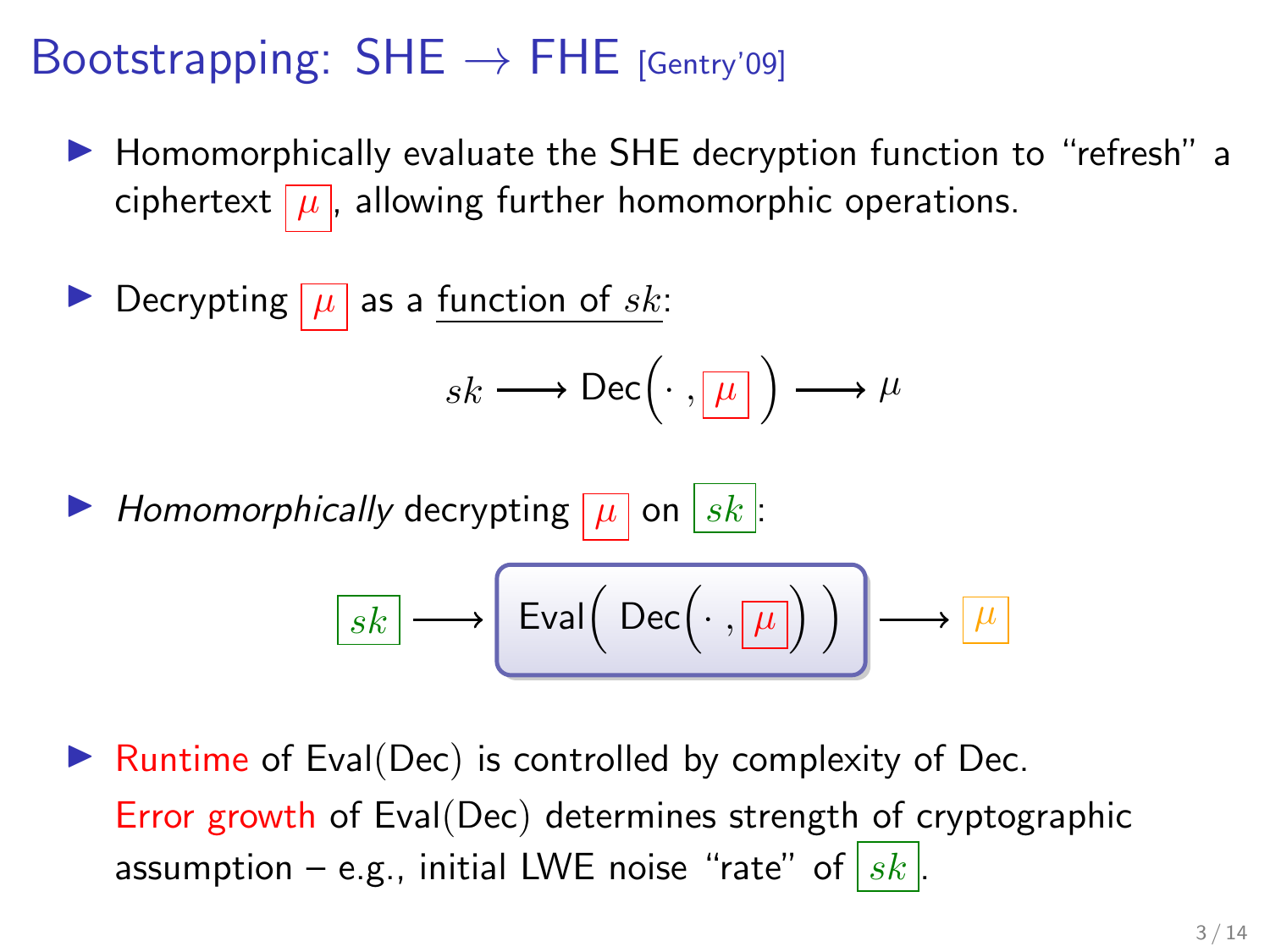$\blacktriangleright$  Homomorphic decryption of  $\boxed{\mu}$  on  $\boxed{sk}$ :

$$
\boxed{sk} \longrightarrow \boxed{\text{Eval}\Big(\text{ Dec}\Big(\cdot\,,\boxed{\mu}\Big)\Big)} \longrightarrow \boxed{\mu}
$$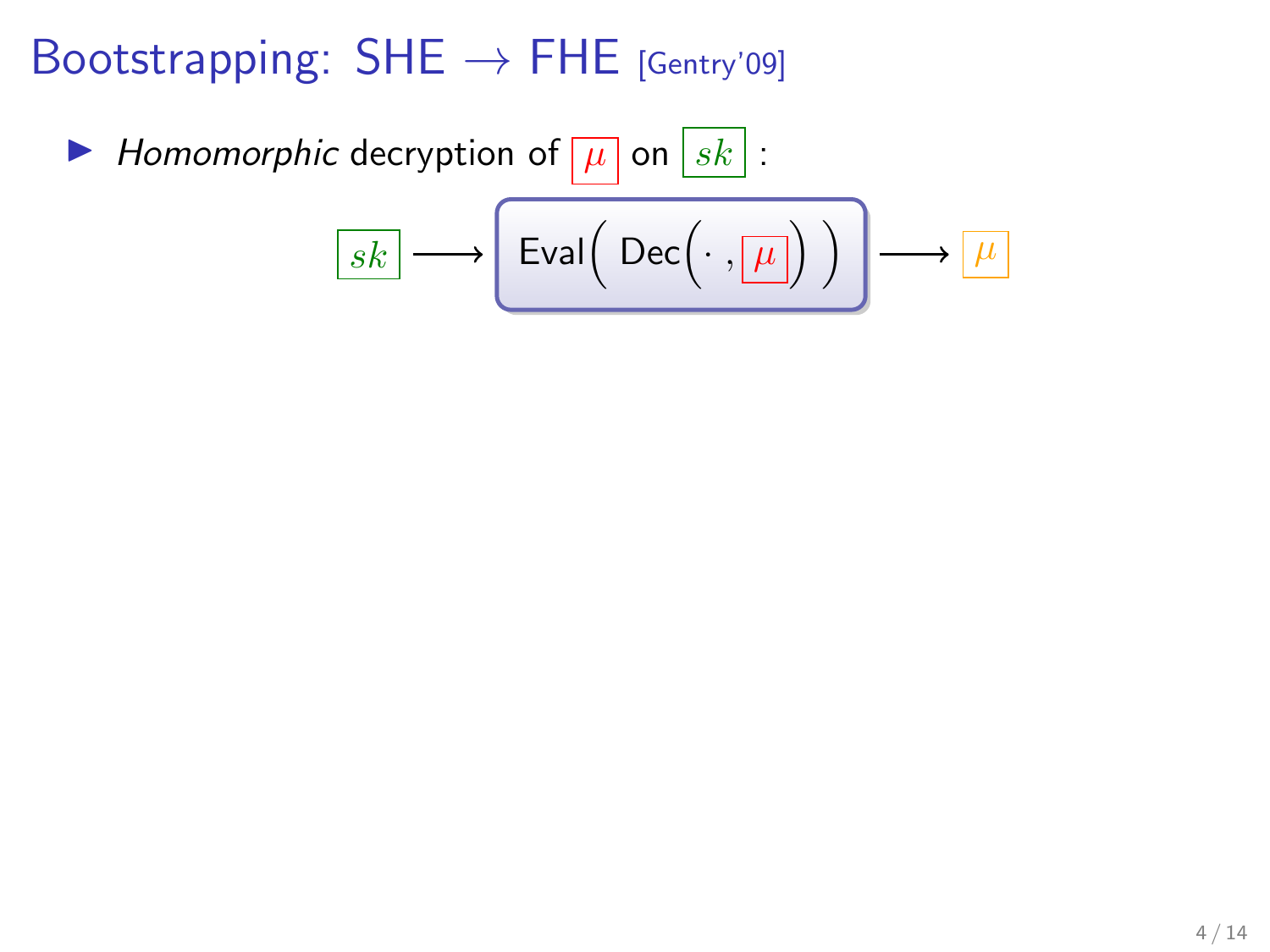► Homomorphic decryption of 
$$
\boxed{\mu}
$$
 on  $\boxed{sk}$  :  

$$
\boxed{sk} \longrightarrow \boxed{\text{Eval}(\text{Dec}(\cdot, \boxed{\mu})) \longrightarrow \boxed{\mu}
$$

**I** Runtime: quasi-linear  $\tilde{O}(\lambda)$  using rings [GHS'12,AP'13]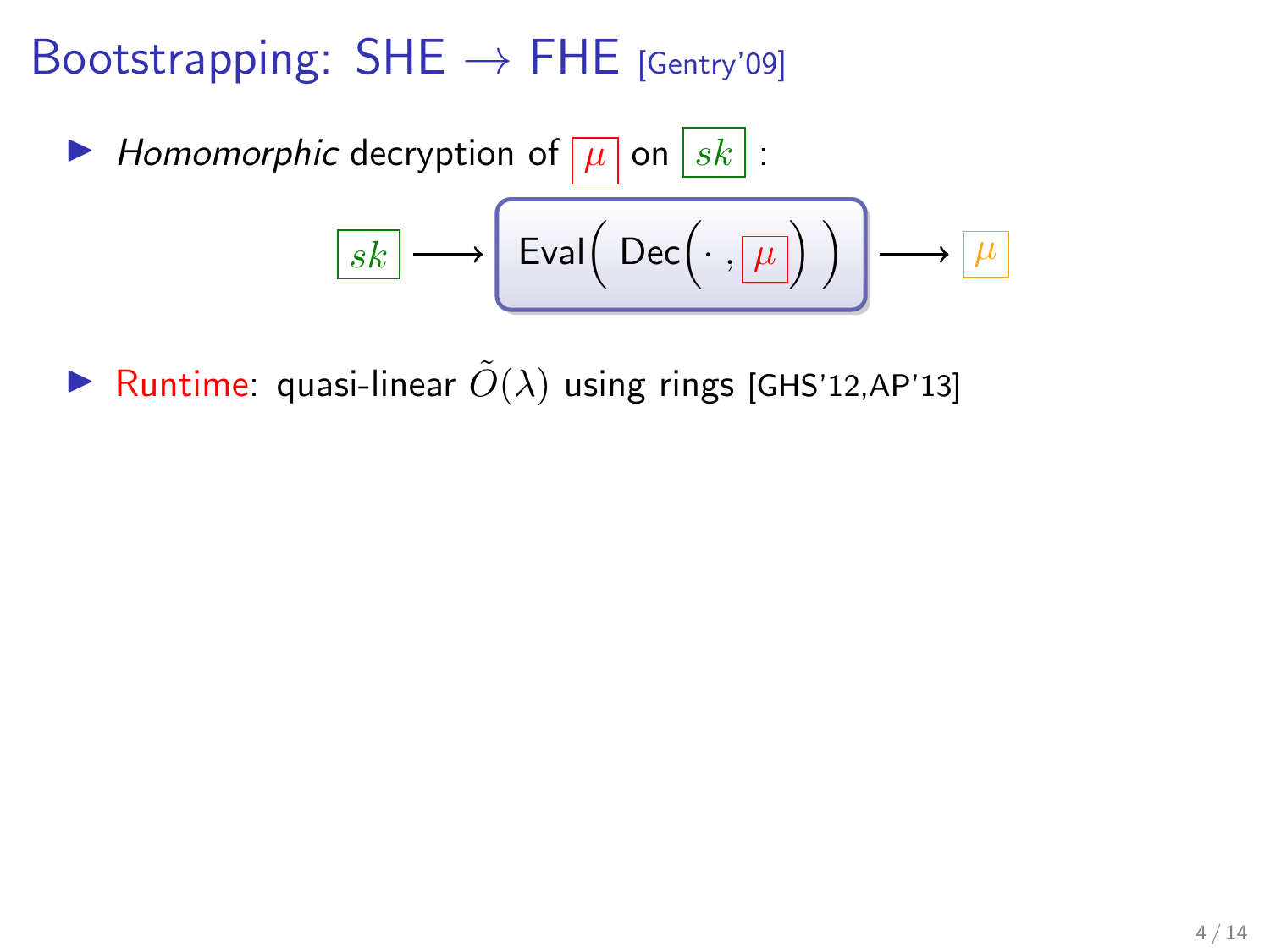► Homomorphic decryption of 
$$
\boxed{\mu}
$$
 on  $\boxed{sk}$  :  

$$
\boxed{sk} \longrightarrow \boxed{\text{Eval}(\text{Dec}(\cdot, \boxed{\mu})) \longrightarrow \boxed{\mu}
$$

- **•** Runtime: quasi-linear  $\tilde{O}(\lambda)$  using rings [GHS'12,AP'13]
- $\blacktriangleright$  Error growth using [BGV'12,B'12,GSW'13]: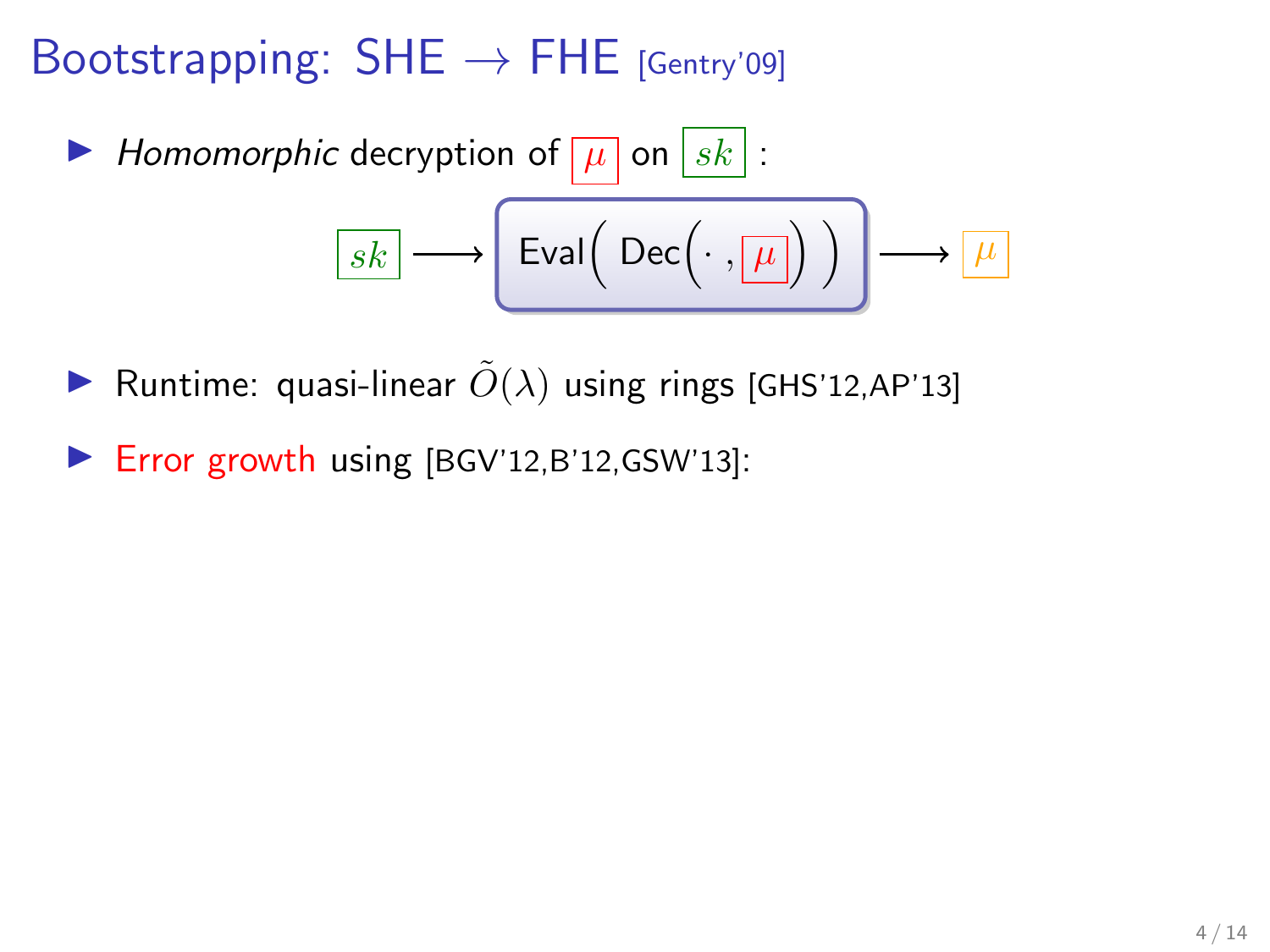► Homomorphic decryption of 
$$
\boxed{\mu}
$$
 on  $\boxed{sk}$  :  

$$
\boxed{sk} \longrightarrow \boxed{\text{Eval}(\text{Dec}(\cdot, \boxed{\mu})) \longrightarrow \boxed{\mu}
$$

- **•** Runtime: quasi-linear  $\tilde{O}(\lambda)$  using rings [GHS'12,AP'13]
- $\blacktriangleright$  Error growth using [BGV'12,B'12,GSW'13]:
	- $\star$  Homom Addition: Error grows additively.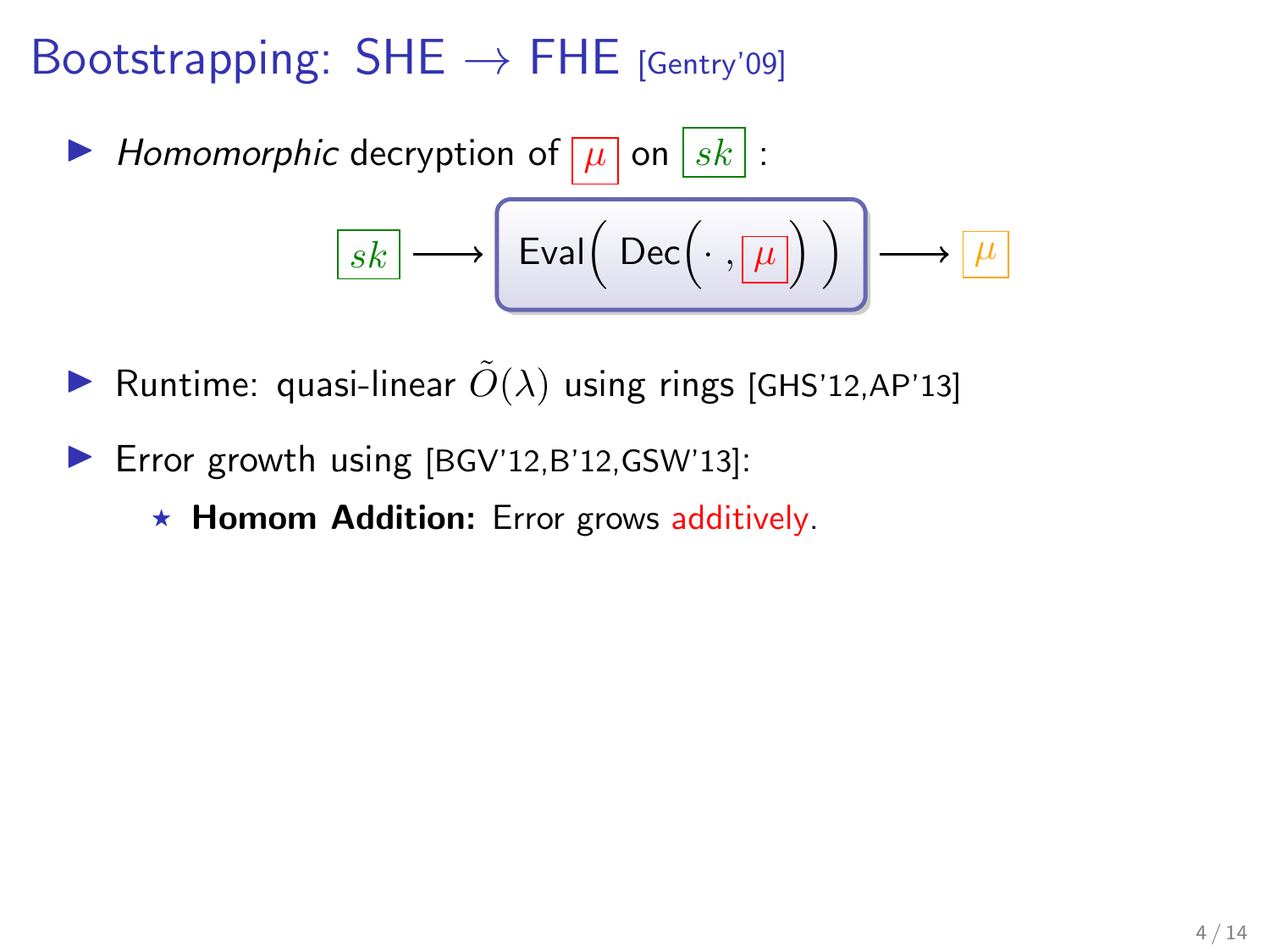► Homomorphic decryption of 
$$
\boxed{\mu}
$$
 on  $\boxed{sk}$  :  

$$
\boxed{sk} \longrightarrow \boxed{\text{Eval}(\text{Dec}(\cdot, \boxed{\mu})) \longrightarrow \boxed{\mu}
$$

- **•** Runtime: quasi-linear  $\tilde{O}(\lambda)$  using rings [GHS'12,AP'13]
- $\blacktriangleright$  Error growth using [BGV'12,B'12,GSW'13]:
	- $\star$  Homom Addition: Error grows additively.
	- **K** Homom Multiplication: Error grows by  $poly(\lambda)$  factor.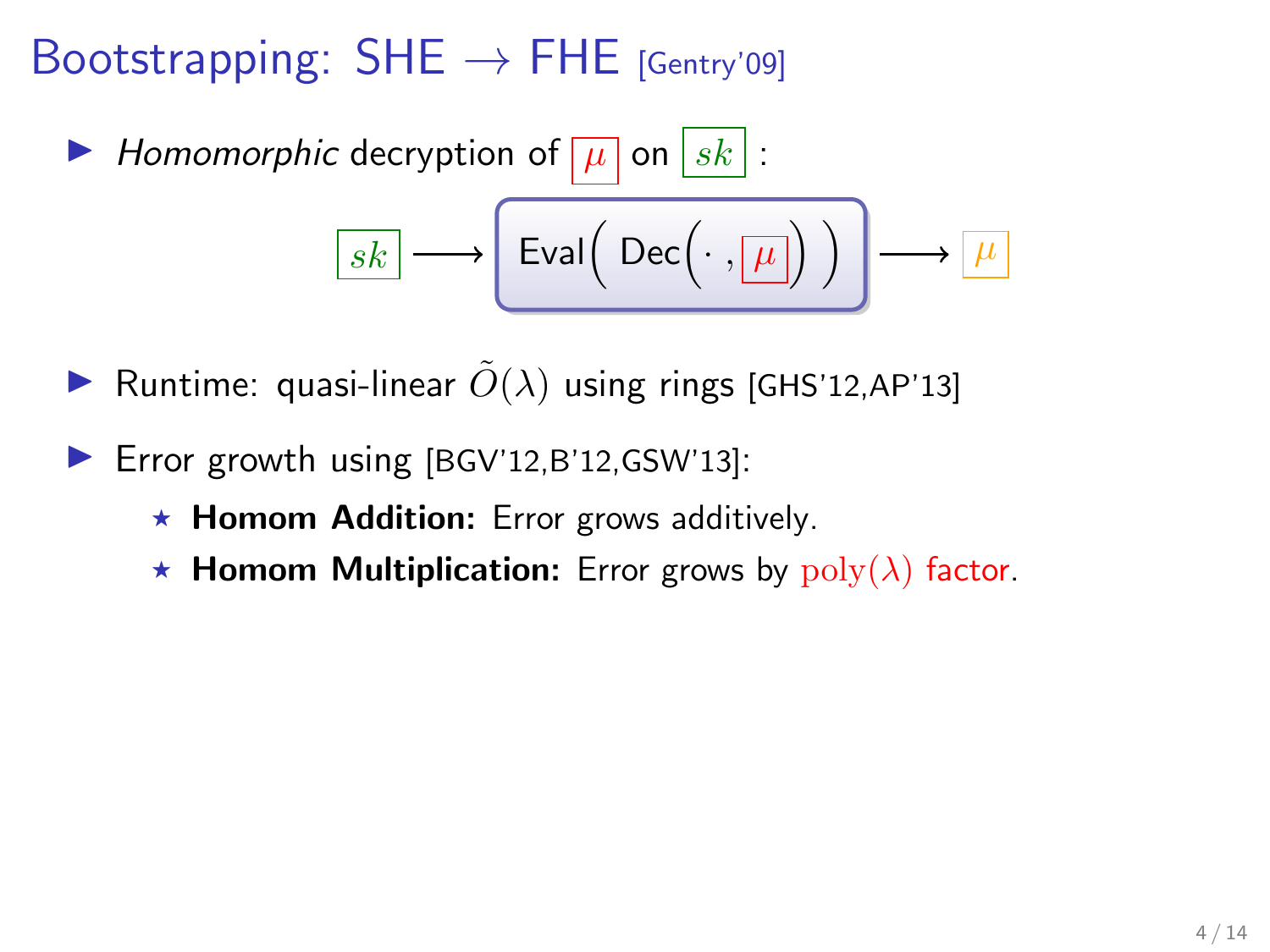► Homomorphic decryption of 
$$
\boxed{\mu}
$$
 on  $\boxed{sk}$  :  

$$
\boxed{sk} \longrightarrow \left( \text{Eval} \left( \text{Dec} \left( \cdot, \boxed{\mu} \right) \right) \right) \longrightarrow \boxed{\mu}
$$

- **I** Runtime: quasi-linear  $\tilde{O}(\lambda)$  using rings [GHS'12,AP'13]
- $\blacktriangleright$  Error growth using [BGV'12,B'12,GSW'13]:
	- $\star$  Homom Addition: Error grows additively.
	- **K** Homom Multiplication: Error grows by  $poly(\lambda)$  factor.
- **IGCO** Known boolean decryption circuits have logarithmic  $O(log \lambda)$  depth.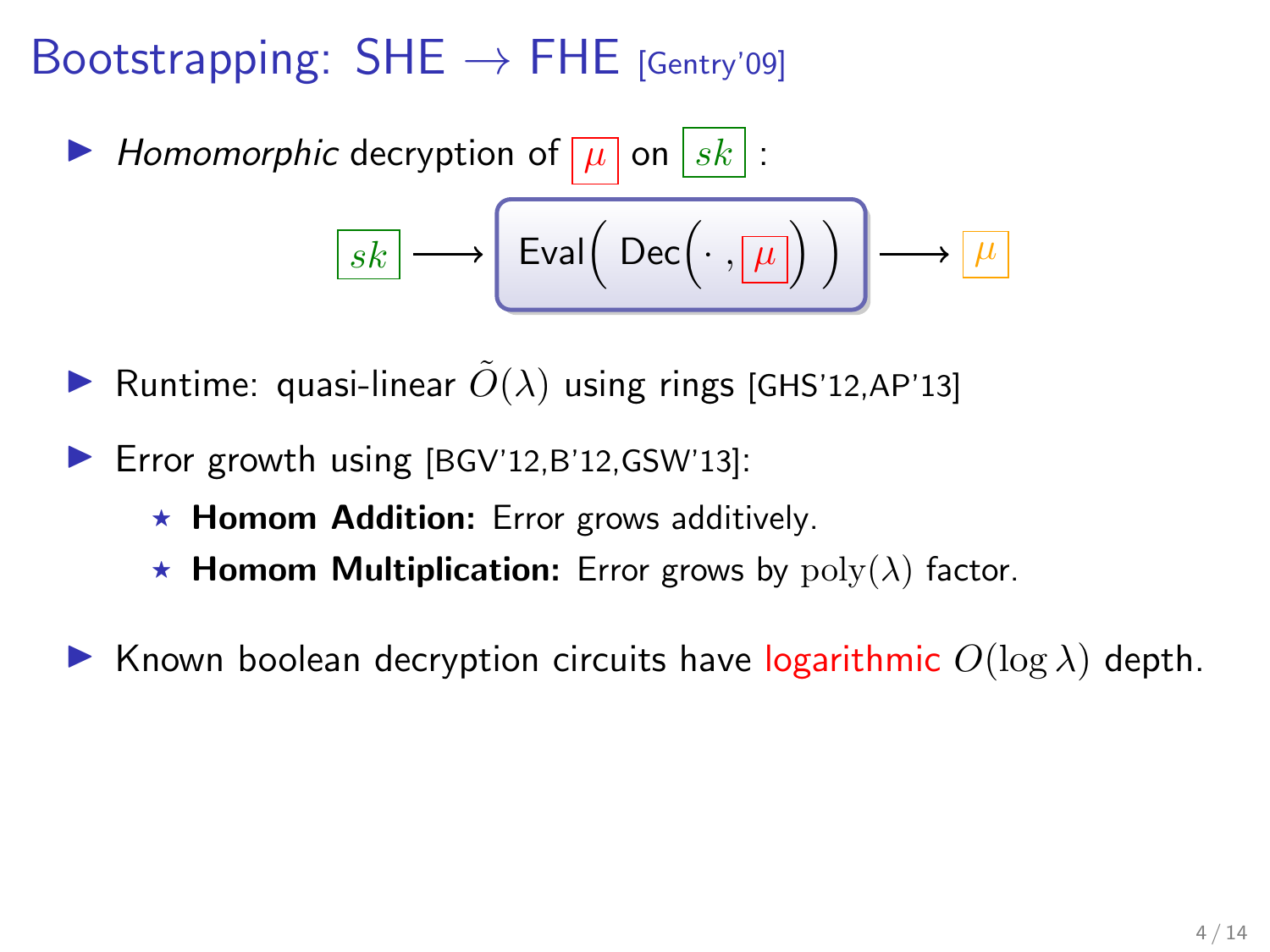► Homomorphic decryption of 
$$
\boxed{\mu}
$$
 on  $\boxed{sk}$  :  

$$
\boxed{sk} \longrightarrow \left( \text{Eval} \left( \text{Dec} \left( \cdot, \boxed{\mu} \right) \right) \right) \longrightarrow \boxed{\mu}
$$

- **I** Runtime: quasi-linear  $\tilde{O}(\lambda)$  using rings [GHS'12,AP'13]
- $\blacktriangleright$  Error growth using [BGV'12,B'12,GSW'13]:
	- $\star$  Homom Addition: Error grows additively.
	- $\star$  **Homom Multiplication:** Error grows by  $poly(\lambda)$  factor.
- **IGCO** Known boolean decryption circuits have logarithmic  $O(log \lambda)$  depth.  $\Longrightarrow$  Quasi-polynomial  $\lambda^{O(\log \lambda)}$  error growth & lattice approx factors.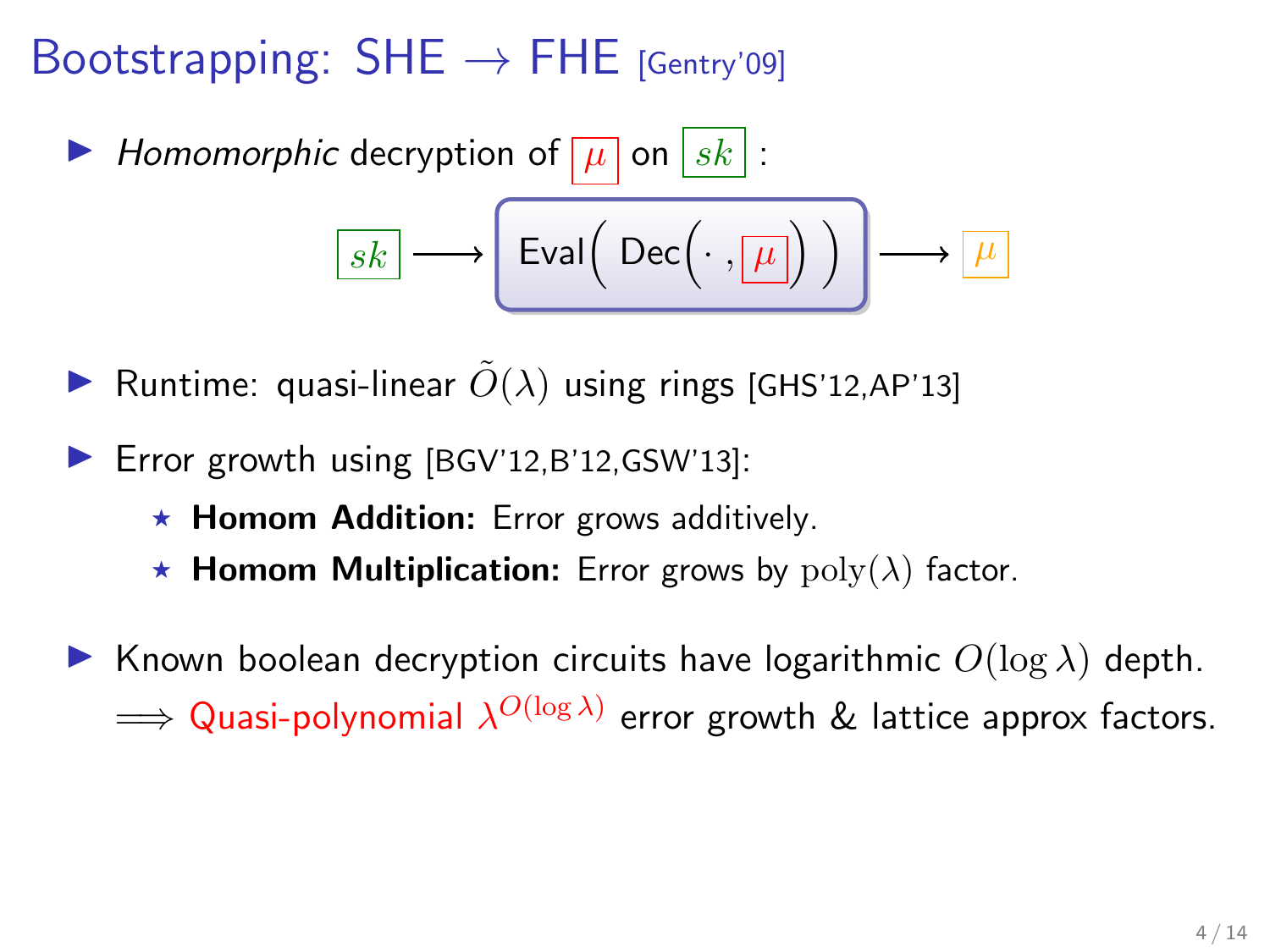► Homomorphic decryption of 
$$
\boxed{\mu}
$$
 on  $\boxed{sk}$  :  

$$
\boxed{sk} \longrightarrow \left( \text{Eval} \left( \text{Dec} \left( \cdot, \boxed{\mu} \right) \right) \right) \longrightarrow \boxed{\mu}
$$

- **I** Runtime: quasi-linear  $\tilde{O}(\lambda)$  using rings [GHS'12,AP'13]
- $\blacktriangleright$  Error growth using [BGV'12,B'12,GSW'13]:
	- $\star$  Homom Addition: Error grows additively.
	- $\star$  **Homom Multiplication:** Error grows by  $poly(\lambda)$  factor.
- **IGCO** Known boolean decryption circuits have logarithmic  $O(log \lambda)$  depth.  $\Longrightarrow$  Quasi-polynomial  $\lambda^{O(\log \lambda)}$  error growth  $\&$  lattice approx factors.

#### Can we do better??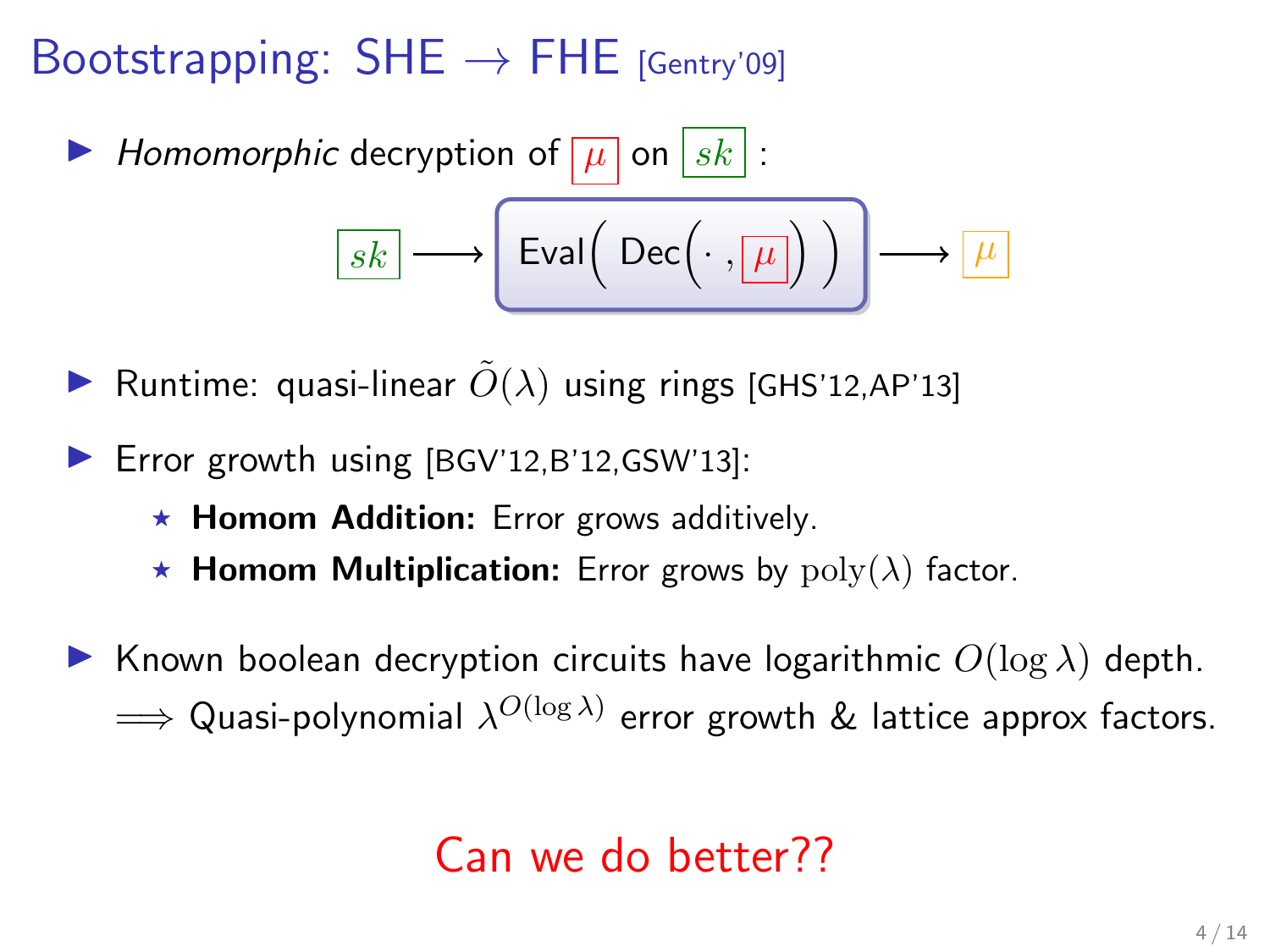# Agenda for the Talk

**1** Branching program bootstrapping with (large) polynomial runtime and error growth **and error** growth **[BrakerskiVaikuntanathan'14]**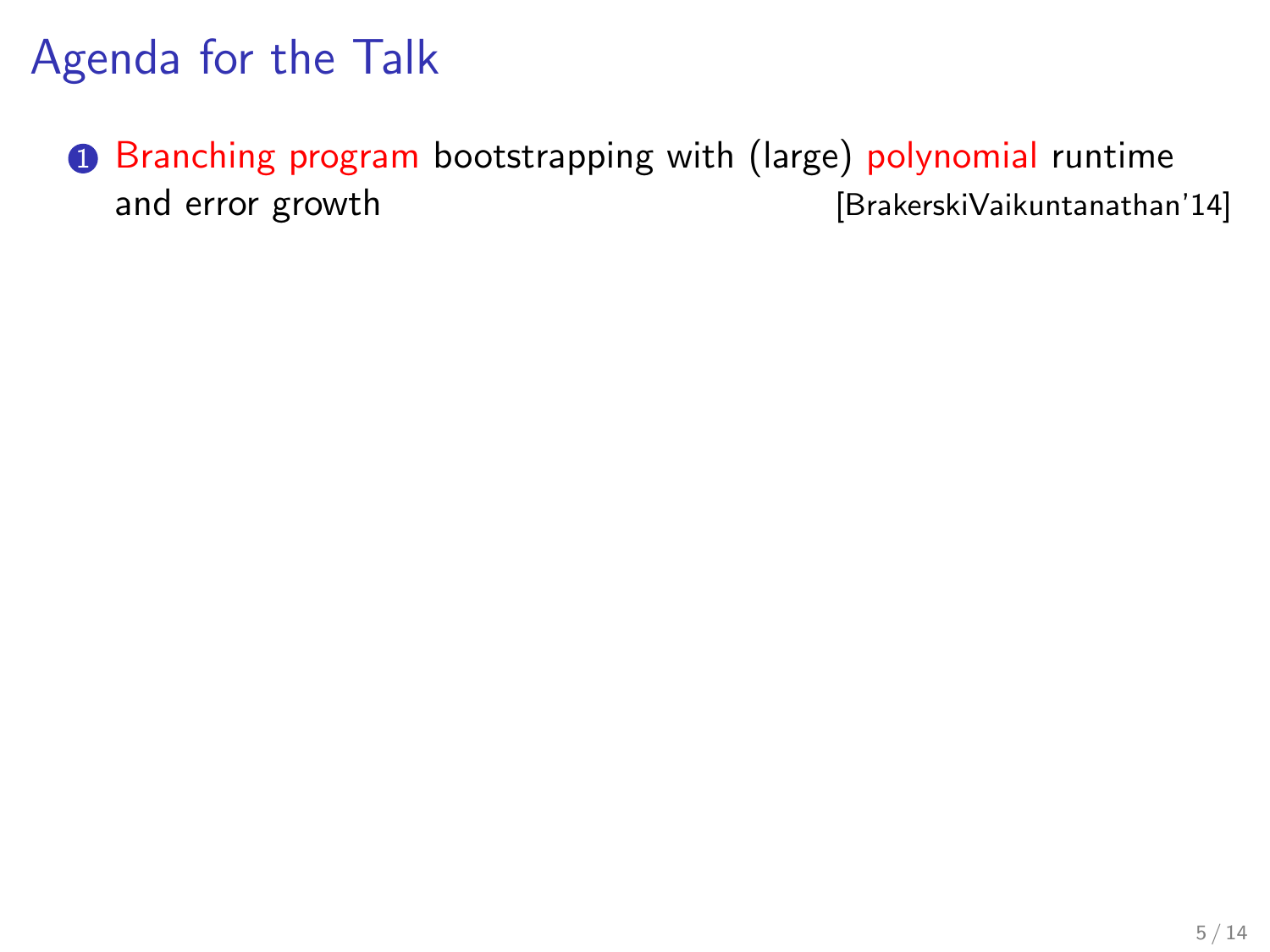# Agenda for the Talk

- **1** Branching program bootstrapping with (large) polynomial runtime and error growth **induces** [BrakerskiVaikuntanathan'14]
- **2** Arithmetic bootstrapping with small polynomial runtime and growth [Alperin-SheriffPeikert'14]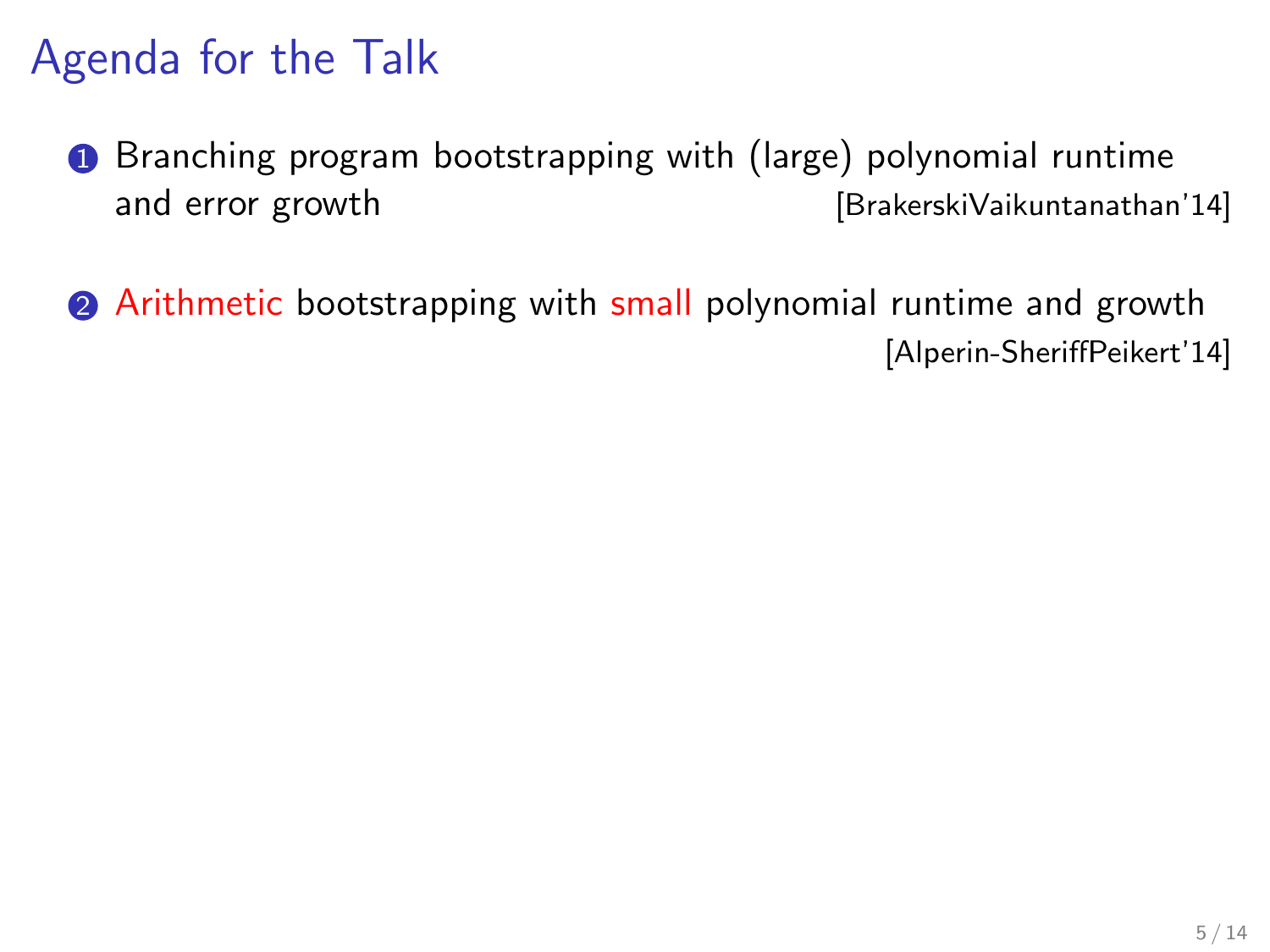# Agenda for the Talk

- **1** Branching program bootstrapping with (large) polynomial runtime and error growth **induces** [BrakerskiVaikuntanathan'14]
- **2** Arithmetic bootstrapping with small polynomial runtime and growth [Alperin-SheriffPeikert'14]
- $\bullet$  Fast  $(< 1s)$  ring-based implementation

[DucasMicciancio'15]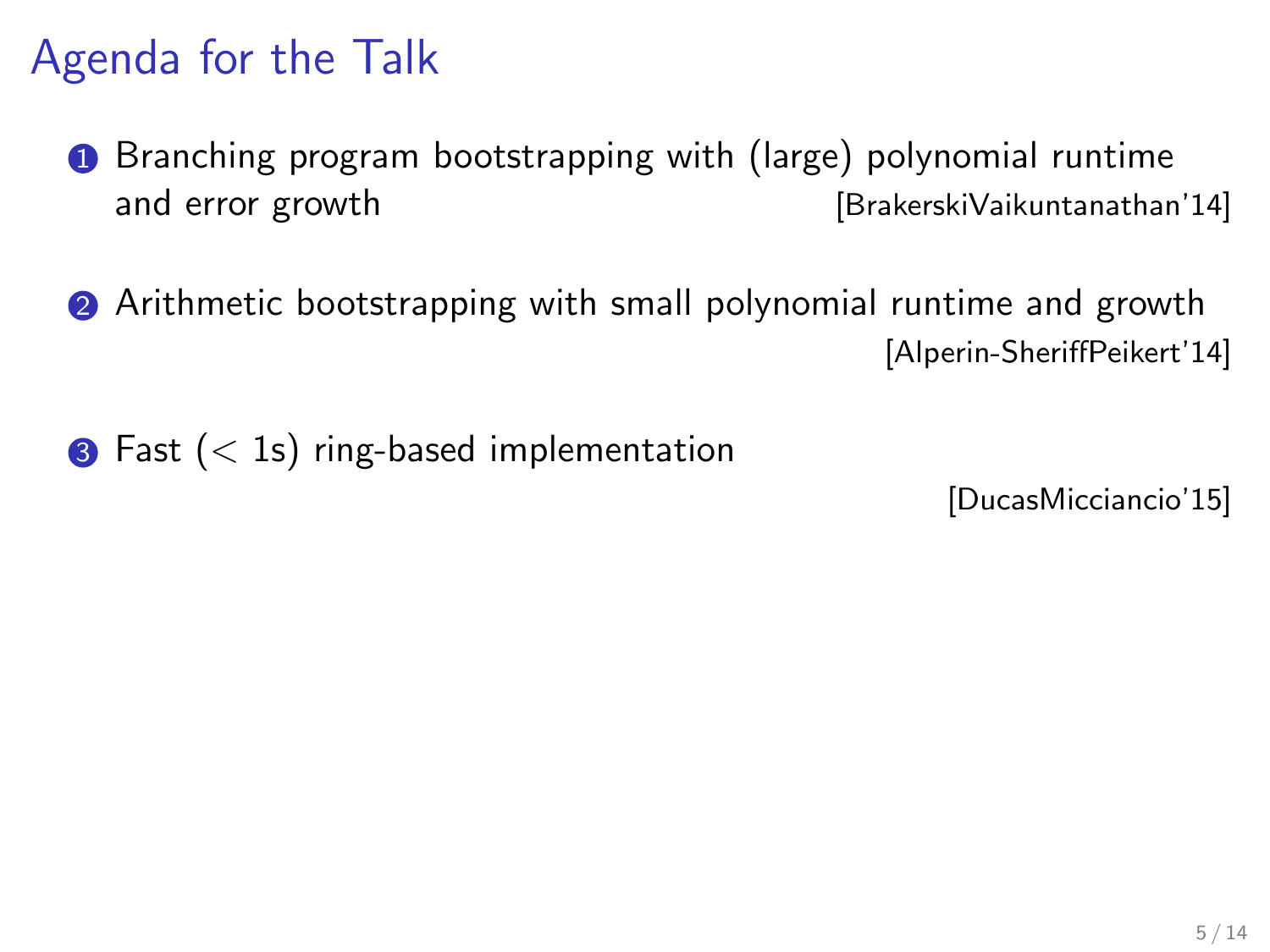**IF** Recall "gadget" matrix G over  $\mathbb{Z}_q$  [MP'12]: for any matrix A over  $\mathbb{Z}_q$ ,  $\mathbf{G}^{-1}(\mathbf{A})$  is short (over  $\mathbb{Z})$  and  $\mathbf{G} \cdot \mathbf{G}^{-1}(\mathbf{A}) = \mathbf{A} \; (\textrm{mod } q).$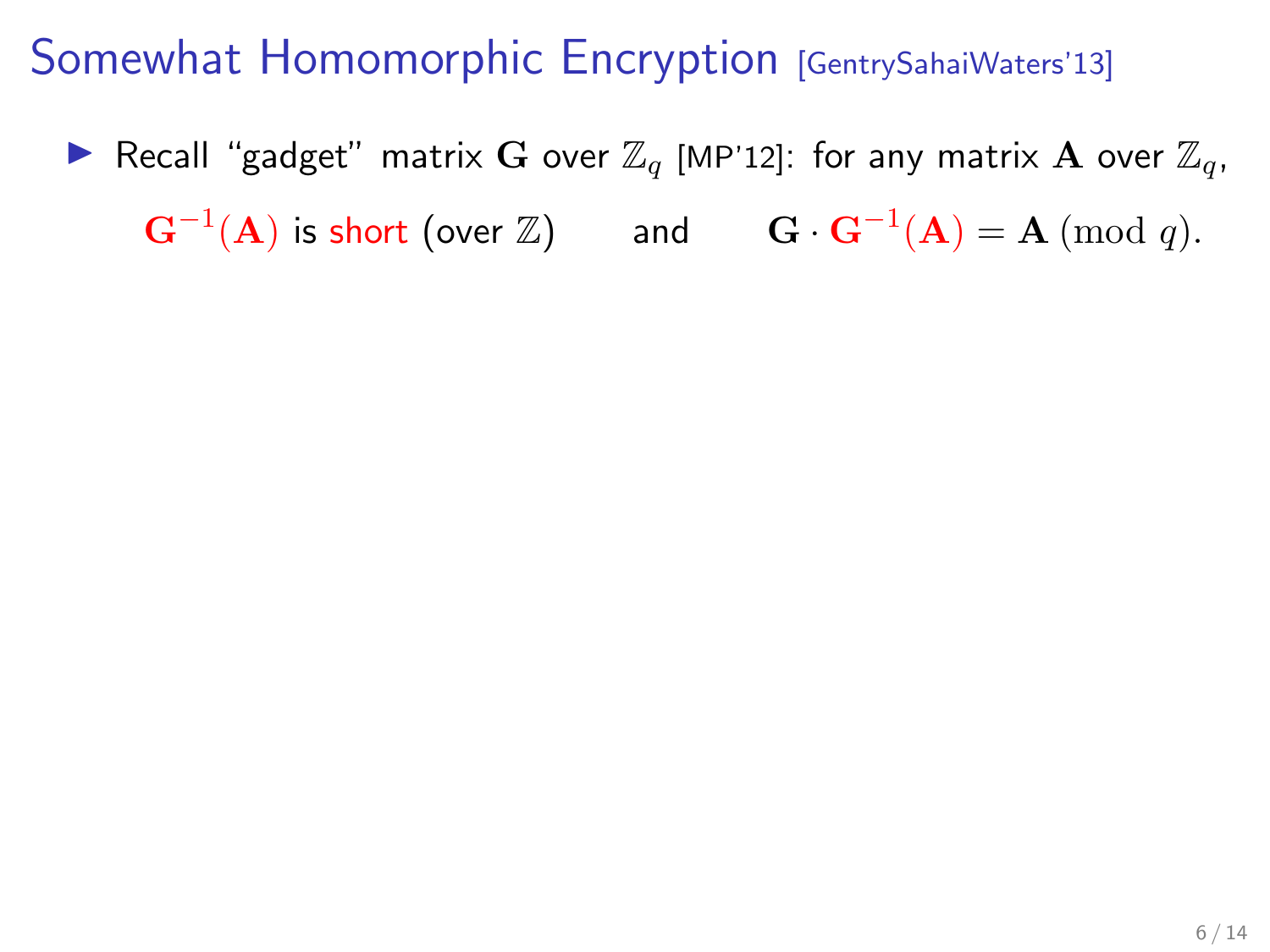- **IF** Recall "gadget" matrix G over  $\mathbb{Z}_q$  [MP'12]: for any matrix A over  $\mathbb{Z}_q$ ,  $\mathbf{G}^{-1}(\mathbf{A})$  is short (over  $\mathbb{Z})$  and  $\mathbf{G} \cdot \mathbf{G}^{-1}(\mathbf{A}) = \mathbf{A} \; (\textrm{mod } q).$
- ► Ciphertext encrypting  $\mu \in \mathbb{Z}$  under s is a  $\mathbb{Z}_q$ -matrix C satisfying

$$
\mathbf{s} \mathbf{C} = \mu \cdot \mathbf{s} \mathbf{G} + \mathbf{e} \approx \mu \cdot \mathbf{s} \mathbf{G} \pmod{q}.
$$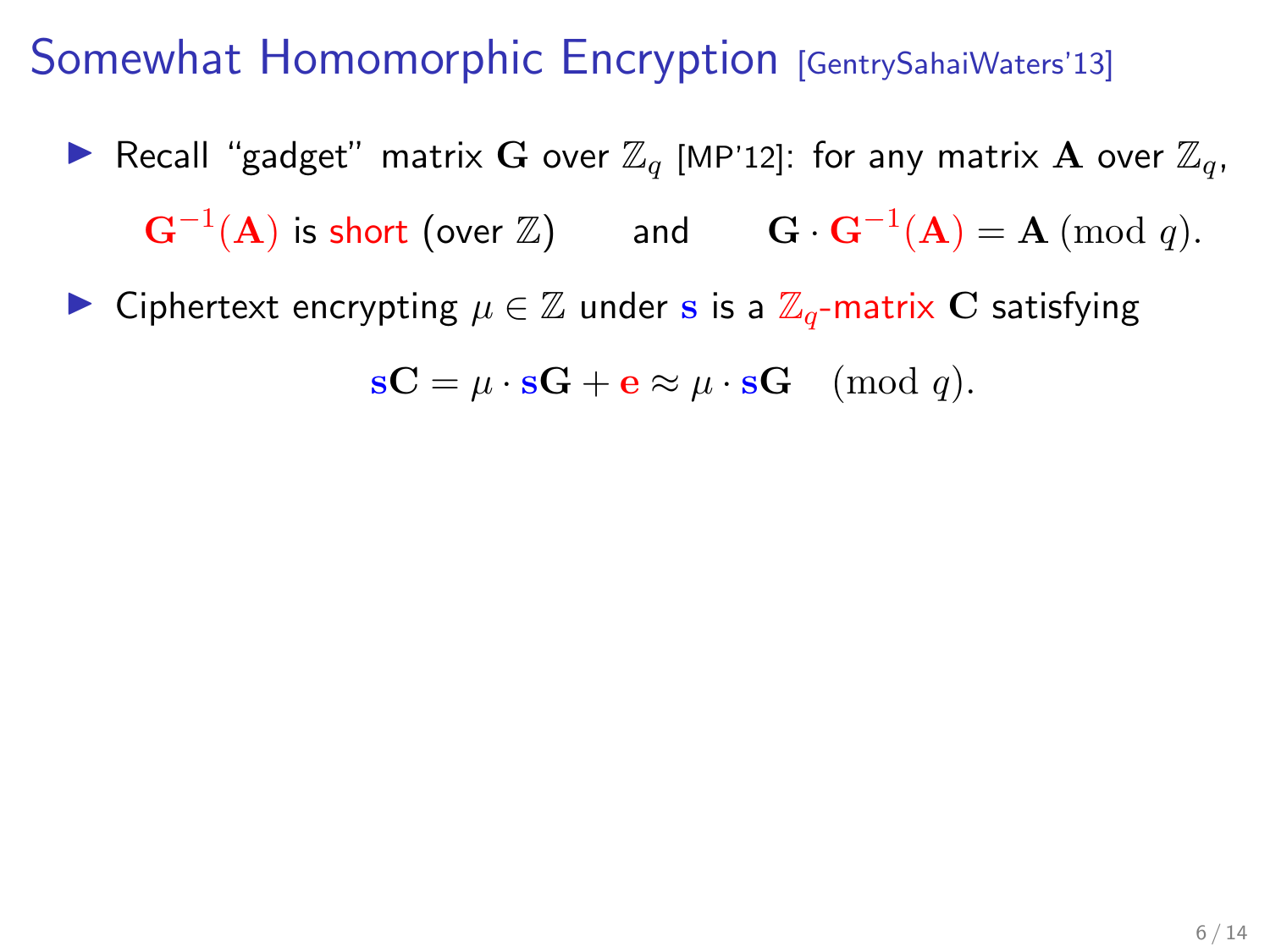- **I** Recall "gadget" matrix G over  $\mathbb{Z}_q$  [MP'12]: for any matrix A over  $\mathbb{Z}_q$ ,  $\mathbf{G}^{-1}(\mathbf{A})$  is short (over  $\mathbb{Z})$  and  $\mathbf{G} \cdot \mathbf{G}^{-1}(\mathbf{A}) = \mathbf{A} \; (\textrm{mod } q).$
- ► Ciphertext encrypting  $\mu \in \mathbb{Z}$  under s is a  $\mathbb{Z}_q$ -matrix C satisfying

$$
\mathbf{s} \mathbf{C} = \mu \cdot \mathbf{s} \mathbf{G} + \mathbf{e} \approx \mu \cdot \mathbf{s} \mathbf{G} \pmod{q}.
$$

 $\blacktriangleright$  Homomorphic add:  $\mathbf{C}_1 \boxplus \mathbf{C}_2 := \mathbf{C}_1 + \mathbf{C}_2$ .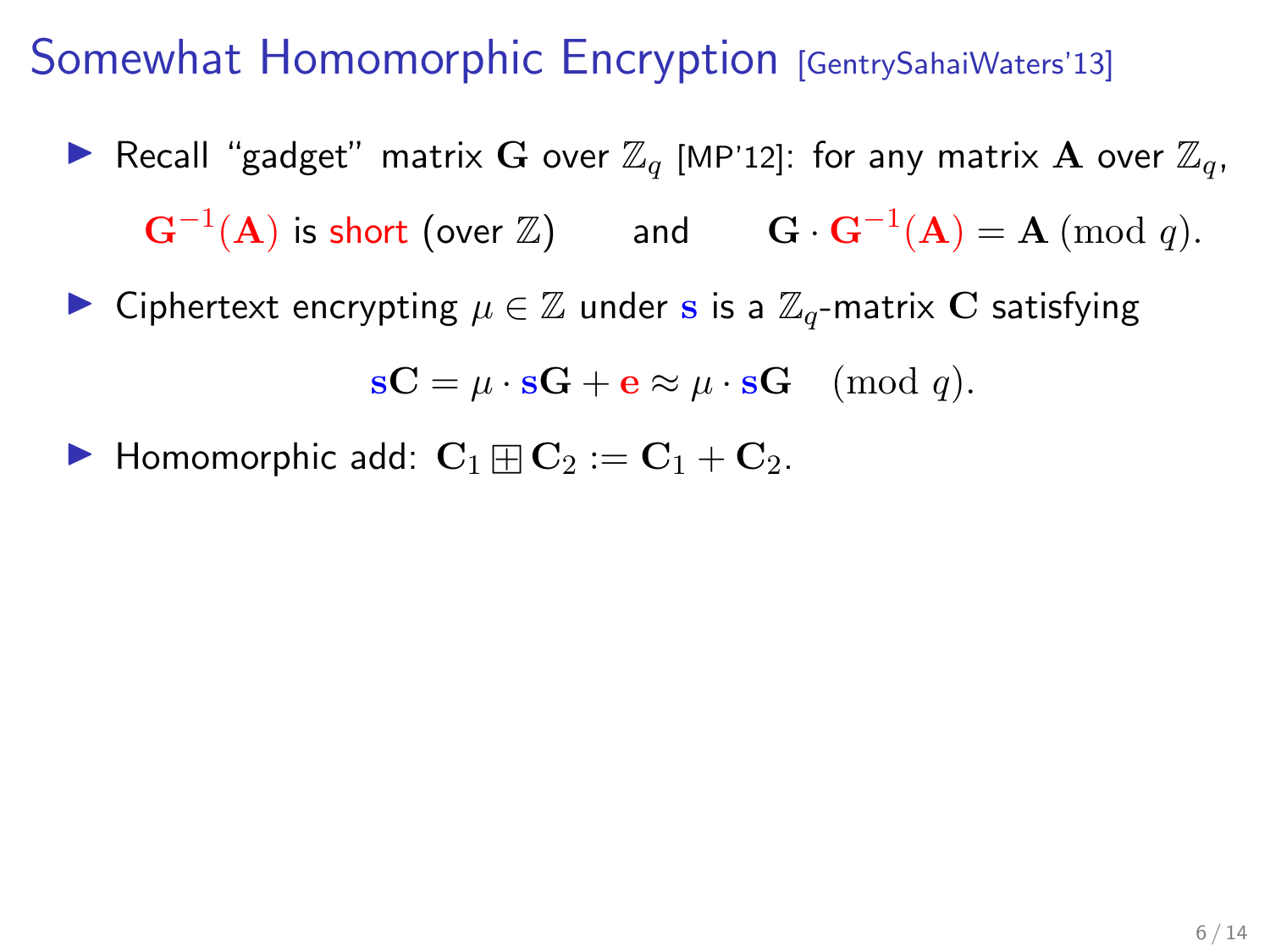- **I** Recall "gadget" matrix G over  $\mathbb{Z}_q$  [MP'12]: for any matrix A over  $\mathbb{Z}_q$ ,  $\mathbf{G}^{-1}(\mathbf{A})$  is short (over  $\mathbb{Z})$  and  $\mathbf{G} \cdot \mathbf{G}^{-1}(\mathbf{A}) = \mathbf{A} \; (\textrm{mod } q).$
- ► Ciphertext encrypting  $\mu \in \mathbb{Z}$  under s is a  $\mathbb{Z}_q$ -matrix C satisfying

$$
\mathbf{s} \mathbf{C} = \mu \cdot \mathbf{s} \mathbf{G} + \mathbf{e} \approx \mu \cdot \mathbf{s} \mathbf{G} \pmod{q}.
$$

- $\blacktriangleright$  Homomorphic add:  $\mathbf{C}_1 \boxplus \mathbf{C}_2 := \mathbf{C}_1 + \mathbf{C}_2$ .
- ▶ Homomorphic mult:  $\mathbf{C}_1 \boxdot \mathbf{C}_2 := \mathbf{C}_1 \cdot \mathbf{G}^{-1}(\mathbf{C}_2)$ .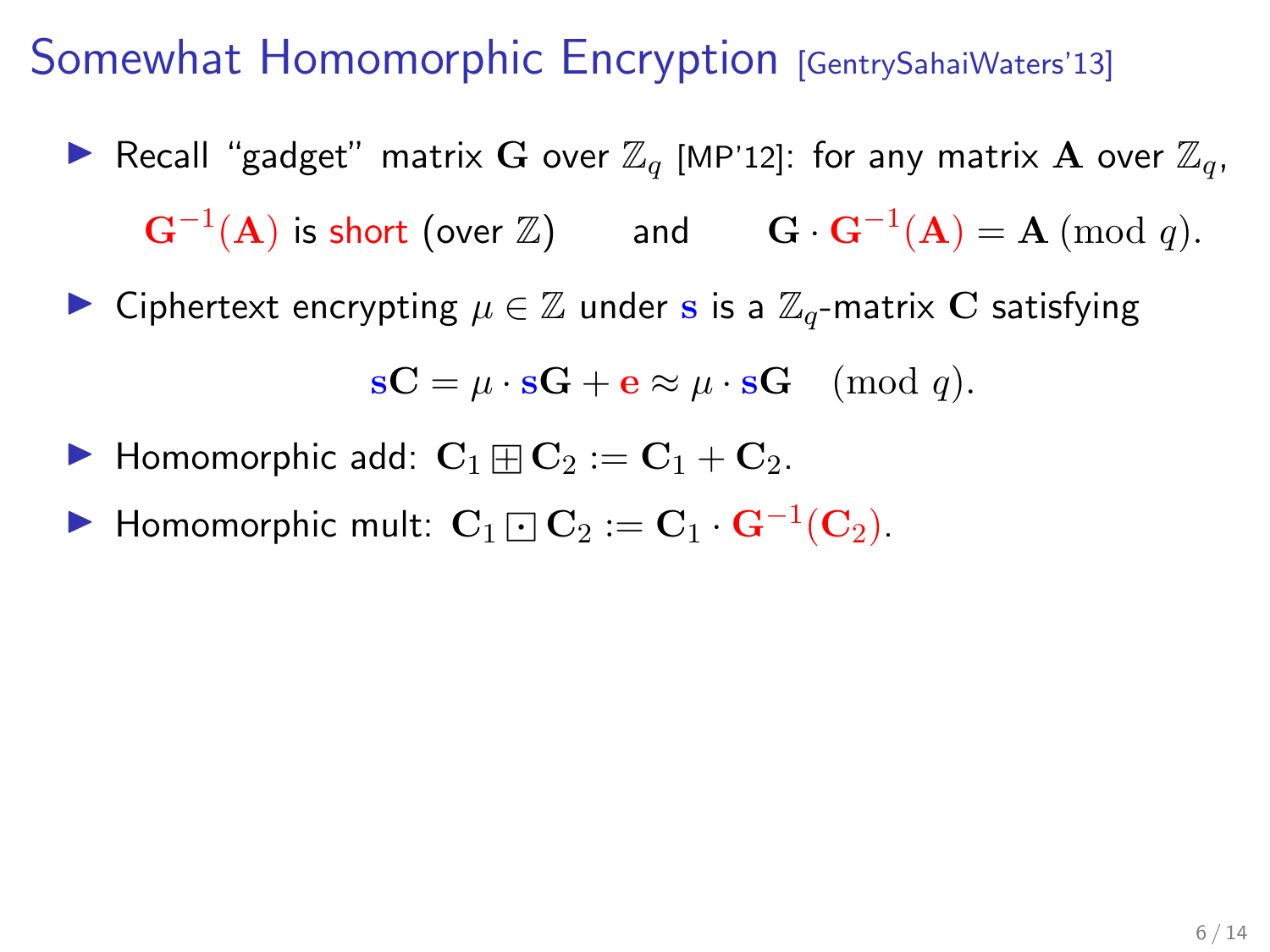- **I** Recall "gadget" matrix G over  $\mathbb{Z}_q$  [MP'12]: for any matrix A over  $\mathbb{Z}_q$ ,  $\mathbf{G}^{-1}(\mathbf{A})$  is short (over  $\mathbb{Z})$  and  $\mathbf{G} \cdot \mathbf{G}^{-1}(\mathbf{A}) = \mathbf{A} \; (\textrm{mod } q).$
- ► Ciphertext encrypting  $\mu \in \mathbb{Z}$  under s is a  $\mathbb{Z}_q$ -matrix C satisfying

$$
\mathbf{s} \mathbf{C} = \mu \cdot \mathbf{s} \mathbf{G} + \mathbf{e} \approx \mu \cdot \mathbf{s} \mathbf{G} \pmod{q}.
$$

- $\blacktriangleright$  Homomorphic add:  $\mathbf{C}_1 \boxplus \mathbf{C}_2 := \mathbf{C}_1 + \mathbf{C}_2$ .
- ▶ Homomorphic mult:  $\mathbf{C}_1 \boxdot \mathbf{C}_2 := \mathbf{C}_1 \cdot \mathbf{G}^{-1}(\mathbf{C}_2)$ .

$$
\mathbf{s} \cdot \mathbf{C}_1 \cdot \mathbf{G}^{-1}(\mathbf{C}_2) = (\mu_1 \cdot \mathbf{s}\mathbf{G} + \mathbf{e}_1) \cdot \mathbf{G}^{-1}(\mathbf{C}_2)
$$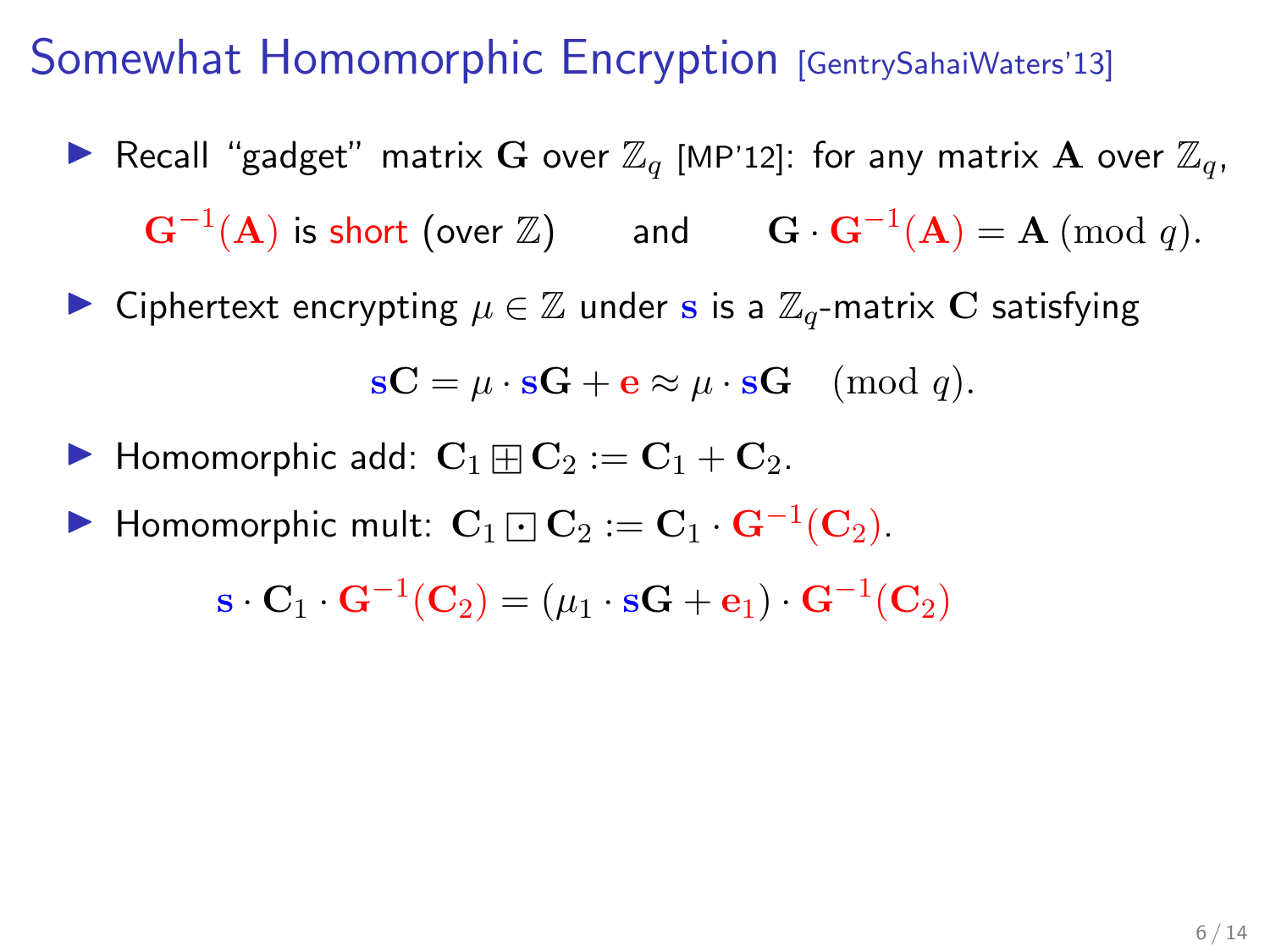- **I** Recall "gadget" matrix G over  $\mathbb{Z}_q$  [MP'12]: for any matrix A over  $\mathbb{Z}_q$ ,  $\mathbf{G}^{-1}(\mathbf{A})$  is short (over  $\mathbb{Z})$  and  $\mathbf{G} \cdot \mathbf{G}^{-1}(\mathbf{A}) = \mathbf{A} \; (\textrm{mod } q).$
- ► Ciphertext encrypting  $\mu \in \mathbb{Z}$  under s is a  $\mathbb{Z}_q$ -matrix C satisfying

$$
\mathbf{s} \mathbf{C} = \mu \cdot \mathbf{s} \mathbf{G} + \mathbf{e} \approx \mu \cdot \mathbf{s} \mathbf{G} \pmod{q}.
$$

- $\blacktriangleright$  Homomorphic add:  $\mathbf{C}_1 \boxplus \mathbf{C}_2 := \mathbf{C}_1 + \mathbf{C}_2$ .
- ▶ Homomorphic mult:  $\mathbf{C}_1 \boxdot \mathbf{C}_2 := \mathbf{C}_1 \cdot \mathbf{G}^{-1}(\mathbf{C}_2)$ .

$$
\mathbf{s} \cdot \mathbf{C}_1 \cdot \mathbf{G}^{-1}(\mathbf{C}_2) = (\mu_1 \cdot \mathbf{s} \mathbf{G} + \mathbf{e}_1) \cdot \mathbf{G}^{-1}(\mathbf{C}_2)
$$

$$
= \mu_1 \cdot \mathbf{s} \mathbf{C}_2 + \mathbf{e}_1 \cdot \mathbf{G}^{-1}(\mathbf{C}_2)
$$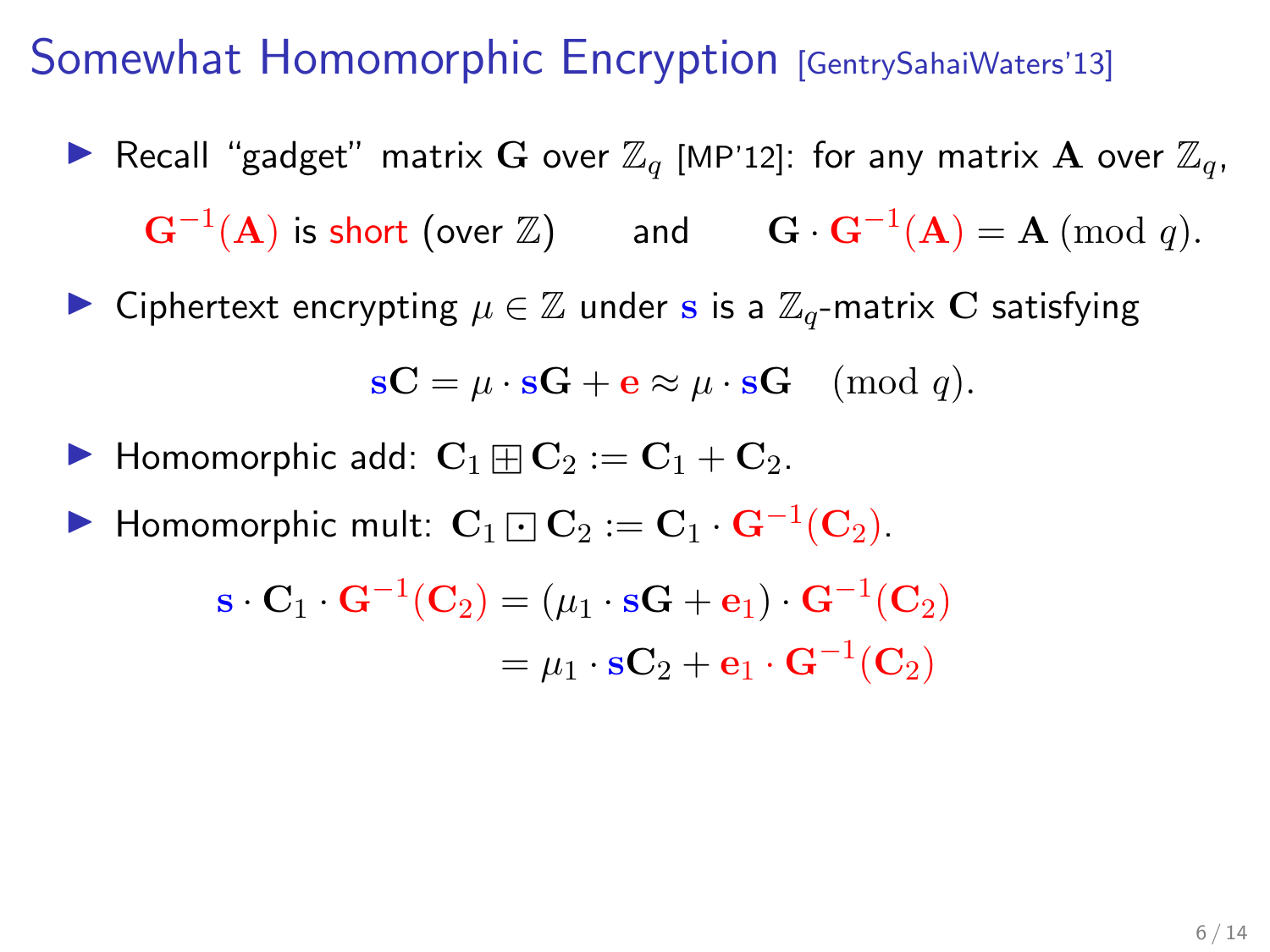- **I** Recall "gadget" matrix G over  $\mathbb{Z}_q$  [MP'12]: for any matrix A over  $\mathbb{Z}_q$ ,  $\mathbf{G}^{-1}(\mathbf{A})$  is short (over  $\mathbb{Z})$  and  $\mathbf{G} \cdot \mathbf{G}^{-1}(\mathbf{A}) = \mathbf{A} \; (\textrm{mod } q).$
- ► Ciphertext encrypting  $\mu \in \mathbb{Z}$  under s is a  $\mathbb{Z}_q$ -matrix C satisfying

$$
\mathbf{s} \mathbf{C} = \mu \cdot \mathbf{s} \mathbf{G} + \mathbf{e} \approx \mu \cdot \mathbf{s} \mathbf{G} \pmod{q}.
$$

- $\blacktriangleright$  Homomorphic add:  $\mathbf{C}_1 \boxplus \mathbf{C}_2 := \mathbf{C}_1 + \mathbf{C}_2$ .
- ▶ Homomorphic mult:  $\mathbf{C}_1 \boxdot \mathbf{C}_2 := \mathbf{C}_1 \cdot \mathbf{G}^{-1}(\mathbf{C}_2)$ .

$$
\mathbf{s} \cdot \mathbf{C}_1 \cdot \mathbf{G}^{-1}(\mathbf{C}_2) = (\mu_1 \cdot \mathbf{s} \mathbf{G} + \mathbf{e}_1) \cdot \mathbf{G}^{-1}(\mathbf{C}_2)
$$
  
=  $\mu_1 \cdot \mathbf{s} \mathbf{C}_2 + \mathbf{e}_1 \cdot \mathbf{G}^{-1}(\mathbf{C}_2)$   
=  $\mu_1 \mu_2 \cdot \mathbf{s} \mathbf{G} + \underbrace{\mu_1 \cdot \mathbf{e}_2 + \mathbf{e}_1 \cdot \mathbf{G}^{-1}(\mathbf{C}_2)}_{\text{new error e}}.$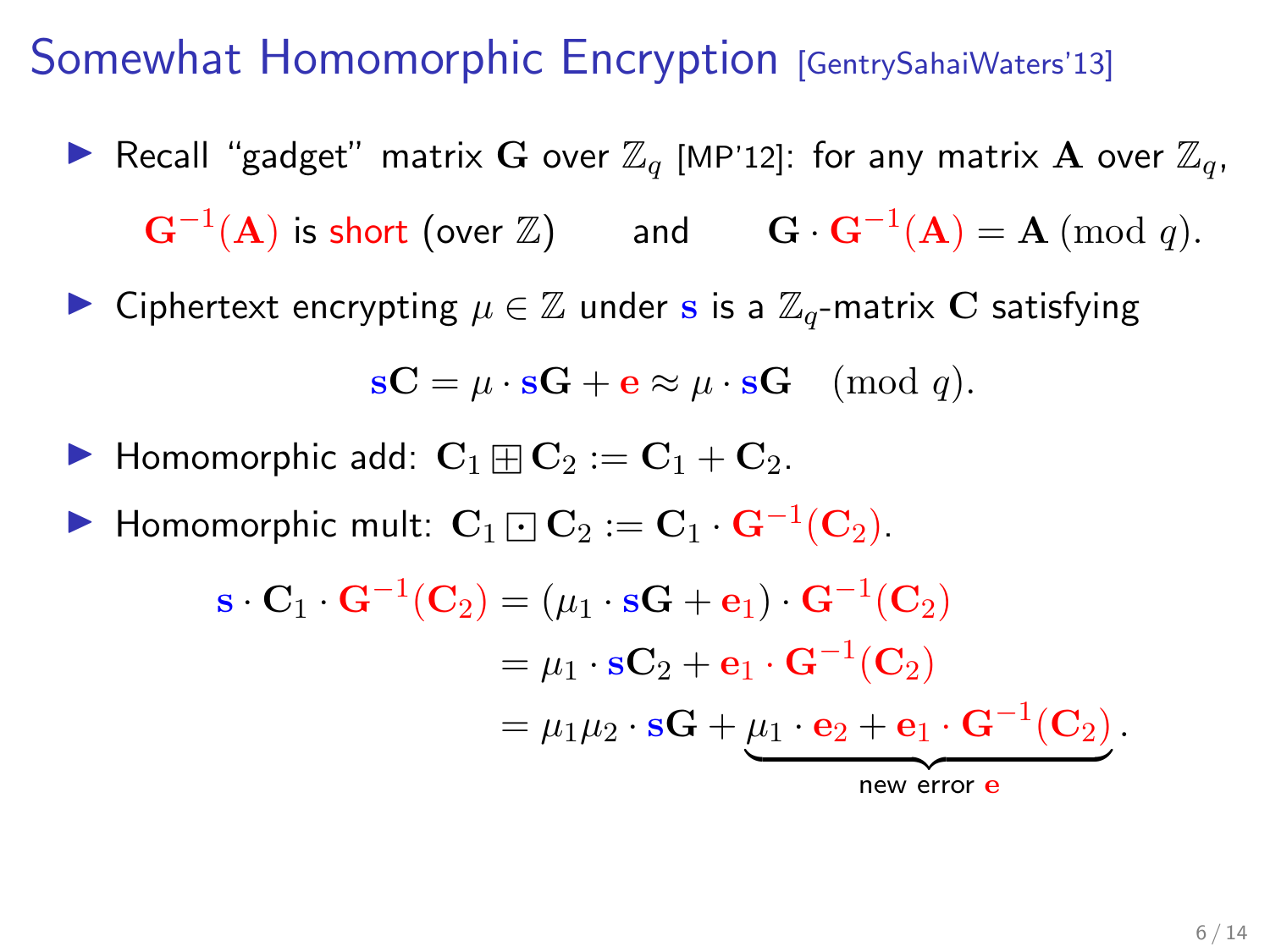- **IF** Recall "gadget" matrix G over  $\mathbb{Z}_q$  [MP'12]: for any matrix A over  $\mathbb{Z}_q$ ,  $\mathbf{G}^{-1}(\mathbf{A})$  is short (over  $\mathbb{Z})$  and  $\mathbf{G} \cdot \mathbf{G}^{-1}(\mathbf{A}) = \mathbf{A} \; (\textrm{mod } q).$
- ► Ciphertext encrypting  $\mu \in \mathbb{Z}$  under s is a  $\mathbb{Z}_q$ -matrix C satisfying

$$
\mathbf{s} \mathbf{C} = \mu \cdot \mathbf{s} \mathbf{G} + \mathbf{e} \approx \mu \cdot \mathbf{s} \mathbf{G} \pmod{q}.
$$

- $\blacktriangleright$  Homomorphic add:  $\mathbf{C}_1 \boxplus \mathbf{C}_2 := \mathbf{C}_1 + \mathbf{C}_2$ .
- ▶ Homomorphic mult:  $\mathbf{C}_1 \boxdot \mathbf{C}_2 := \mathbf{C}_1 \cdot \mathbf{G}^{-1}(\mathbf{C}_2)$ .

$$
\mathbf{s} \cdot \mathbf{C}_1 \cdot \mathbf{G}^{-1}(\mathbf{C}_2) = (\mu_1 \cdot \mathbf{s} \mathbf{G} + \mathbf{e}_1) \cdot \mathbf{G}^{-1}(\mathbf{C}_2)
$$
  
=  $\mu_1 \cdot \mathbf{s} \mathbf{C}_2 + \mathbf{e}_1 \cdot \mathbf{G}^{-1}(\mathbf{C}_2)$   
=  $\mu_1 \mu_2 \cdot \mathbf{s} \mathbf{G} + \underbrace{\mu_1 \cdot \mathbf{e}_2 + \mathbf{e}_1 \cdot \mathbf{G}^{-1}(\mathbf{C}_2)}_{\text{new error e}}.$ 

► (Can randomize  $G^{-1}$  for tighter error growth, full rerandomization.)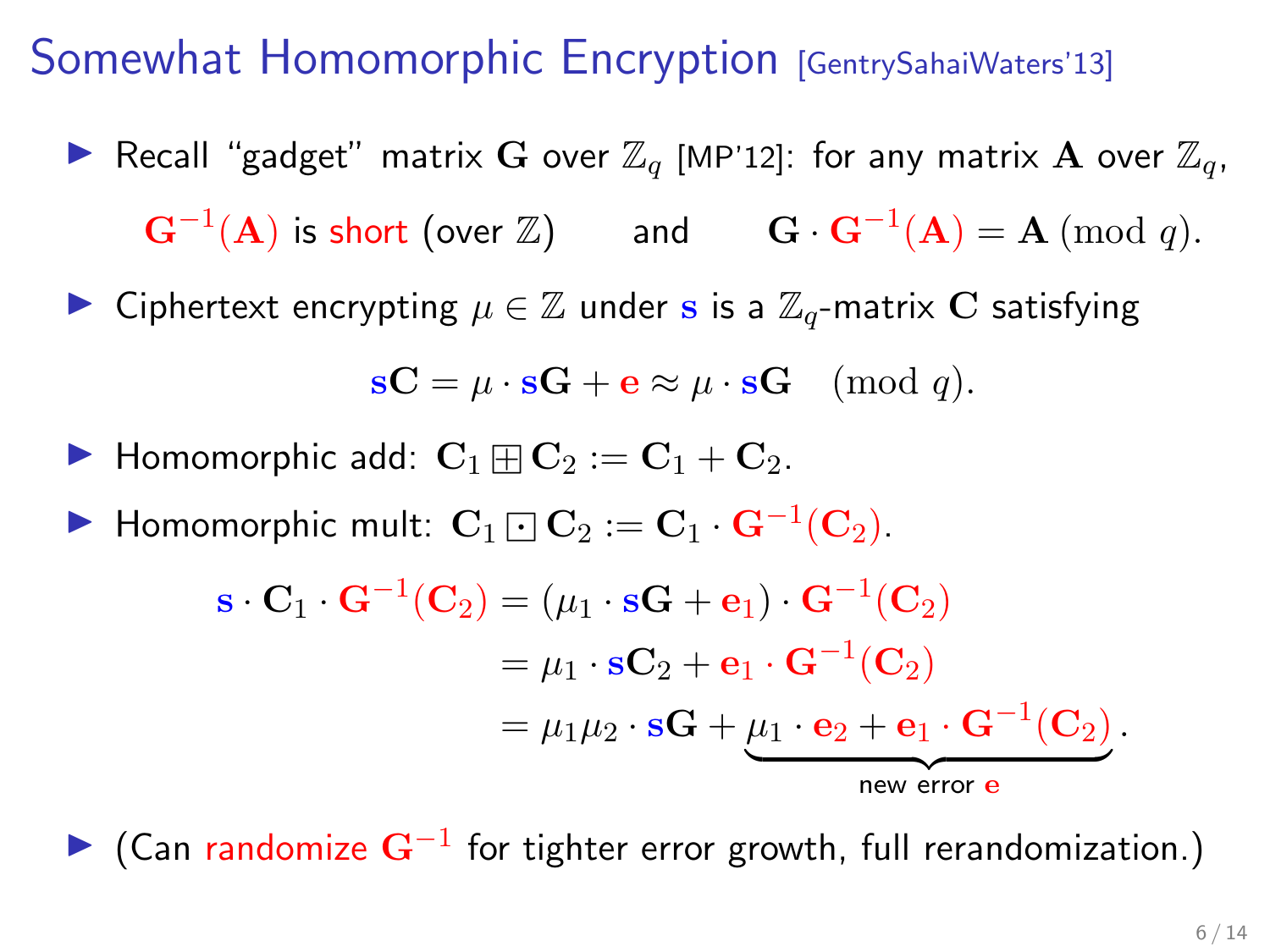$\triangleright$  Error growth for multiplication is asymmetric and "quasi-additive:"

Error in  $\mathbf{C} := \mathbf{C}_1 \square \mathbf{C}_2$  is  $\mathbf{e}_1 \cdot \text{poly}(\lambda) + \mu_1 \cdot \mathbf{e}_2$ .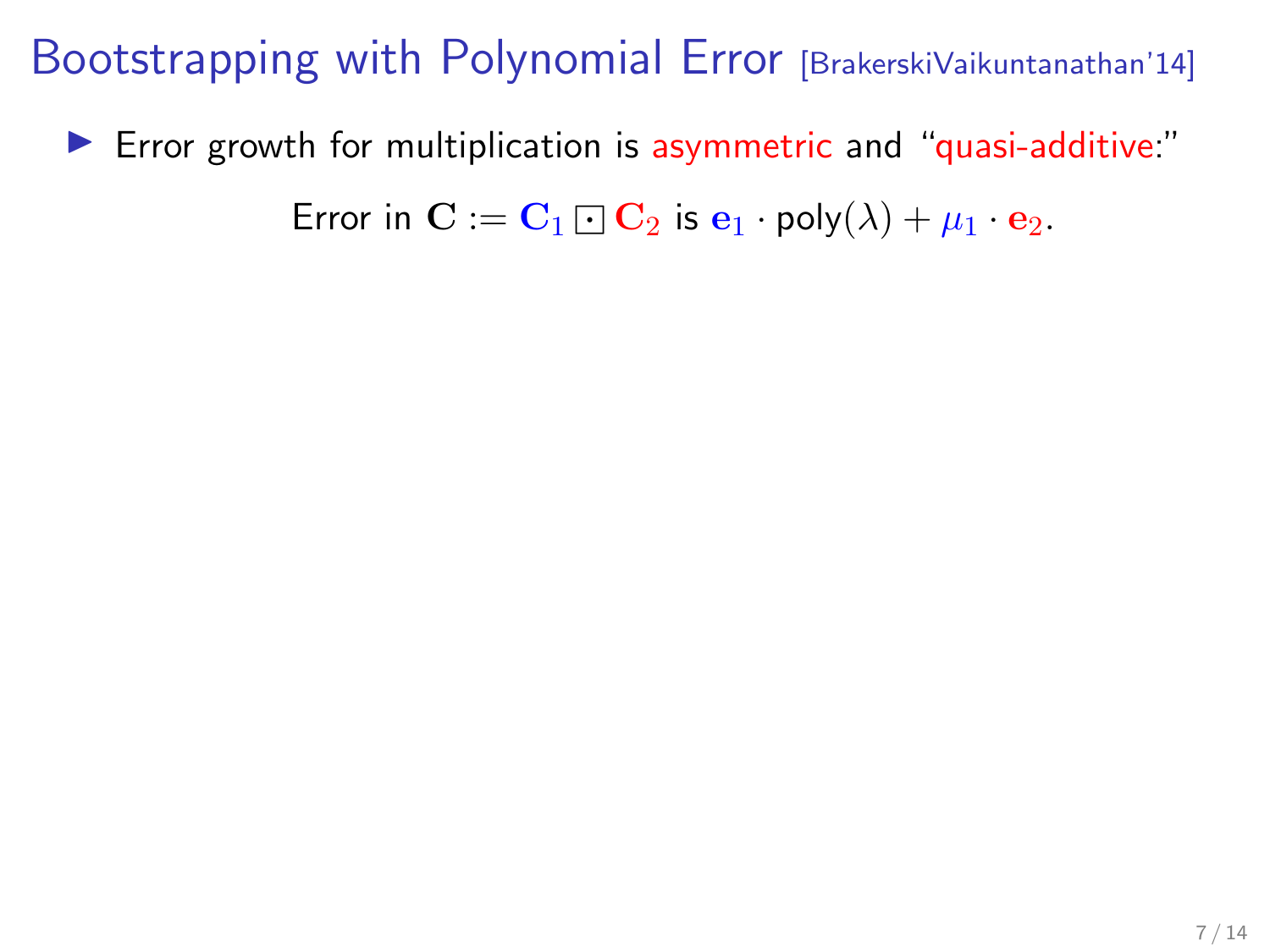$\blacktriangleright$  Error growth for multiplication is asymmetric and "quasi-additive:"

Error in  $\mathbf{C} := \mathbf{C}_1 \boxdot \mathbf{C}_2$  is  $\mathbf{e}_1 \cdot \text{poly}(\lambda) + \mu_1 \cdot \mathbf{e}_2$ .

**►** Right-associative multiplication: for  $\mathbf{C}_i$  encrypting  $\mu_i \in \{0, \pm 1\}$ ,  ${\bf C}_1 \boxdot ( \cdots ({\bf C}_{t-2} \boxdot ( {\bf C}_{t-1} \boxdot {\bf C}_t) ) \cdots )$  has error  $\sum_i {\bf e}_i \cdot {\sf poly}(\lambda).$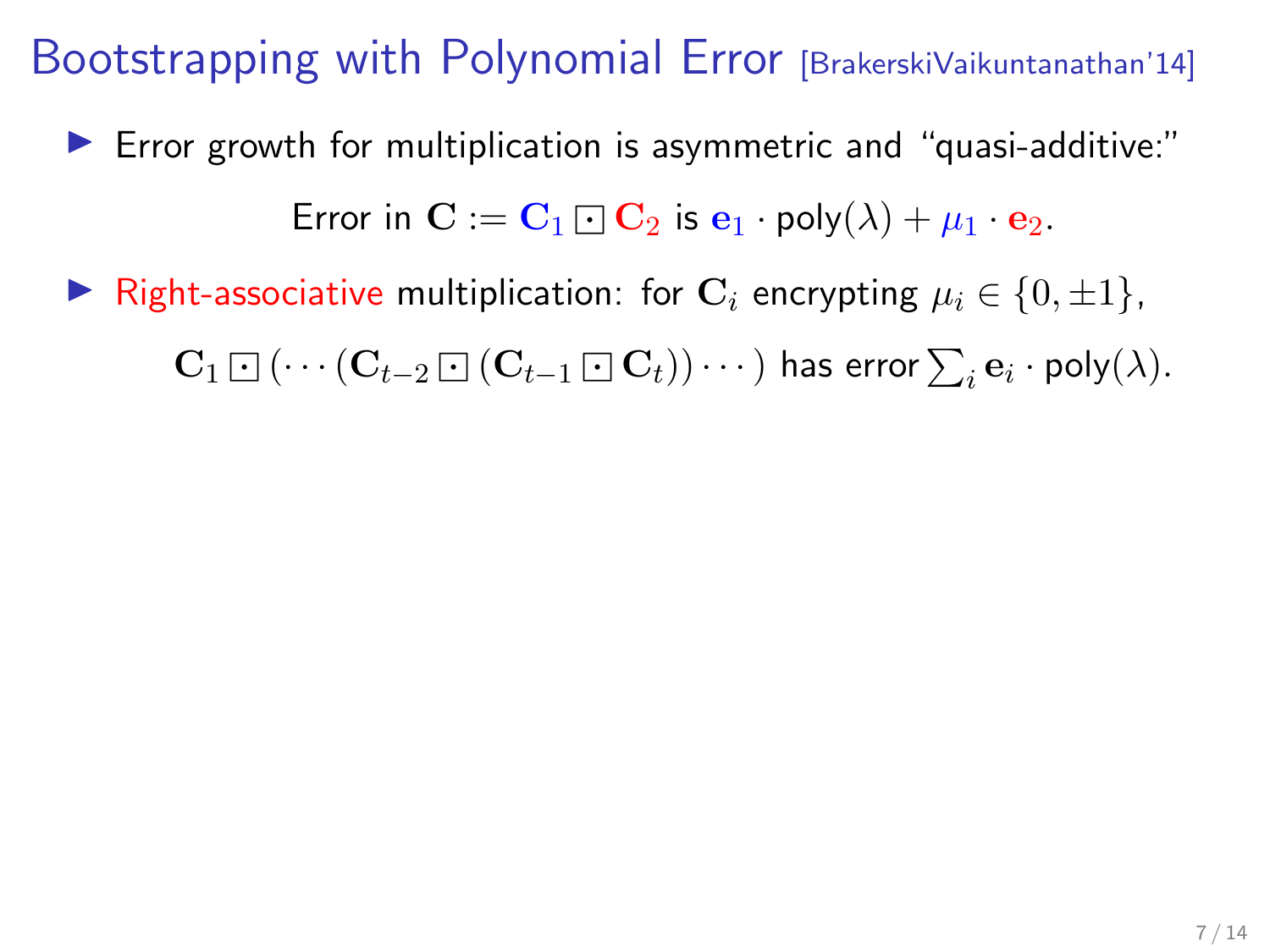$\blacktriangleright$  Error growth for multiplication is asymmetric and "quasi-additive:"

Error in  $\mathbf{C} := \mathbf{C}_1 \boxdot \mathbf{C}_2$  is  $\mathbf{e}_1 \cdot \text{poly}(\lambda) + \mu_1 \cdot \mathbf{e}_2$ .

► Right-associative multiplication: for  $\mathbf{C}_i$  encrypting  $\mu_i \in \{0, \pm 1\}$ ,

 ${\bf C}_1 \boxdot ( \cdots ({\bf C}_{t-2} \boxdot ( {\bf C}_{t-1} \boxdot {\bf C}_t) ) \cdots )$  has error  $\sum_i {\bf e}_i \cdot {\sf poly}(\lambda).$ 

Generalizes to orthogonal matrices over  $\mathbb{Z}$ , e.g., permutation matrices. Encrypt bitwise:

$$
\underbrace{\left(\begin{array}{c|c} 0 & 1 \\ \hline 1 & 0 \end{array}\right)}_{\mathbf{P}_1} \boxdot \underbrace{\left(\begin{array}{c|c} 0 & 1 \\ \hline 1 & 0 \end{array}\right)}_{\mathbf{P}_2} = \underbrace{\left(\begin{array}{c|c} 1 & 0 \\ \hline 0 & 1 \end{array}\right)}_{\mathbf{P}_1 \cdot \mathbf{P}_2}
$$
\n
$$
\underbrace{\left(\begin{array}{c|c} \mathbf{e}_{1,1} & \mathbf{e}_{1,2} \\ \hline \mathbf{e}_{2,1} & \mathbf{e}_{2,2} \end{array}\right)}_{\mathbf{E}} , \underbrace{\left(\begin{array}{c} \mathbf{f}_{1,1} & \mathbf{f}_{1,2} \\ \hline \mathbf{f}_{2,1} & \mathbf{f}_{2,2} \end{array}\right)}_{\mathbf{F}} \rightarrow \mathbf{E} \cdot \mathrm{poly}(\lambda) + \underbrace{\left(\begin{array}{c} \mathbf{f}_{2,1} & \mathbf{f}_{2,2} \\ \hline \mathbf{f}_{1,1} & \mathbf{f}_{1,2} \end{array}\right)}_{\mathbf{P}_1 \cdot \mathbf{F}}
$$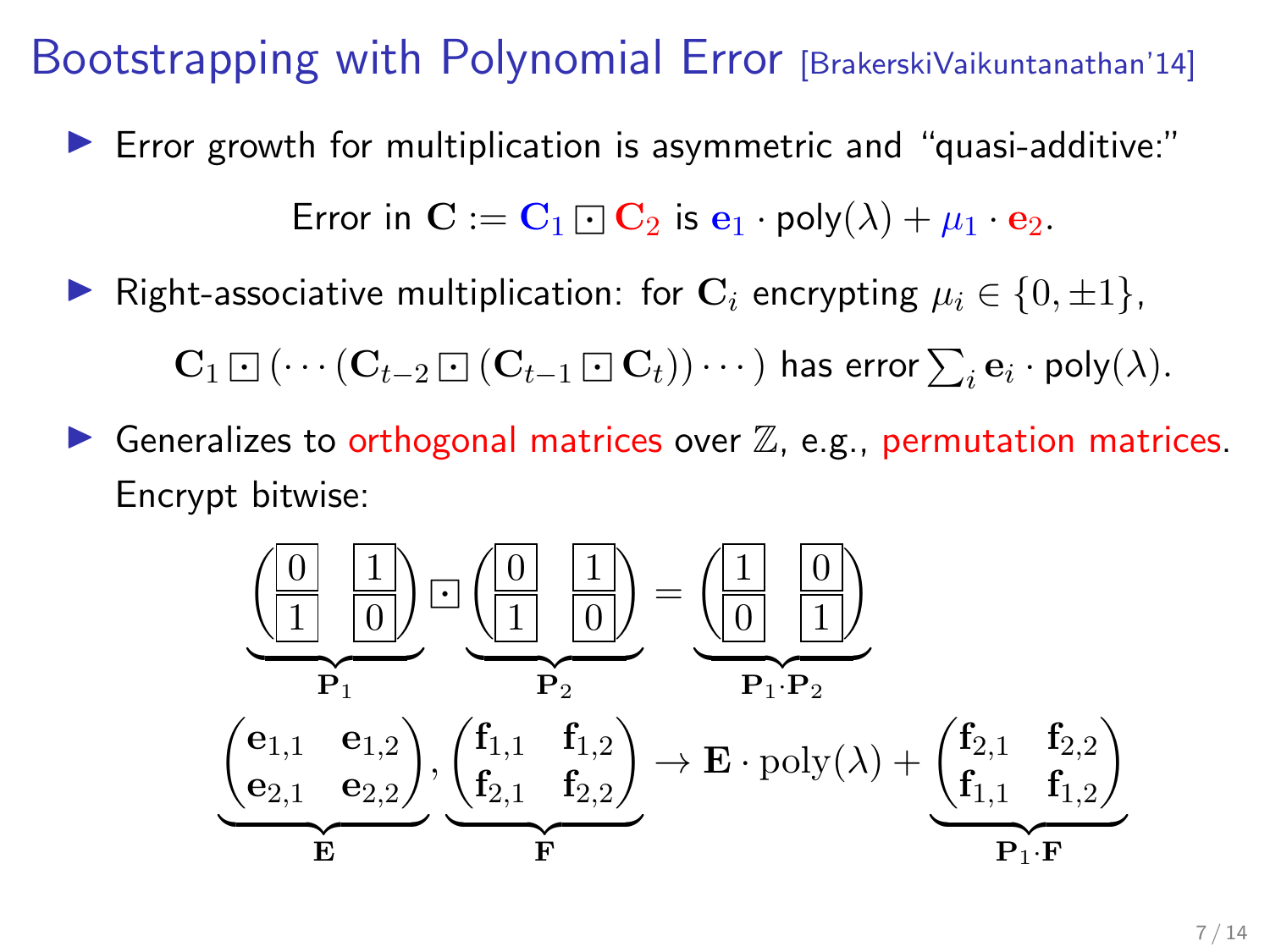$\triangleright$  Polynomial error growth for any product of encrypted permutations.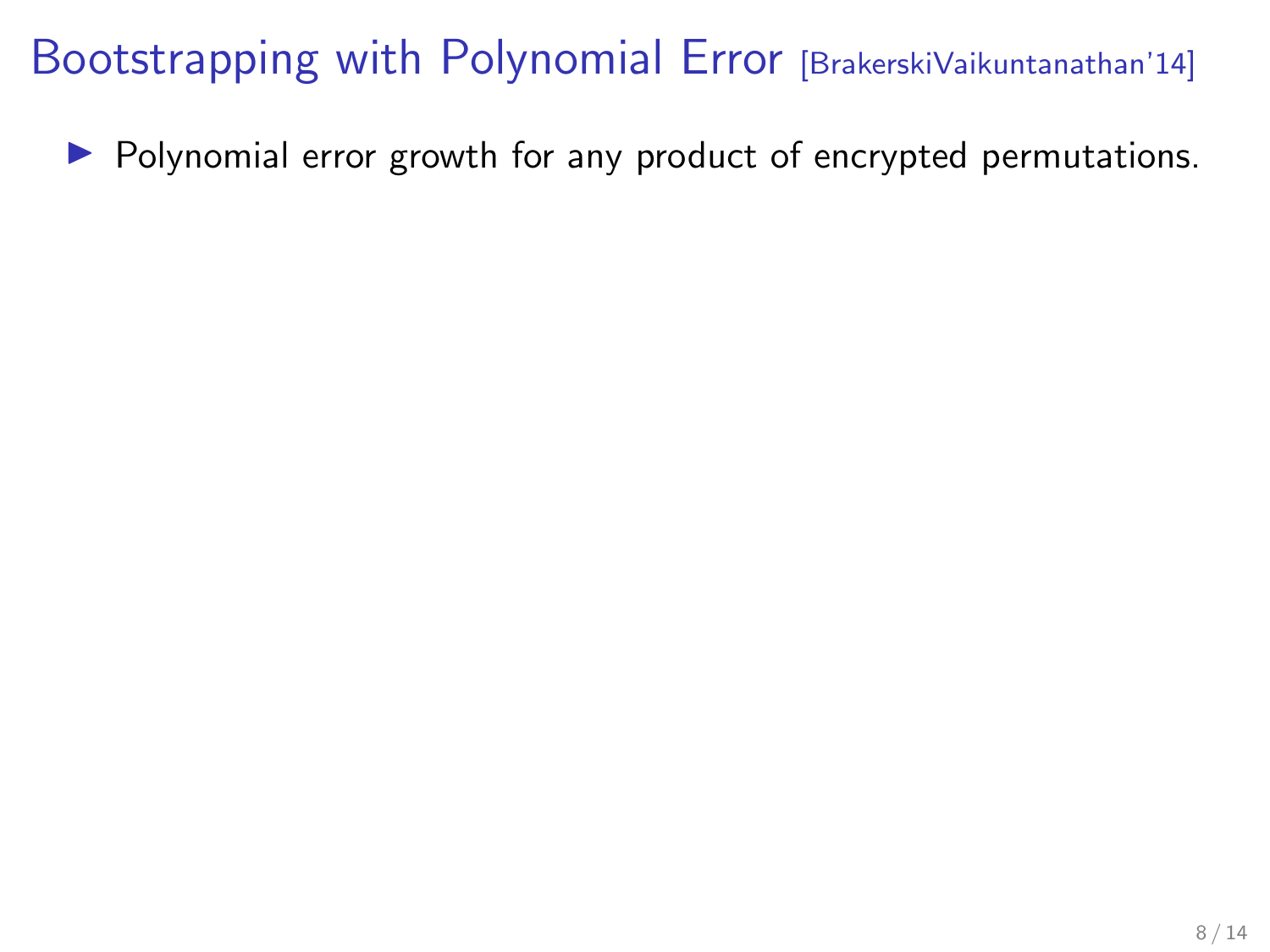- $\triangleright$  Polynomial error growth for any product of encrypted permutations.
- $\triangleright$  Barrington's Theorem: boolean circuit  $\rightarrow$  branching program:

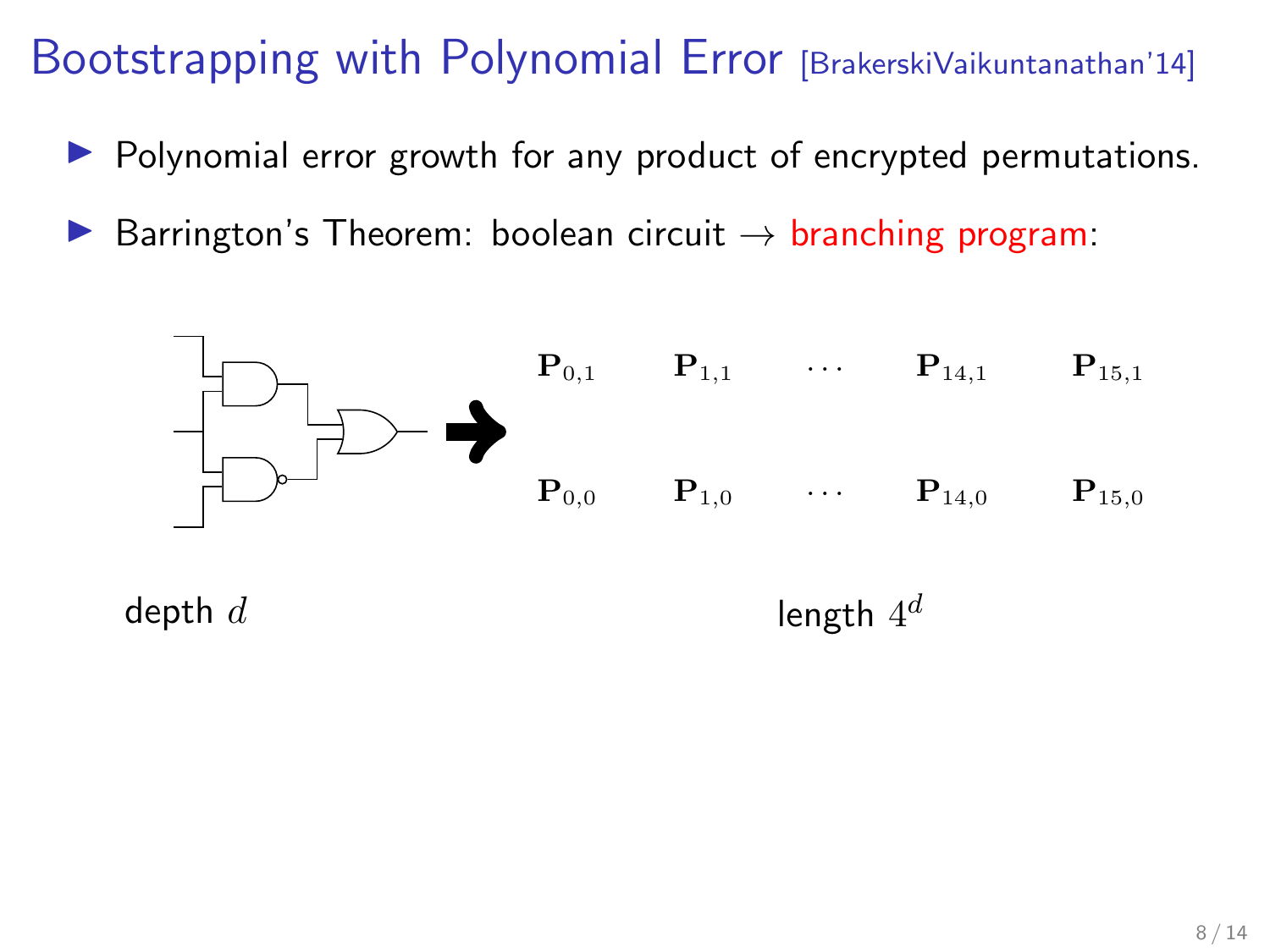- $\triangleright$  Polynomial error growth for any product of encrypted permutations.
- **D** Barrington's Theorem: boolean circuit  $\rightarrow$  branching program:

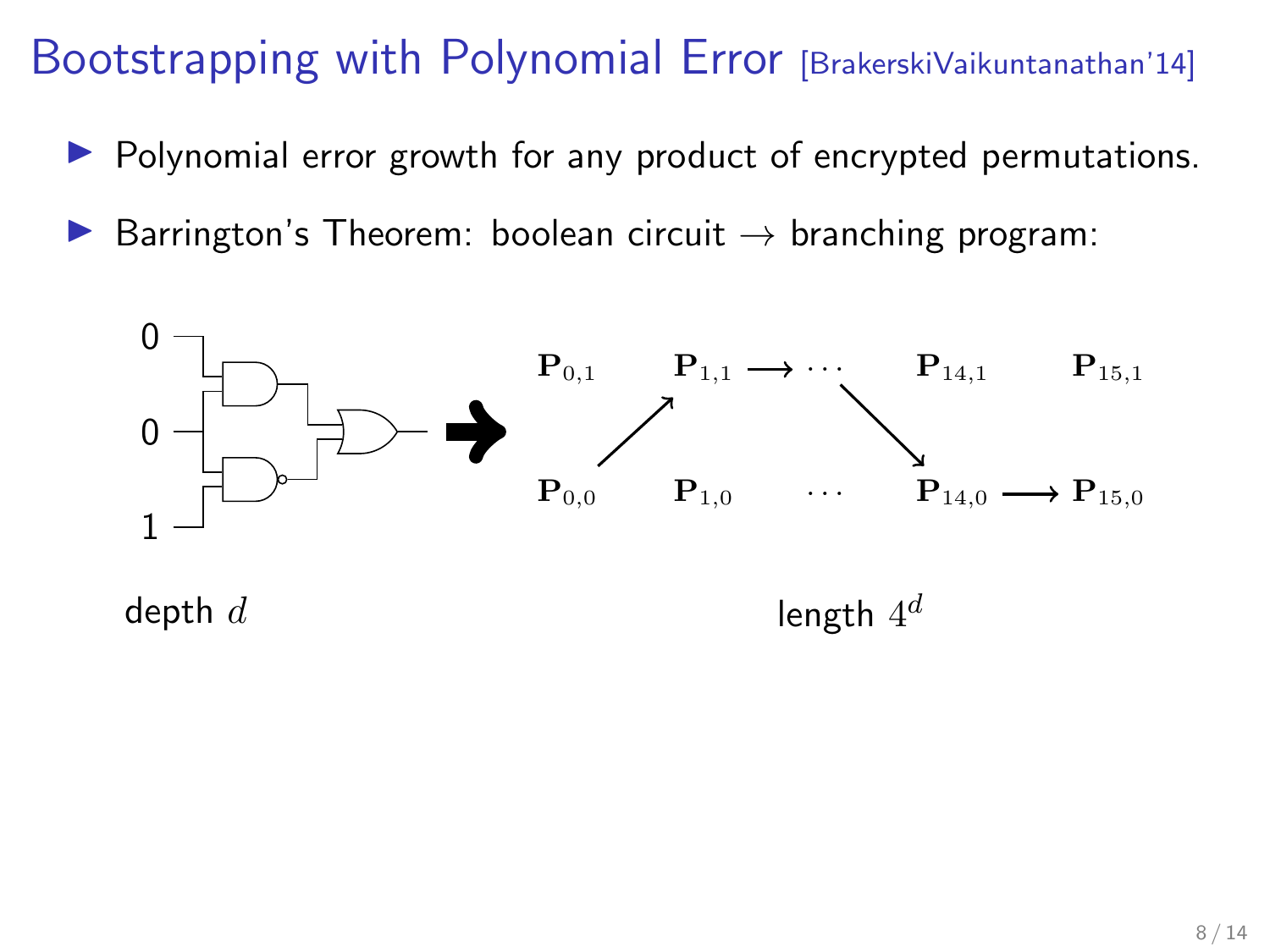- $\triangleright$  Polynomial error growth for any product of encrypted permutations.
- $\triangleright$  Barrington's Theorem: boolean circuit  $\rightarrow$  branching program:



 $\blacktriangleright$  To refresh  $\lceil \mu \rceil$ : convert Dec $(\cdot, \lceil \mu \rceil)$  to BP; homomorphically evaluate using encrypted bits of sk to select from pairs  $P_{i,0}, P_{i,1}$ .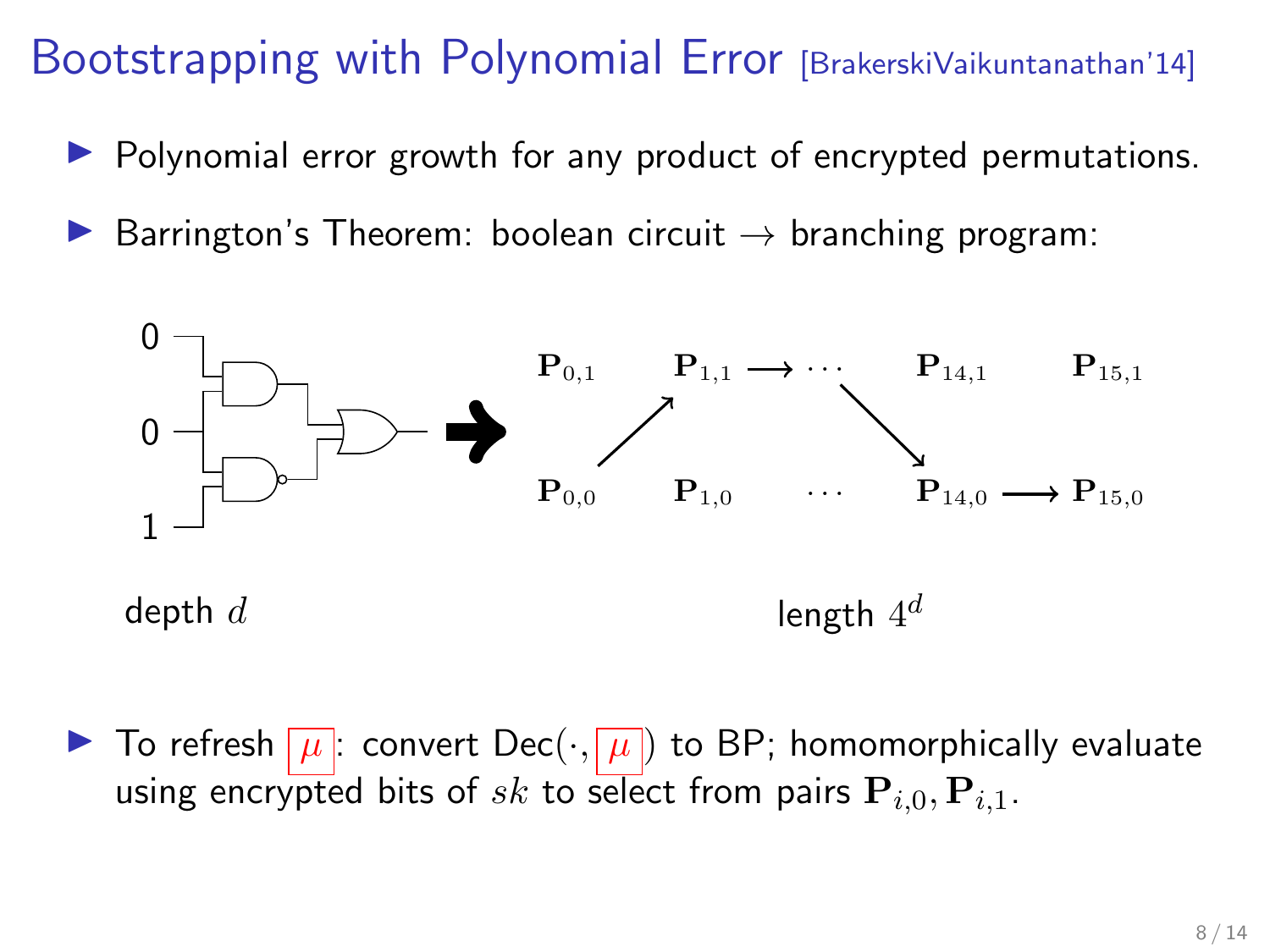- $\triangleright$  Polynomial error growth for any product of encrypted permutations.
- $\triangleright$  Barrington's Theorem: boolean circuit  $\rightarrow$  branching program:



- $\blacktriangleright$  To refresh  $\lceil \mu \rceil$ : convert Dec $(\cdot, \lceil \mu \rceil)$  to BP; homomorphically evaluate using encrypted bits of sk to select from pairs  $P_{i,0}, P_{i,1}$ .
- ✗ Drawback: Barrington's transformation is very inefficient.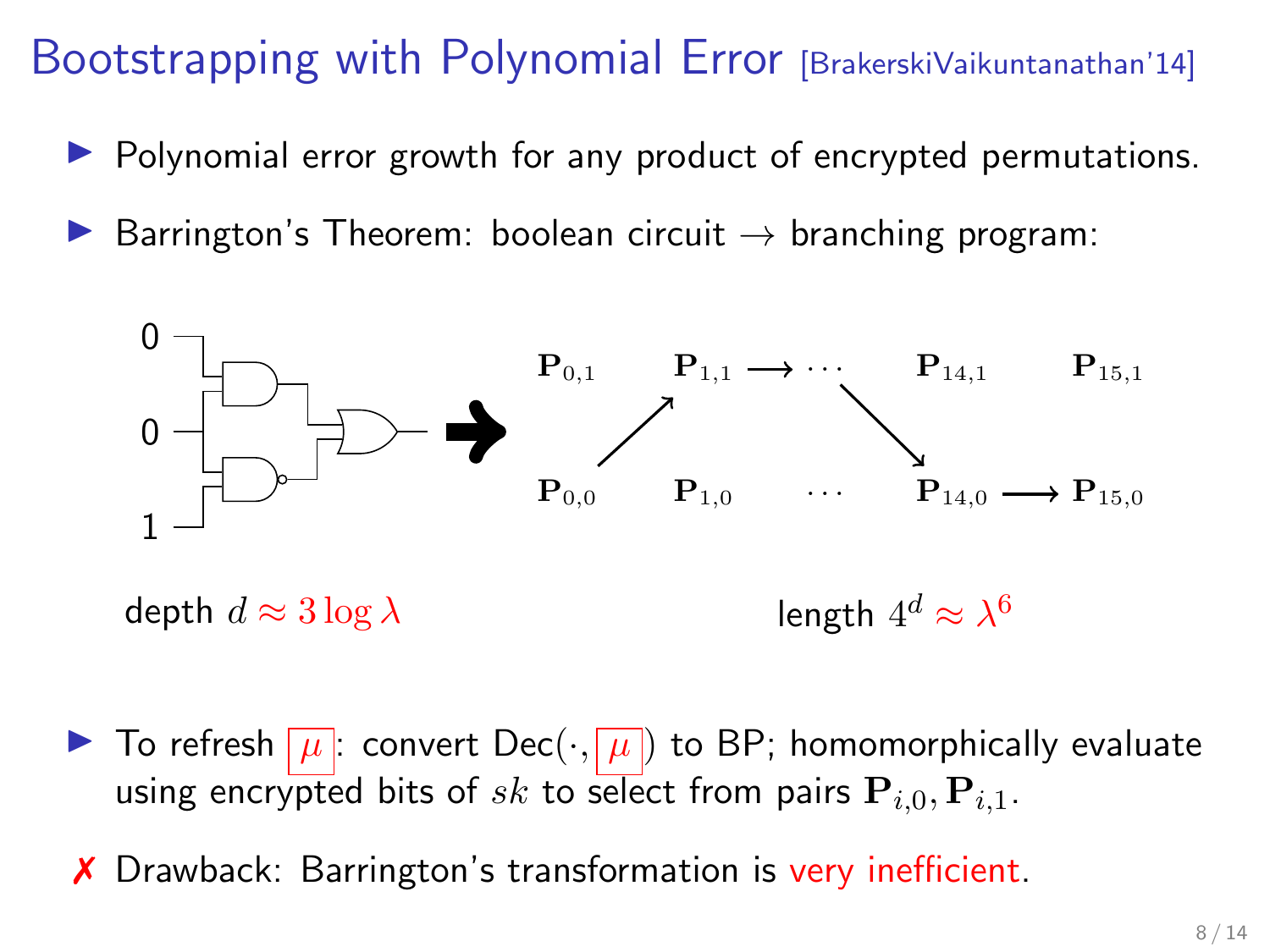$\blacktriangleright$  Faster algorithm with small polynomial error growth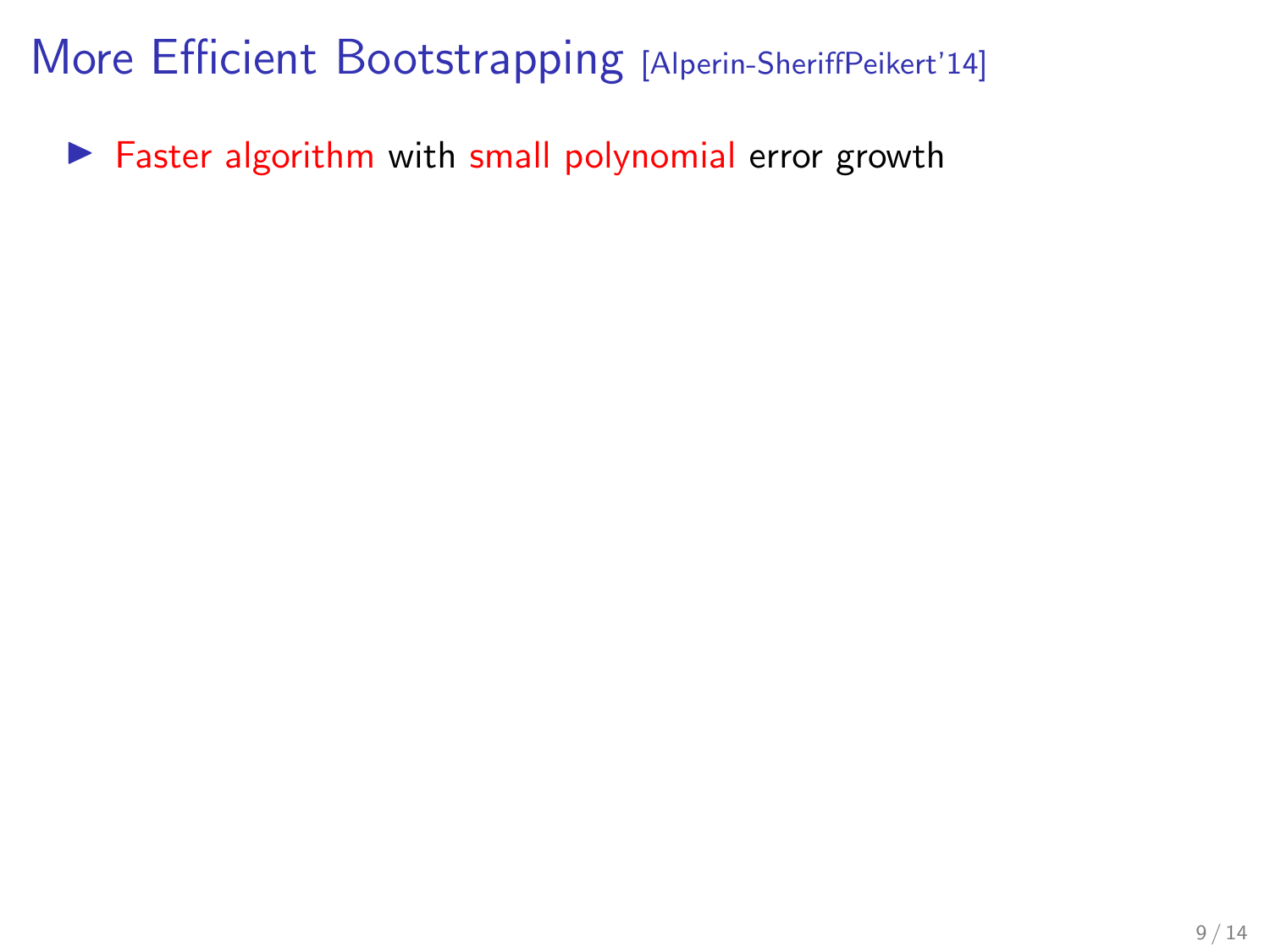$\blacktriangleright$  Faster algorithm with small polynomial error growth  $\mathsf{Result}$ : quasi-optimal  $\tilde{O}(\lambda)$  homom ops;  $\tilde{O}(\lambda^2)$  error growth.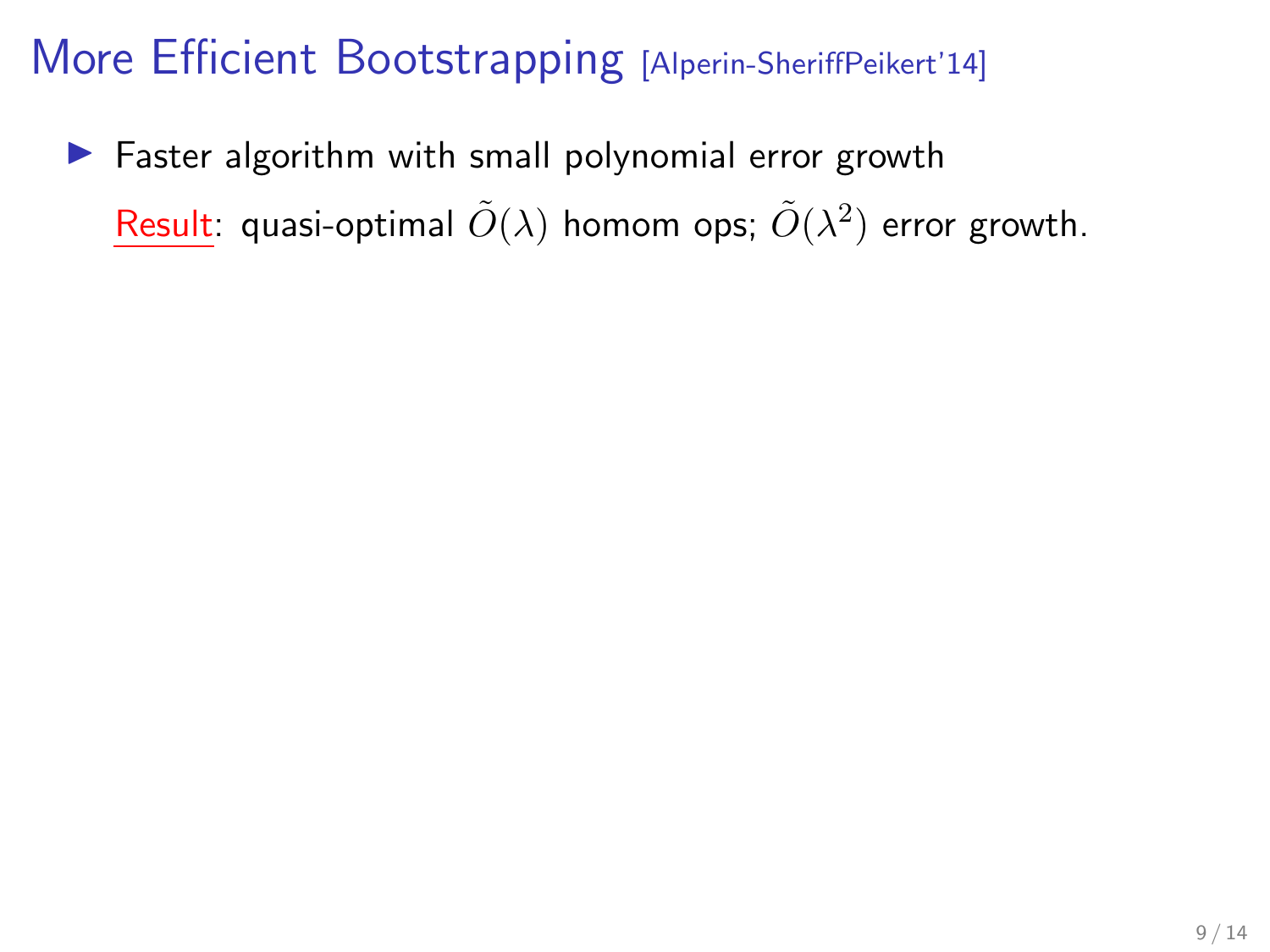- $\blacktriangleright$  Faster algorithm with small polynomial error growth Result: quasi-optimal  $\tilde{O}(\lambda)$  homom ops;  $\tilde{O}(\lambda^2)$  error growth.
- **Treats decryption as an arithmetic function over**  $\mathbb{Z}_q$ **, not a circuit.**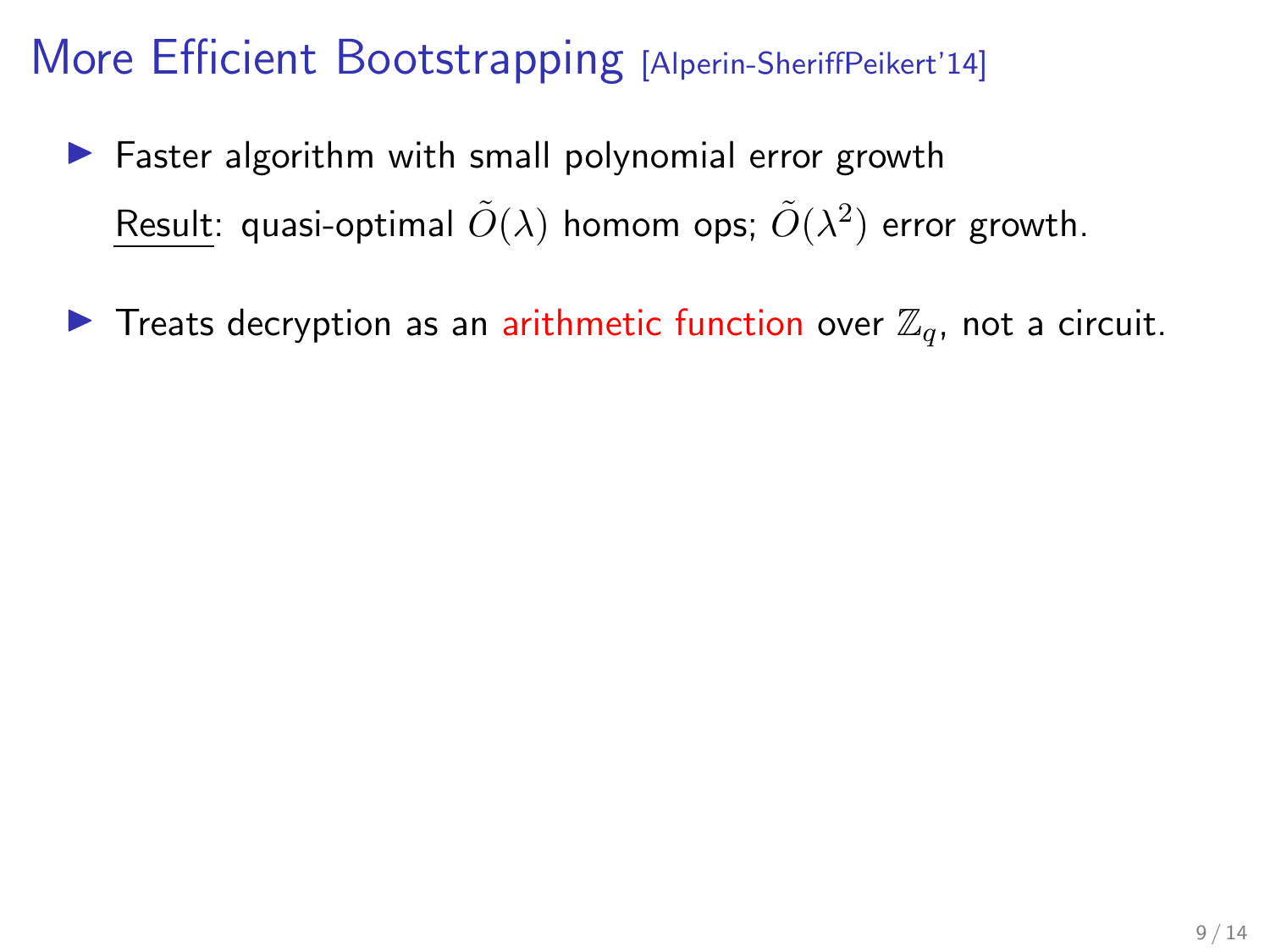- $\blacktriangleright$  Faster algorithm with small polynomial error growth Result: quasi-optimal  $\tilde{O}(\lambda)$  homom ops;  $\tilde{O}(\lambda^2)$  error growth.
- **Treats decryption as an arithmetic function over**  $\mathbb{Z}_q$ **, not a circuit.** Avoids Barrington's Theorem – but still uses permutation matrices!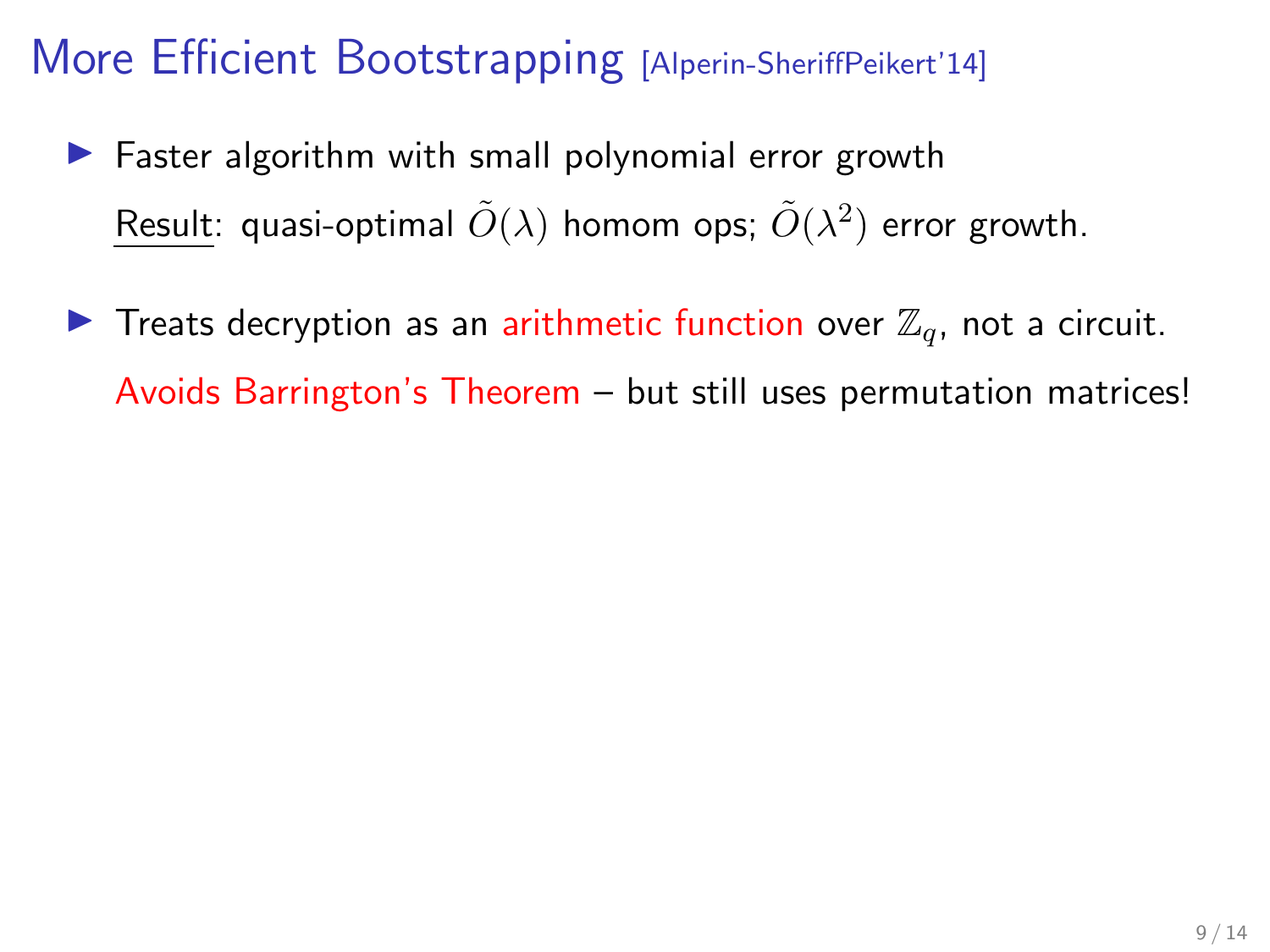- $\blacktriangleright$  Faster algorithm with small polynomial error growth Result: quasi-optimal  $\tilde{O}(\lambda)$  homom ops;  $\tilde{O}(\lambda^2)$  error growth.
- **Treats decryption as an arithmetic function over**  $\mathbb{Z}_q$ **, not a circuit.** Avoids Barrington's Theorem – but still uses permutation matrices!
- Exevalleright Key idea: embed additive group  $(\mathbb{Z}_q, +)$  into a small symmetric group.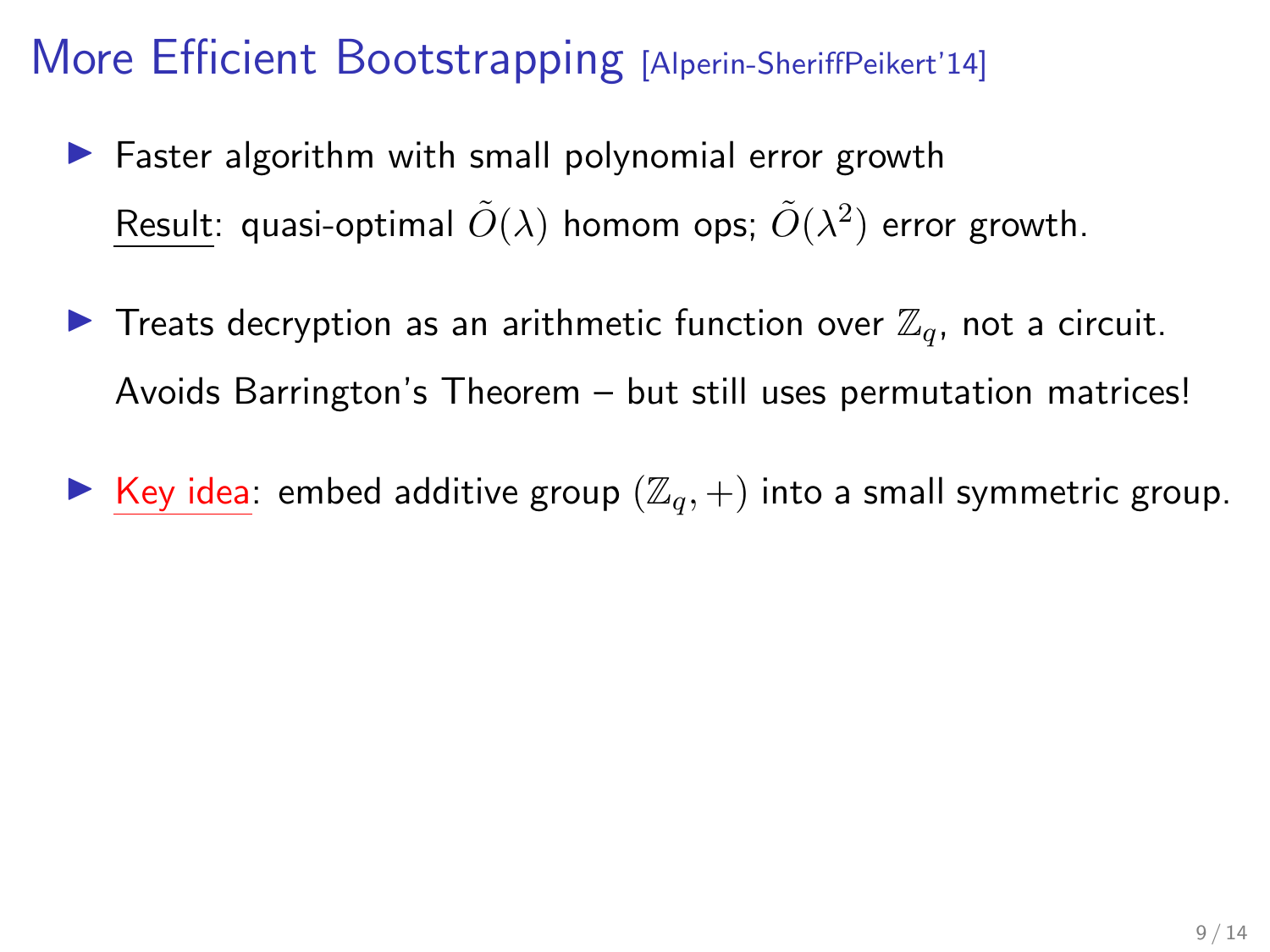# Decryption in LWE-based schemes is a "rounded inner product:"  $\mathsf{Dec}(\mathbf{s}, \mathbf{c}) := \lfloor \langle \mathbf{s}, \mathbf{c} \rangle \rceil_2 \in \{0, 1\}$  with  $\mathbf{s} \in \mathbb{Z}_q^n$ ,  $\mathbf{c} \in \{0, 1\}^n$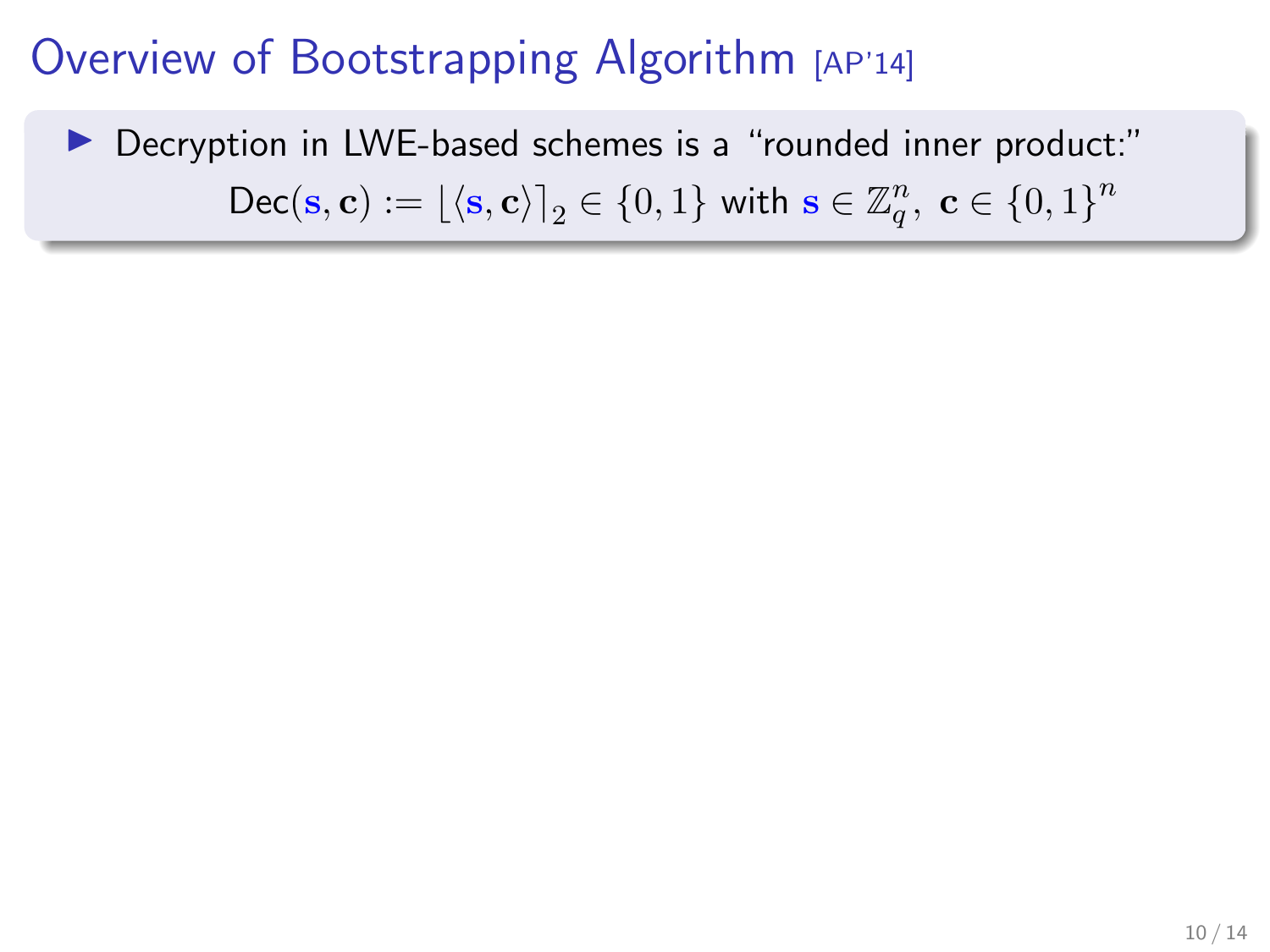▶ Decryption in LWE-based schemes is a "rounded inner product:"  $\mathsf{Dec}(\mathbf{s}, \mathbf{c}) := \lfloor \langle \mathbf{s}, \mathbf{c} \rangle \rceil_2 \in \{0, 1\}$  with  $\mathbf{s} \in \mathbb{Z}_q^n$ ,  $\mathbf{c} \in \{0, 1\}^n$ 

**1** Prepare: Encrypt each  $s_i \in \mathbb{Z}_q$ , embedded into a certain group G.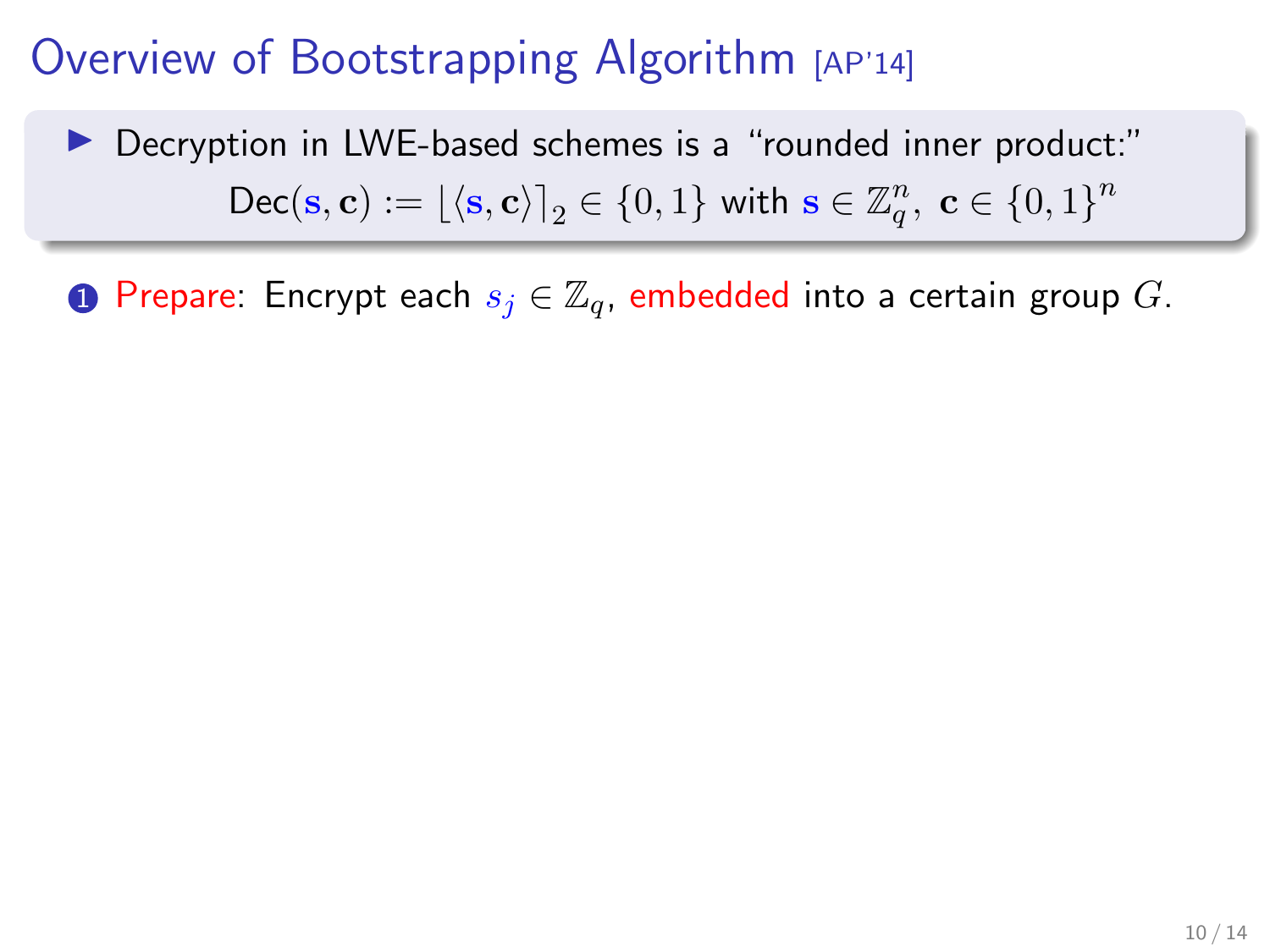▶ Decryption in LWE-based schemes is a "rounded inner product:"  $\mathsf{Dec}(\mathbf{s}, \mathbf{c}) := \lfloor \langle \mathbf{s}, \mathbf{c} \rangle \rceil_2 \in \{0, 1\}$  with  $\mathbf{s} \in \mathbb{Z}_q^n$ ,  $\mathbf{c} \in \{0, 1\}^n$ 

**1** Prepare: Encrypt each  $s_j \in \mathbb{Z}_q$ , embedded into a certain group G.

We need two homomorphic algorithms for  $\mathbb{Z}_q \subseteq G$ :

$$
\boxed{a \boxplus b} = \boxed{a+b} \qquad \text{and} \qquad \text{Equal?}(\boxed{v}\,,z) = \begin{cases} \boxed{1} & \text{if } v = z \\ \boxed{0} & \text{otherwise} \end{cases}
$$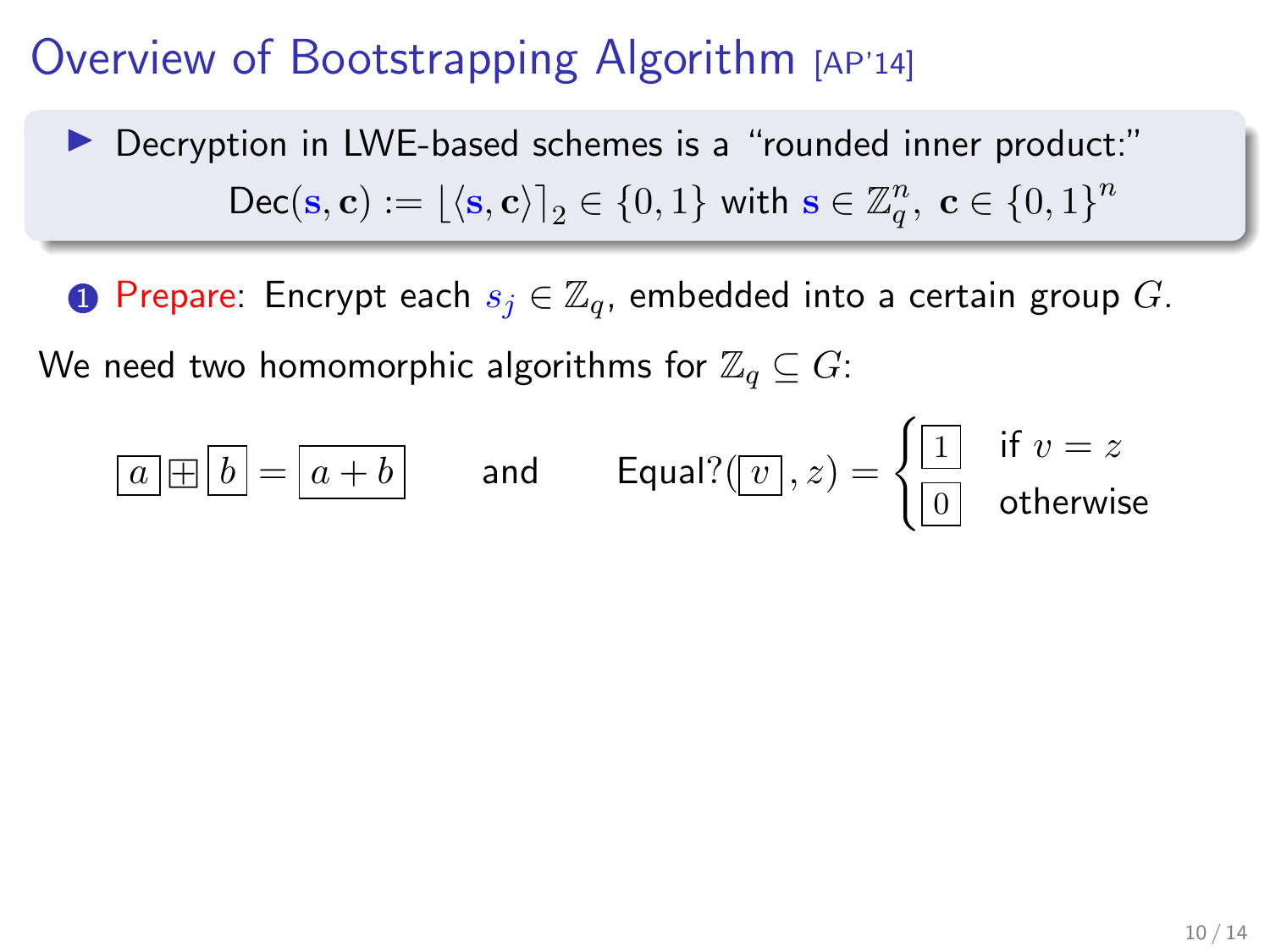▶ Decryption in LWE-based schemes is a "rounded inner product:"  $\mathsf{Dec}(\mathbf{s}, \mathbf{c}) := \lfloor \langle \mathbf{s}, \mathbf{c} \rangle \rceil_2 \in \{0, 1\}$  with  $\mathbf{s} \in \mathbb{Z}_q^n$ ,  $\mathbf{c} \in \{0, 1\}^n$ 

**1** Prepare: Encrypt each  $s_i \in \mathbb{Z}_q$ , embedded into a certain group G. We need two homomorphic algorithms for  $\mathbb{Z}_q \subseteq G$ :

$$
\boxed{a \boxplus b} = \boxed{a + b} \qquad \text{and} \qquad \text{Equal?}(\boxed{v}\,, z) = \begin{cases} \boxed{1} & \text{if } v = z \\ \boxed{0} & \text{otherwise} \end{cases}
$$

Given ciphertext  $\mathbf{c} \in \{0,1\}^n$  and encryptions  $\boxed{s_j}$ , we evaluate: ð

**Q** Inner Product: compute 
$$
[v] := \langle [s], \mathbf{c} \rangle = \boxed{\prod_{j: c_j = 1} [s_j]}
$$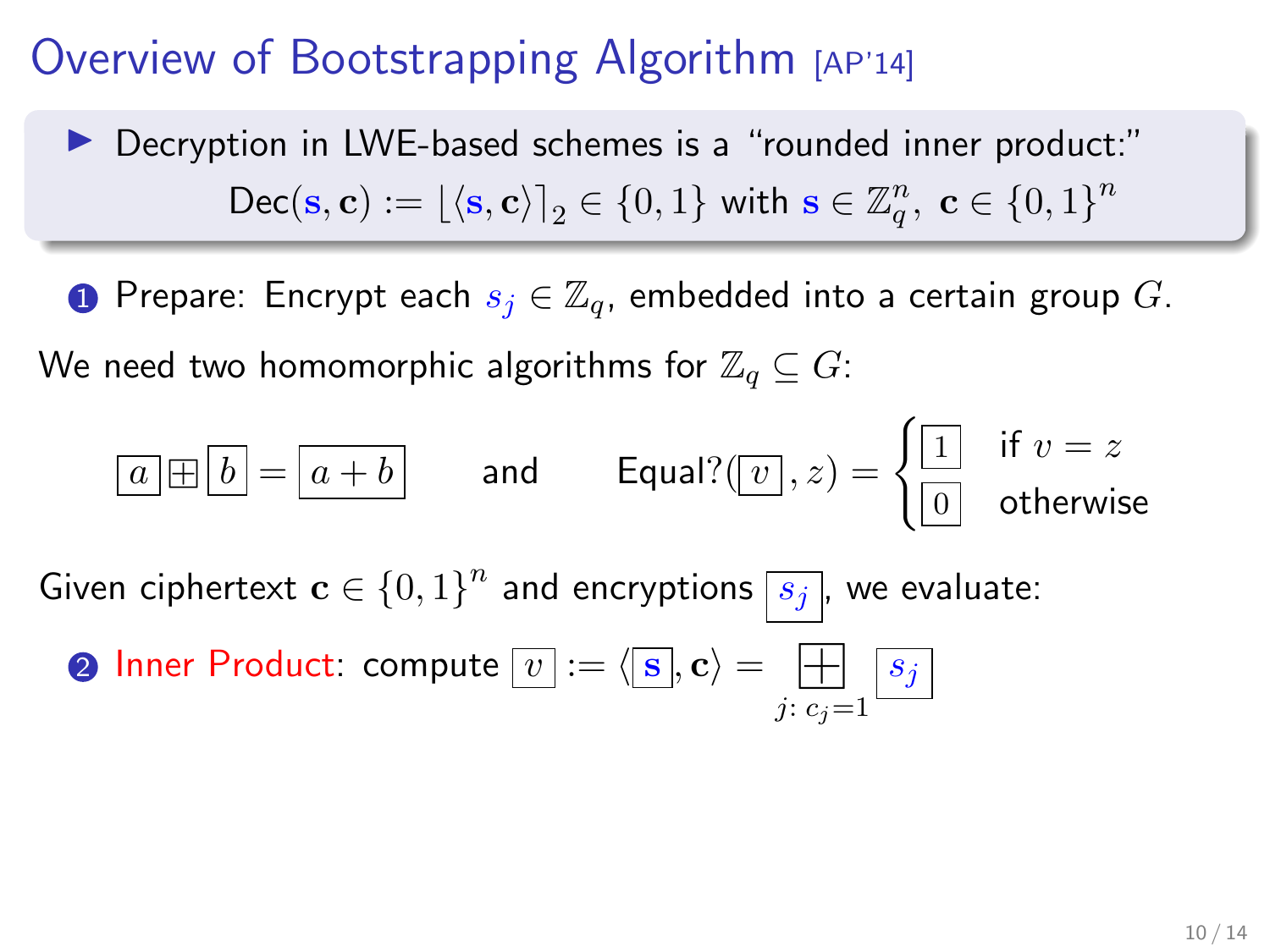▶ Decryption in LWE-based schemes is a "rounded inner product:"  $\mathsf{Dec}(\mathbf{s}, \mathbf{c}) := \lfloor \langle \mathbf{s}, \mathbf{c} \rangle \rceil_2 \in \{0, 1\}$  with  $\mathbf{s} \in \mathbb{Z}_q^n$ ,  $\mathbf{c} \in \{0, 1\}^n$ 

**1** Prepare: Encrypt each  $s_i \in \mathbb{Z}_q$ , embedded into a certain group G. We need two homomorphic algorithms for  $\mathbb{Z}_q \subseteq G$ :

$$
\boxed{a \boxplus b} = \boxed{a + b} \qquad \text{and} \qquad \text{Equal?}(\boxed{v}\,, z) = \begin{cases} \boxed{1} & \text{if } v = z \\ \boxed{0} & \text{otherwise} \end{cases}
$$

Given ciphertext  $\mathbf{c} \in \{0,1\}^n$  and encryptions  $\boxed{s_j}$ , we evaluate: ð

\n- **Q** Inner Product: compute 
$$
[v] := \langle \mathbf{S}, \mathbf{c} \rangle = \prod_{j: c_j = 1} s_j
$$
\n- **Q** Round: compute  $[v]_2 := \prod_{z: |z|_2 = 1} \text{Equal?}(v, z)$
\n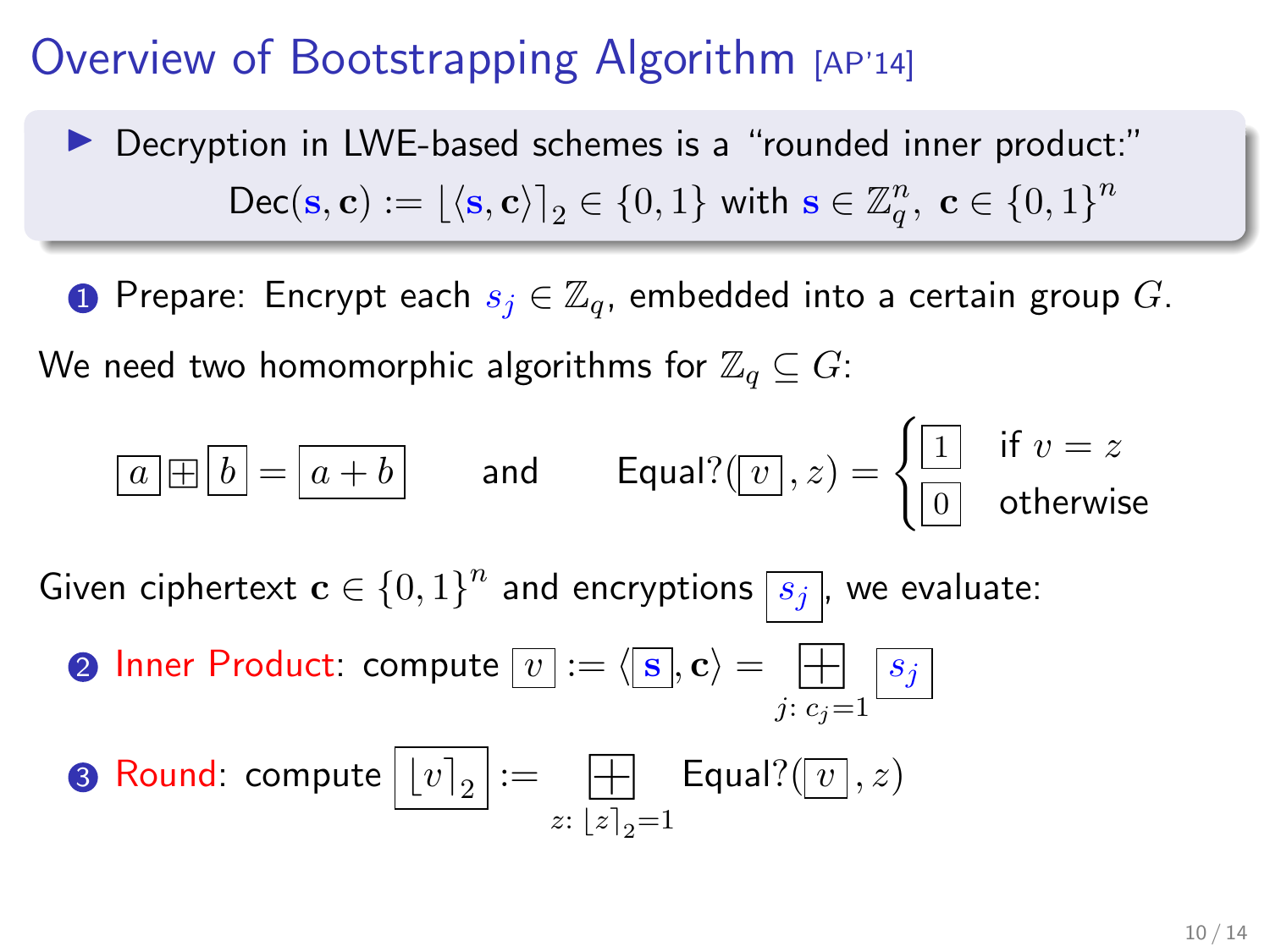▶ Decryption in LWE-based schemes is a "rounded inner product:"  $\mathsf{Dec}(\mathbf{s}, \mathbf{c}) := \lfloor \langle \mathbf{s}, \mathbf{c} \rangle \rceil_2 \in \{0, 1\}$  with  $\mathbf{s} \in \mathbb{Z}_q^n$ ,  $\mathbf{c} \in \{0, 1\}^n$ 

**1** Prepare: Encrypt each  $s_i \in \mathbb{Z}_q$ , embedded into a certain group G. We need two homomorphic algorithms for  $\mathbb{Z}_q \subseteq G$ :

$$
\boxed{a \boxplus b} = \boxed{a + b} \qquad \text{and} \qquad \text{Equal?}(\boxed{v}\,, z) = \begin{cases} \boxed{1} & \text{if } v = z \\ \boxed{0} & \text{otherwise} \end{cases}
$$

Given ciphertext  $\mathbf{c} \in \{0,1\}^n$  and encryptions  $\boxed{s_j}$ , we evaluate: ð

**Q** Inner Product: compute 
$$
[v] := \langle [s], \mathbf{c} \rangle = \boxed{\prod_{j : c_j = 1} [s_j]}
$$

**8** Round: compute 
$$
\boxed{[v]_2} := \boxed{\frac{1}{z}
$$
  $\boxed{z}_2 = 1}$   $\boxed{\text{Equal?}(\boxed{v}, z)}$ 

It remains to define the group G and  $\Box$ , Equal? operations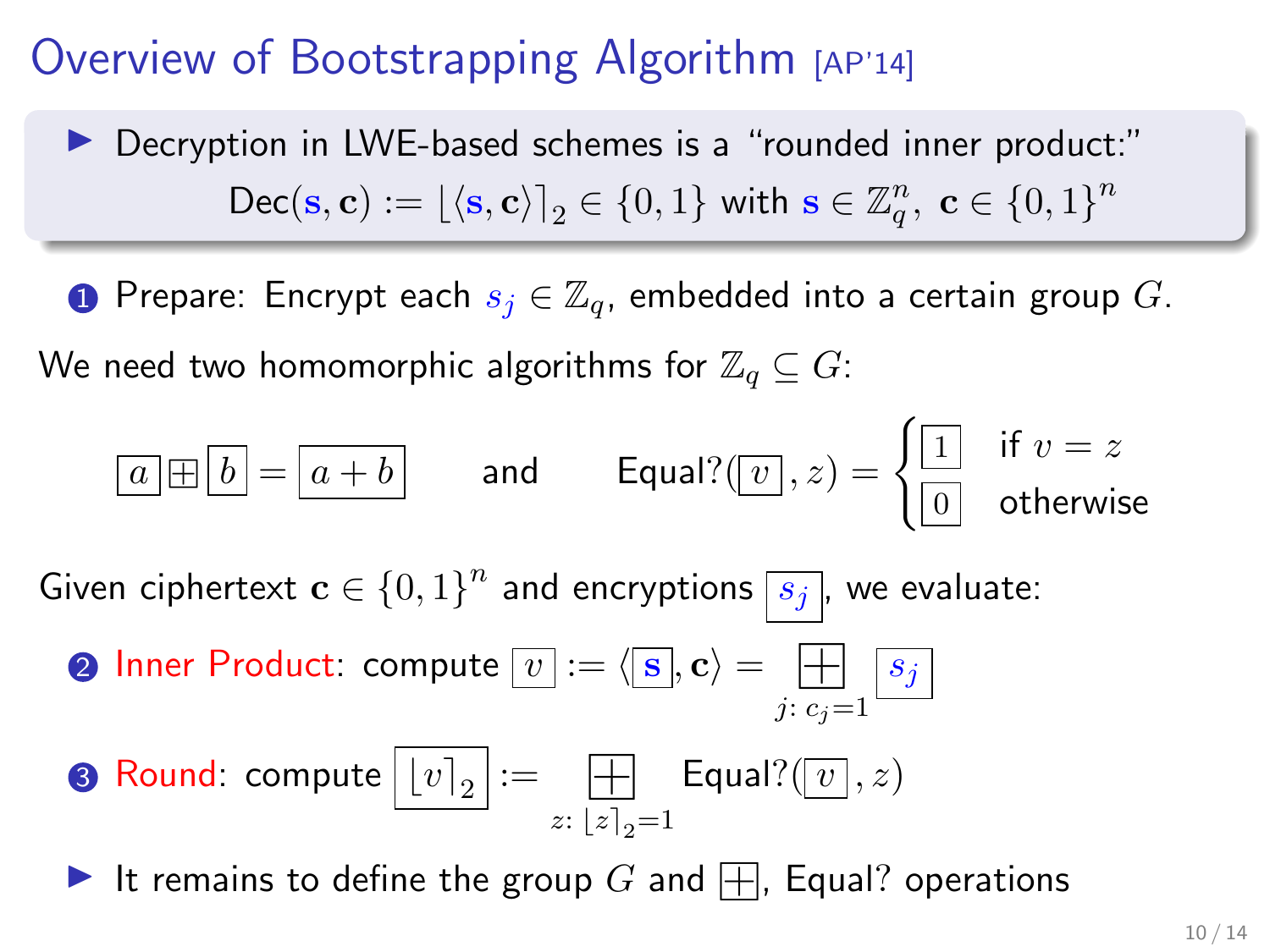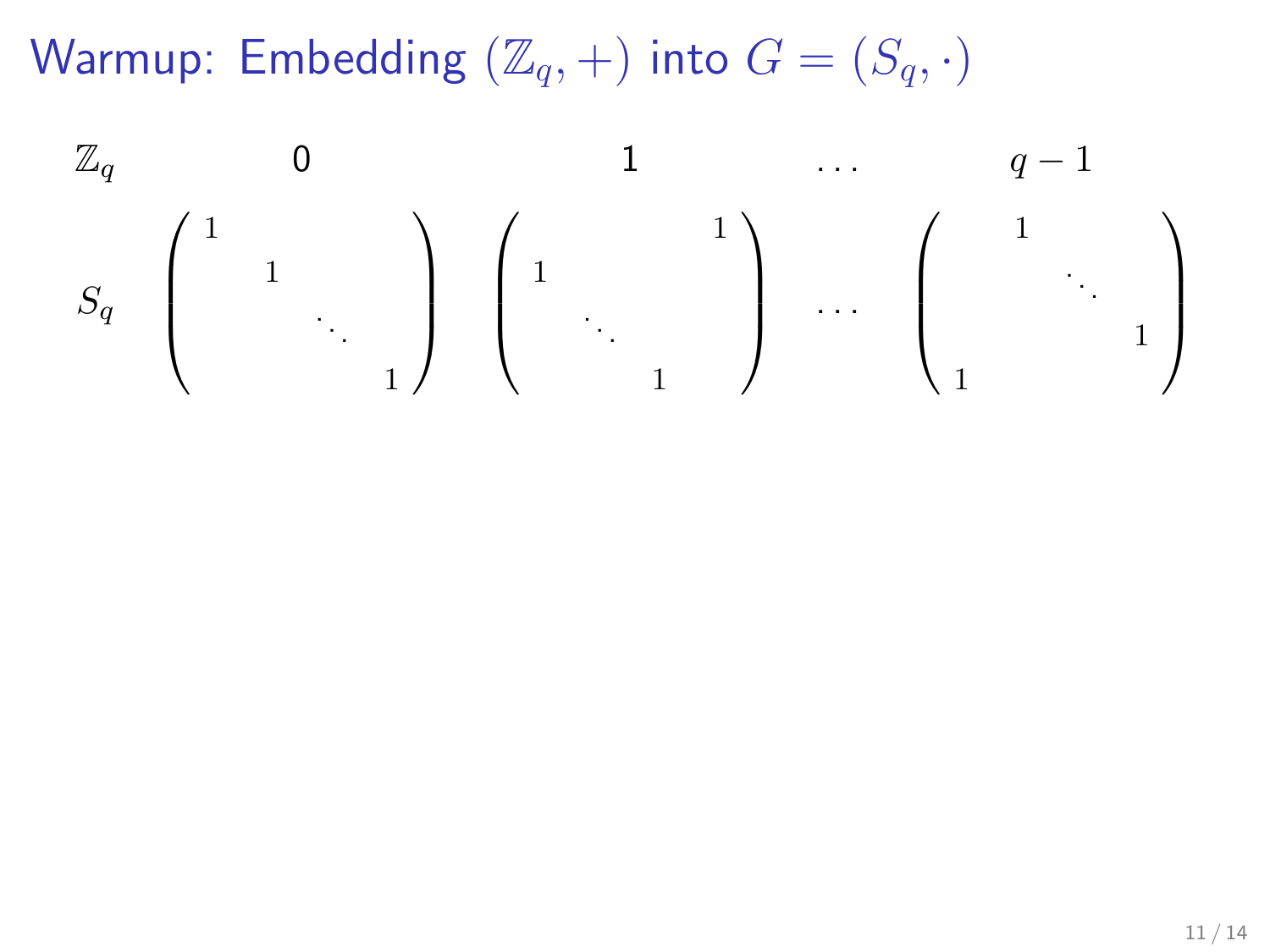

Embed  $s \in \mathbb{Z}_q$  as  $\mathbf{P}_s$  and encrypt entry-wise (only need first column).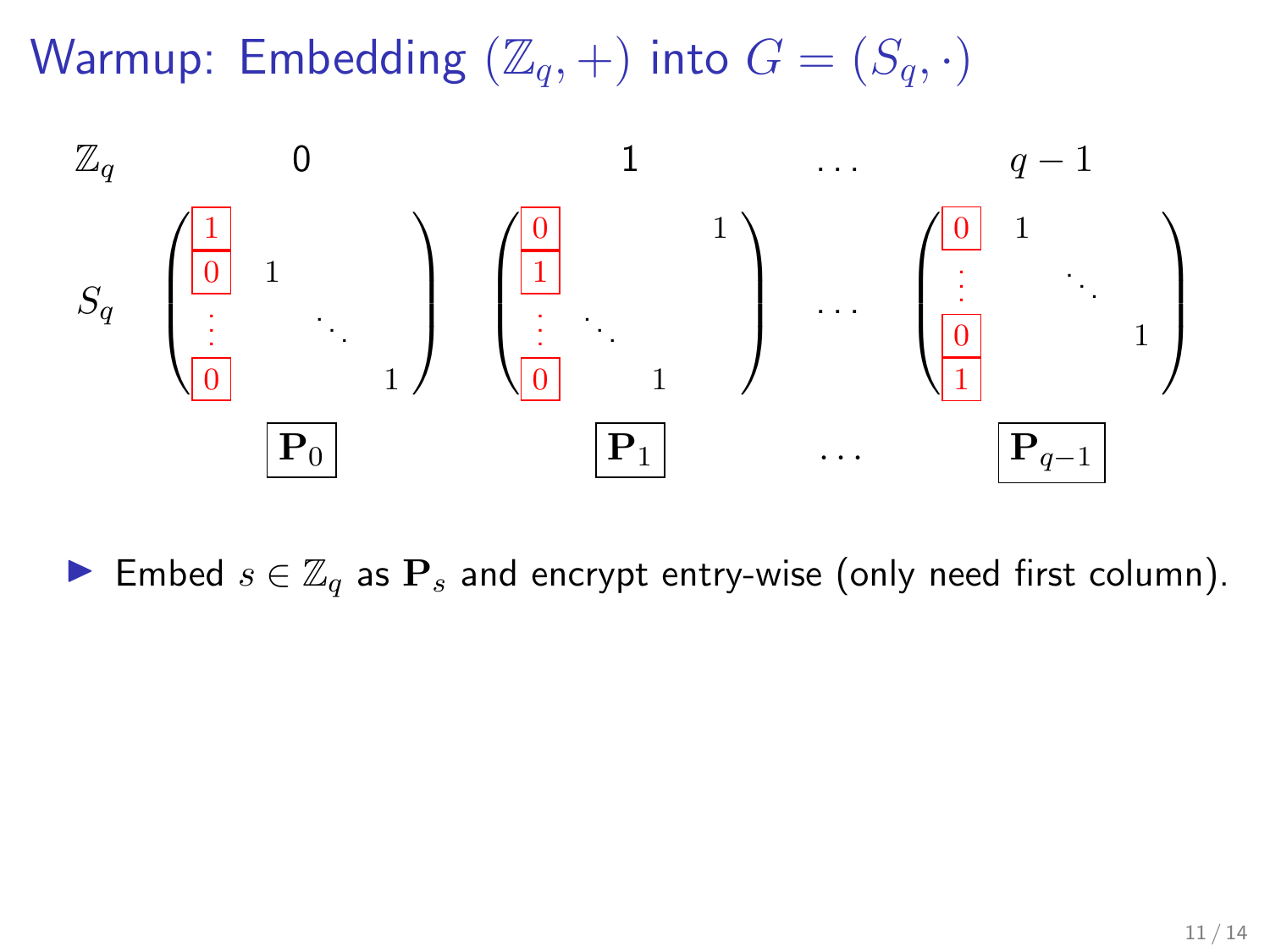

► Embed  $s \in \mathbb{Z}_q$  as  $\mathbf{P}_s$  and encrypt entry-wise (only need first column).

Addition:  $\boxed{a \boxplus b}$  implemented as  $\boxed{\mathbf{P}_a \boxdot \mathbf{P}_b} = \boxed{\mathbf{P}_a \cdot \mathbf{P}_b}$ 

 $\star$  Recall: Right-associative multiplication yields polynomial error growth.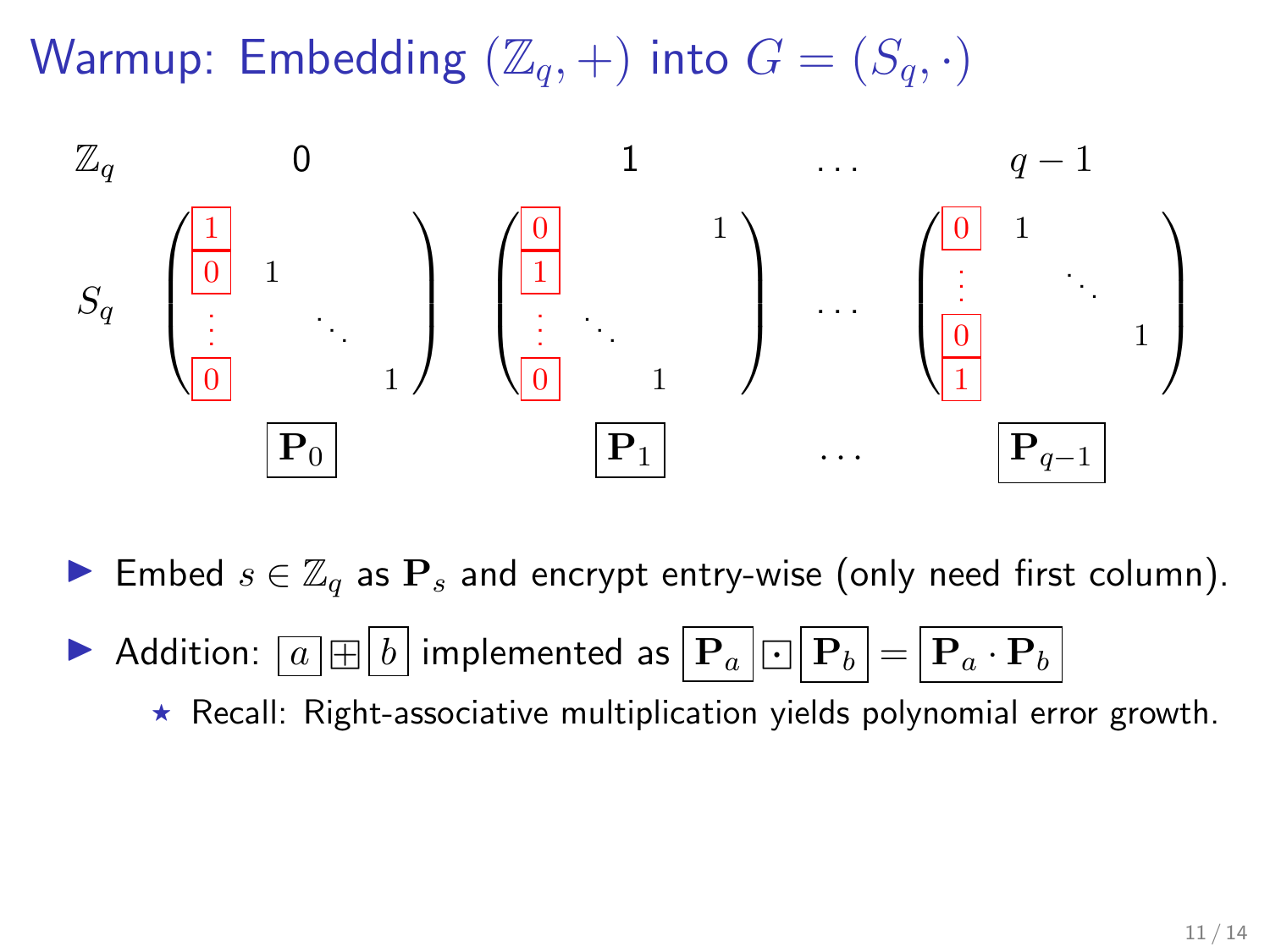

► Embed  $s \in \mathbb{Z}_q$  as  $\mathbf{P}_s$  and encrypt entry-wise (only need first column).

- Addition:  $\boxed{a \boxplus b}$  implemented as  $\boxed{\mathbf{P}_a \boxdot \mathbf{P}_b} = \boxed{\mathbf{P}_a \cdot \mathbf{P}_b}$ 
	- $\star$  Recall: Right-associative multiplication yields polynomial error growth.
- **Equality test: Equal?**( $\mathbf{P}_a$ , b): output bth entry.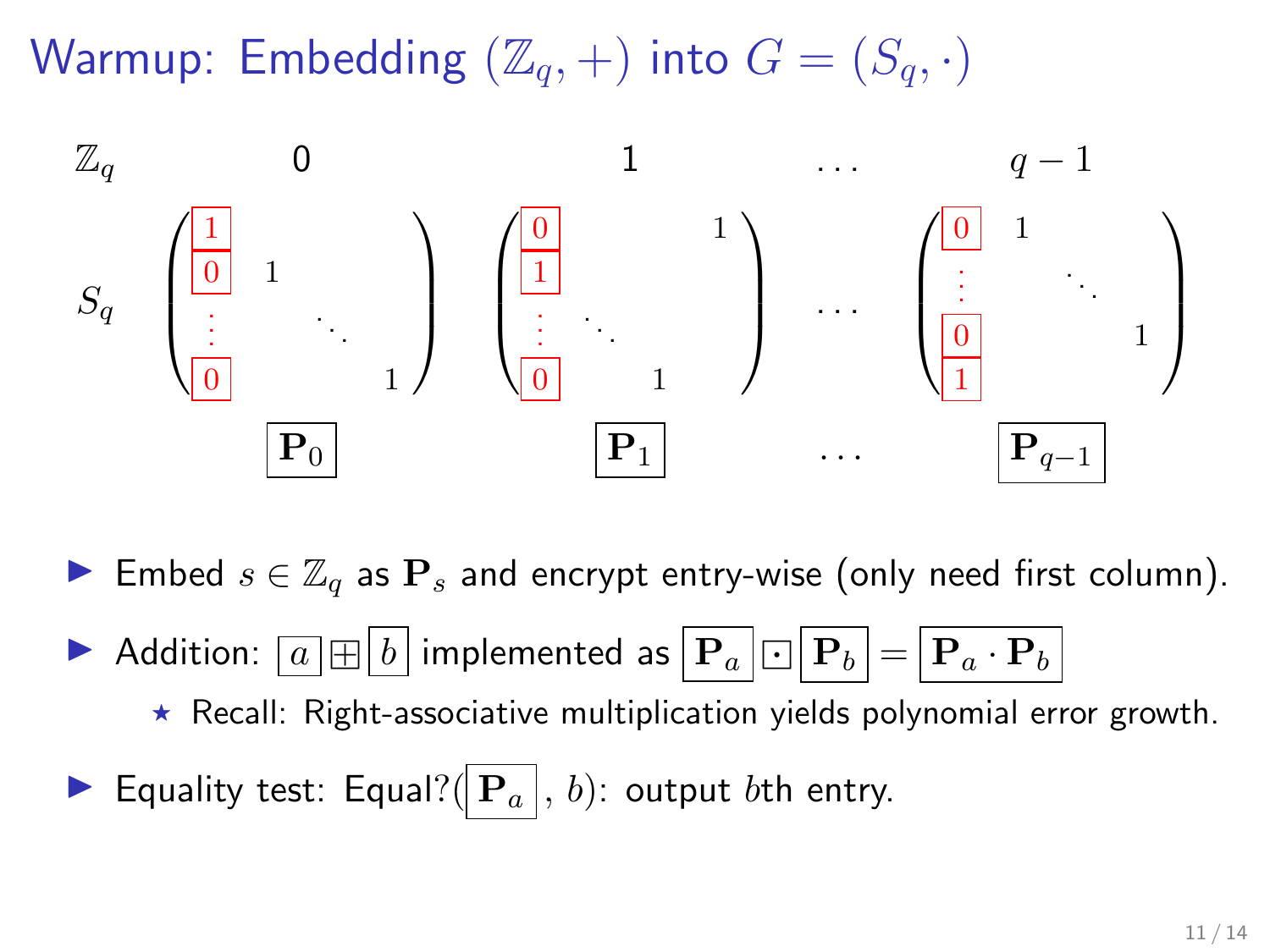

► Embed  $s \in \mathbb{Z}_q$  as  $\mathbf{P}_s$  and encrypt entry-wise (only need first column).

- Addition:  $\boxed{a \boxplus b}$  implemented as  $\boxed{\mathbf{P}_a \boxdot \mathbf{P}_b} = \boxed{\mathbf{P}_a \cdot \mathbf{P}_b}$ 
	- $\star$  Recall: Right-associative multiplication yields polynomial error growth.
- **Equality test: Equal?**( $\mathbf{P}_a$ , b): output bth entry.
- Bottom line:  $\tilde{O}(\lambda^3)$  homomorphic operations to bootstrap.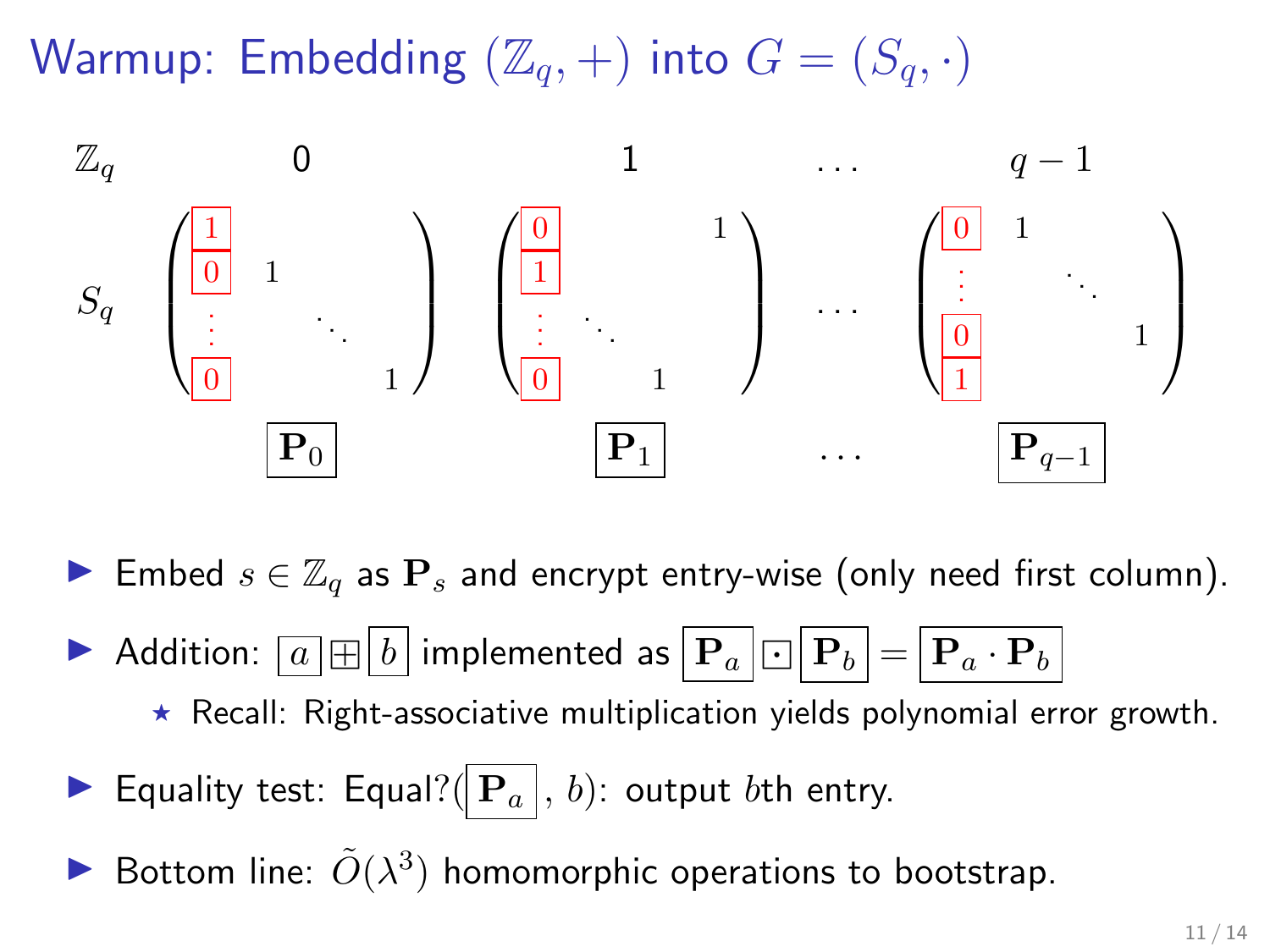• Use 
$$
q = p_1 \cdots p_t = \tilde{O}(\lambda)
$$
 for distinct prime  $p_i$ .

 $\star$  Prime Number Theorem allows  $p_i, t = O(\log \lambda)$ .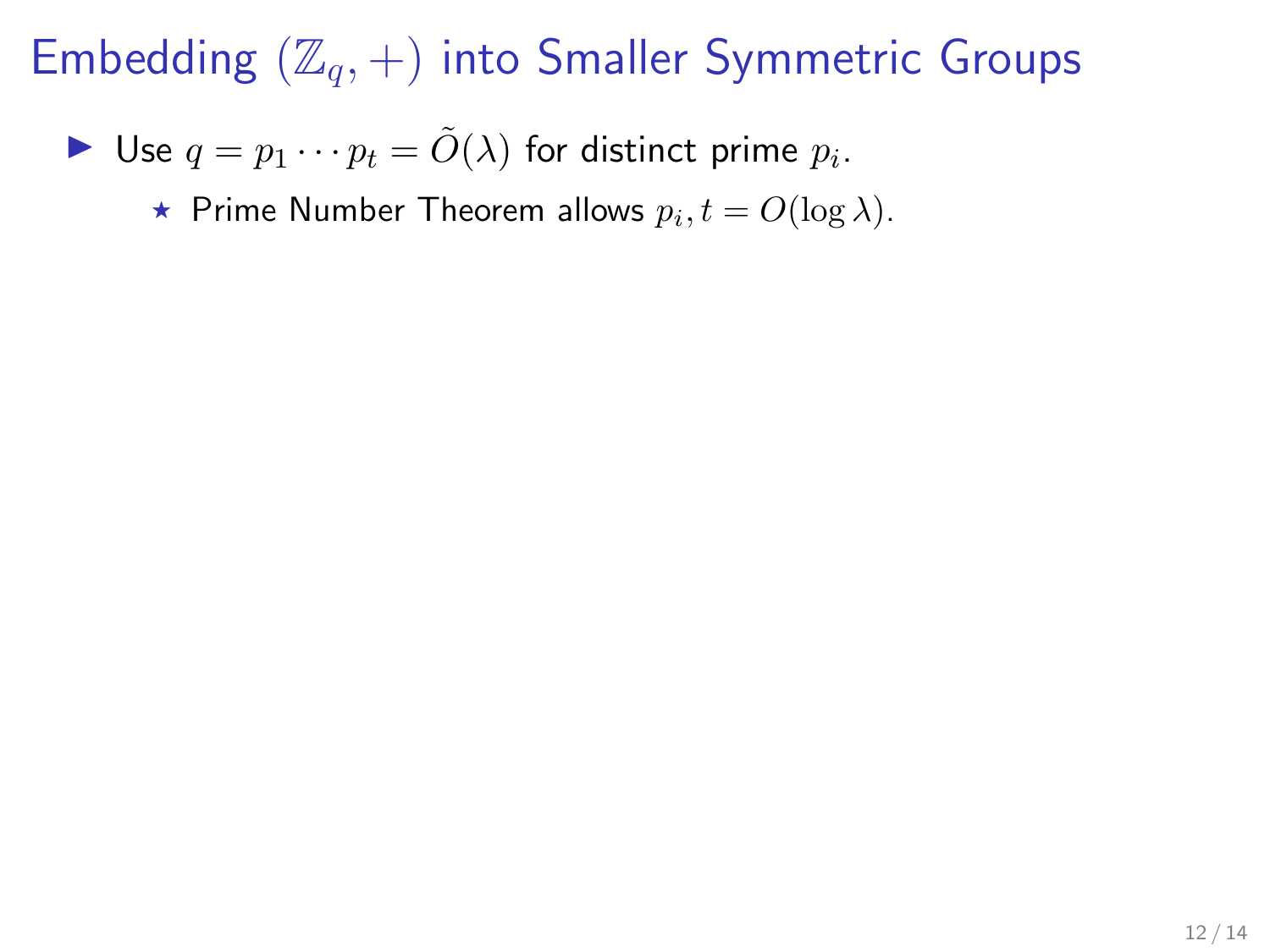Use 
$$
q = p_1 \cdots p_t = \tilde{O}(\lambda)
$$
 for distinct prime  $p_i$ .

 $\star$  Prime Number Theorem allows  $p_i, t = O(\log \lambda)$ .

Chinese Remainder Theorem:  $\mathbb{Z}_q \cong \mathbb{Z}_{p_1} \times \cdots \times \mathbb{Z}_{p_t}$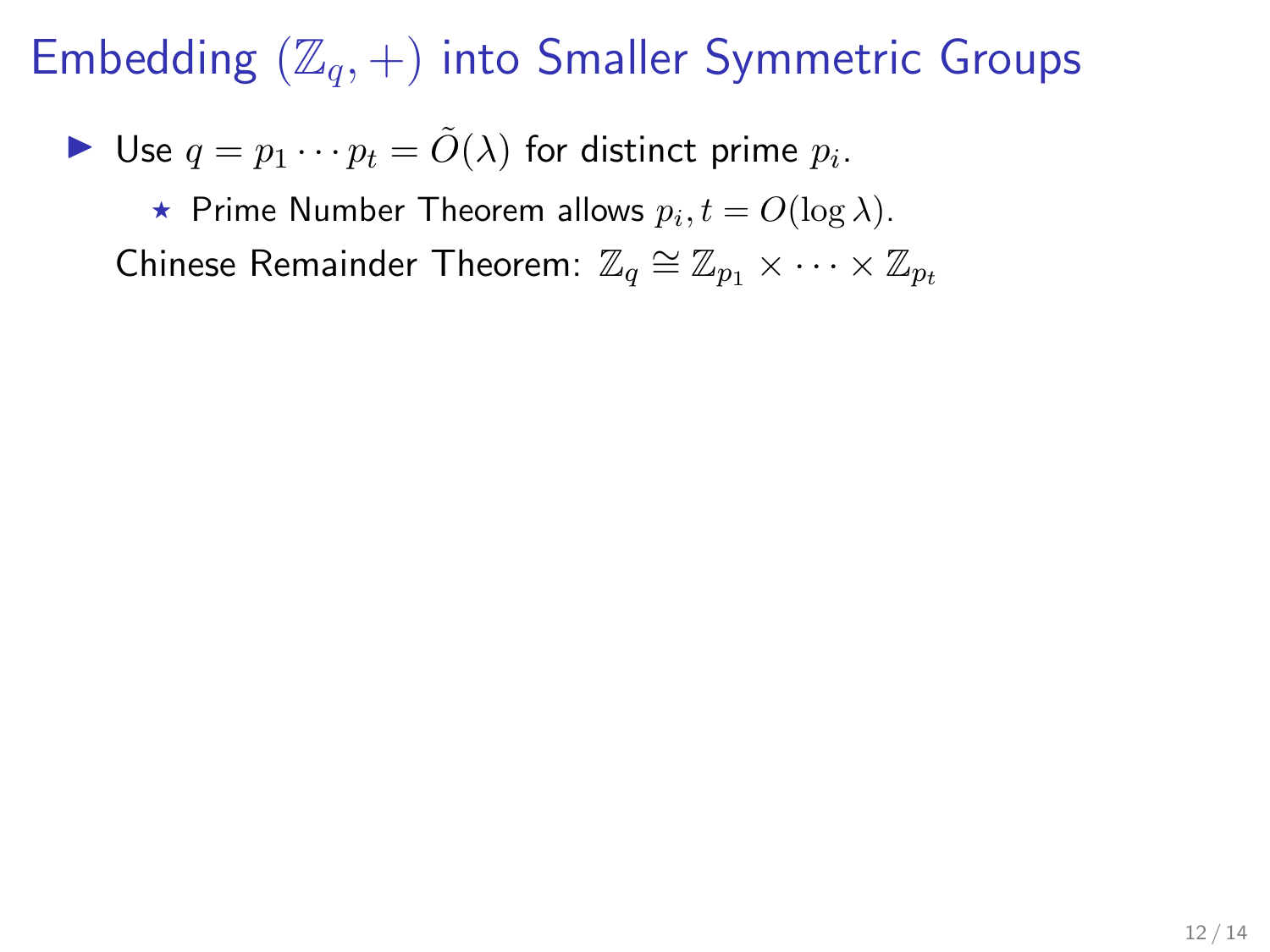$\blacktriangleright$  Use  $q = p_1 \cdots p_t = \tilde{O}(\lambda)$  for distinct prime  $p_i$ .

 $\star$  Prime Number Theorem allows  $p_i, t = O(\log \lambda)$ . Chinese Remainder Theorem:  $\mathbb{Z}_q \cong \mathbb{Z}_{p_1} \times \cdots \times \mathbb{Z}_{p_t}$ 

 $\blacktriangleright$  New embedding:

$$
\mathbb{Z}_q \to S_{p_1} \times \cdots \times S_{p_t} \quad \left[\subseteq S_{\sum p_i}\right]
$$

$$
x \mapsto (\mathbf{P}_{x \bmod p_1}, \dots, \mathbf{P}_{x \bmod p_t})
$$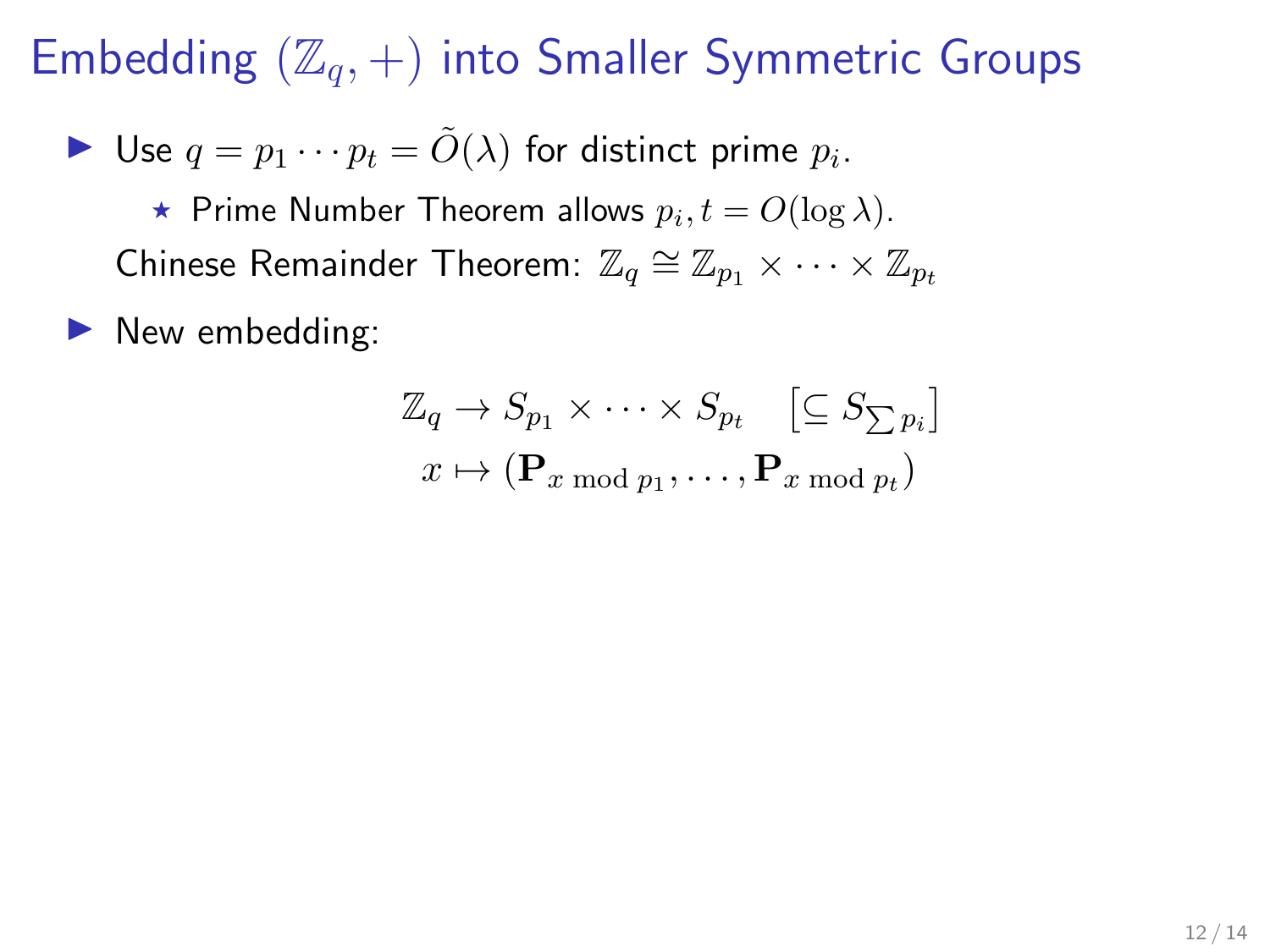Use 
$$
q = p_1 \cdots p_t = \tilde{O}(\lambda)
$$
 for distinct prime  $p_i$ .

 $\star$  Prime Number Theorem allows  $p_i, t = O(\log \lambda)$ . Chinese Remainder Theorem:  $\mathbb{Z}_q \cong \mathbb{Z}_{p_1} \times \cdots \times \mathbb{Z}_{p_t}$ 

 $\blacktriangleright$  New embedding:

$$
\mathbb{Z}_q \to S_{p_1} \times \cdots \times S_{p_t} \quad \left[\subseteq S_{\sum p_i}\right]
$$

$$
x \mapsto (\mathbf{P}_{x \bmod p_1}, \dots, \mathbf{P}_{x \bmod p_t})
$$

 $\blacktriangleright$  Addition  $\boxplus$ : same as in warmup, but component-wise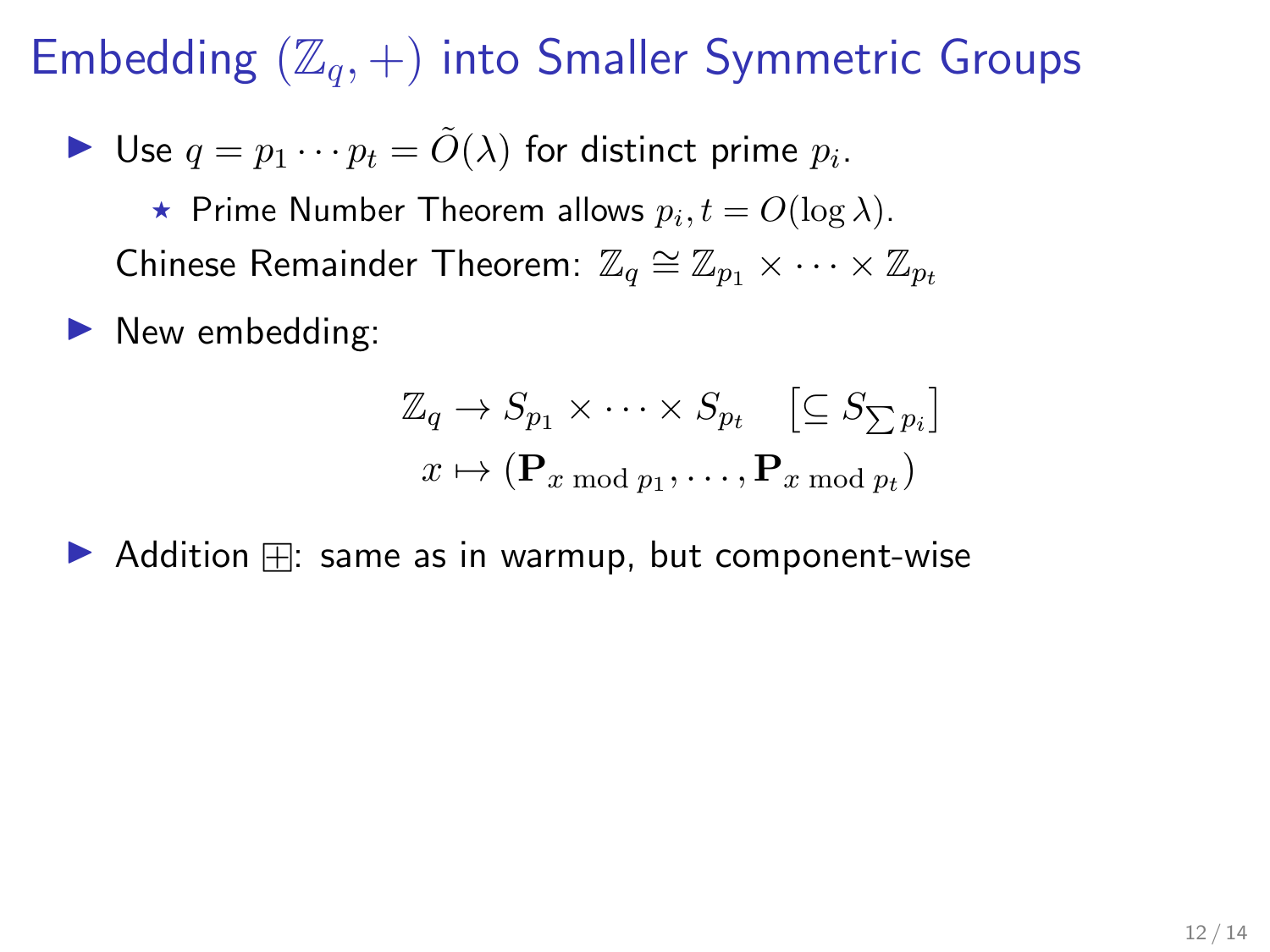Use 
$$
q = p_1 \cdots p_t = \tilde{O}(\lambda)
$$
 for distinct prime  $p_i$ .

 $\star$  Prime Number Theorem allows  $p_i, t = O(\log \lambda)$ . Chinese Remainder Theorem:  $\mathbb{Z}_q \cong \mathbb{Z}_{p_1} \times \cdots \times \mathbb{Z}_{p_t}$ 

 $\blacktriangleright$  New embedding:

$$
\mathbb{Z}_q \to S_{p_1} \times \cdots \times S_{p_t} \quad \left[\subseteq S_{\sum p_i}\right]
$$

$$
x \mapsto (\mathbf{P}_{x \bmod p_1}, \dots, \mathbf{P}_{x \bmod p_t})
$$

 $\blacktriangleright$  Addition  $\boxplus$ : same as in warmup, but component-wise

Equality test:

$$
\textsf{Equal}_q(\boxed{a}, b) = \boxed{\cdot} \textsf{Equal}_{p_i}(\boxed{a_i}, b \bmod p_i)
$$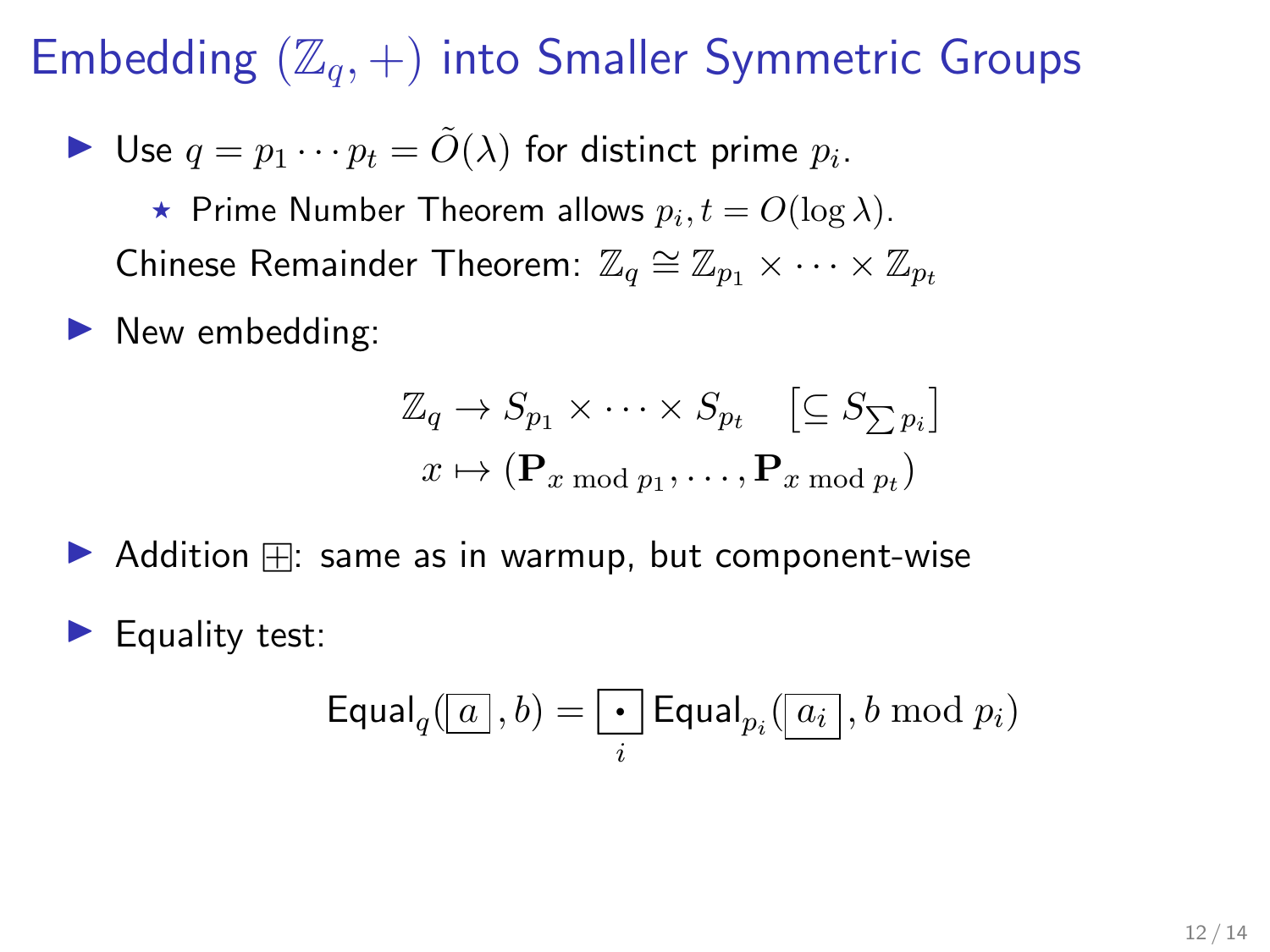Use 
$$
q = p_1 \cdots p_t = \tilde{O}(\lambda)
$$
 for distinct prime  $p_i$ .

 $\star$  Prime Number Theorem allows  $p_i, t = O(\log \lambda)$ . Chinese Remainder Theorem:  $\mathbb{Z}_q \cong \mathbb{Z}_{p_1} \times \cdots \times \mathbb{Z}_{p_t}$ 

New embedding:

$$
\mathbb{Z}_q \to S_{p_1} \times \cdots \times S_{p_t} \quad \left[\subseteq S_{\sum p_i}\right]
$$

$$
x \mapsto (\mathbf{P}_{x \bmod p_1}, \dots, \mathbf{P}_{x \bmod p_t})
$$

 $\blacktriangleright$  Addition  $\boxplus$ : same as in warmup, but component-wise

Equality test:

$$
\textsf{Equal}_q(\boxed{a}, b) = \boxed{\cdot} \textsf{Equal}_{p_i}(\boxed{a_i}, b \bmod p_i)
$$

Bottom line:  $\tilde{O}(\lambda)$  homomorphic operations to bootstrap.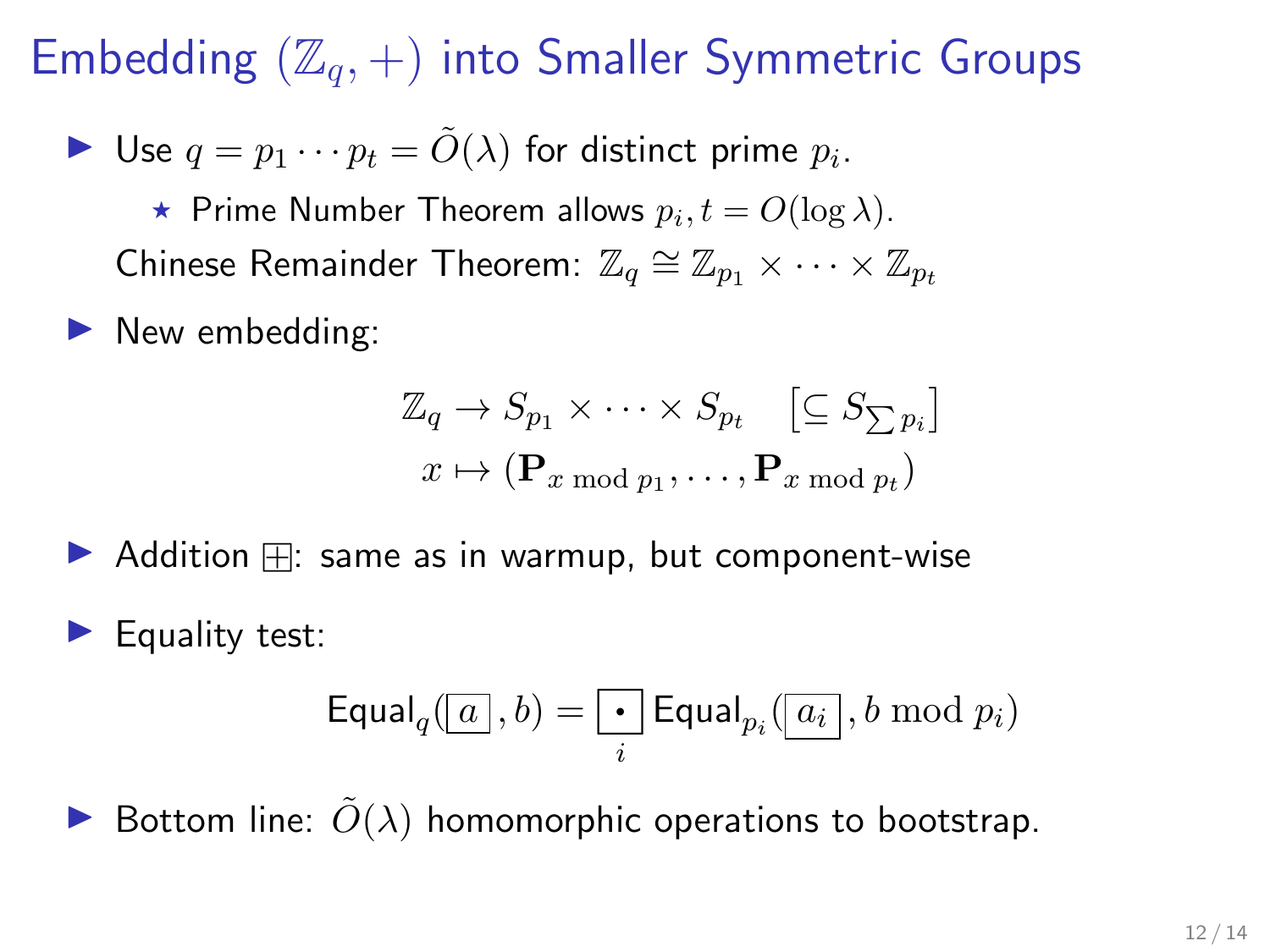$\triangleright$  Observation [AP'14]: using ring-LWE in the mth cyclotomic ring R, can work with r-dim orthogonal matrices over R (instead of  $\mathbb{Z}$ ): the generalized symmetric group  $\mathbb{Z}_m \wr S_r$ .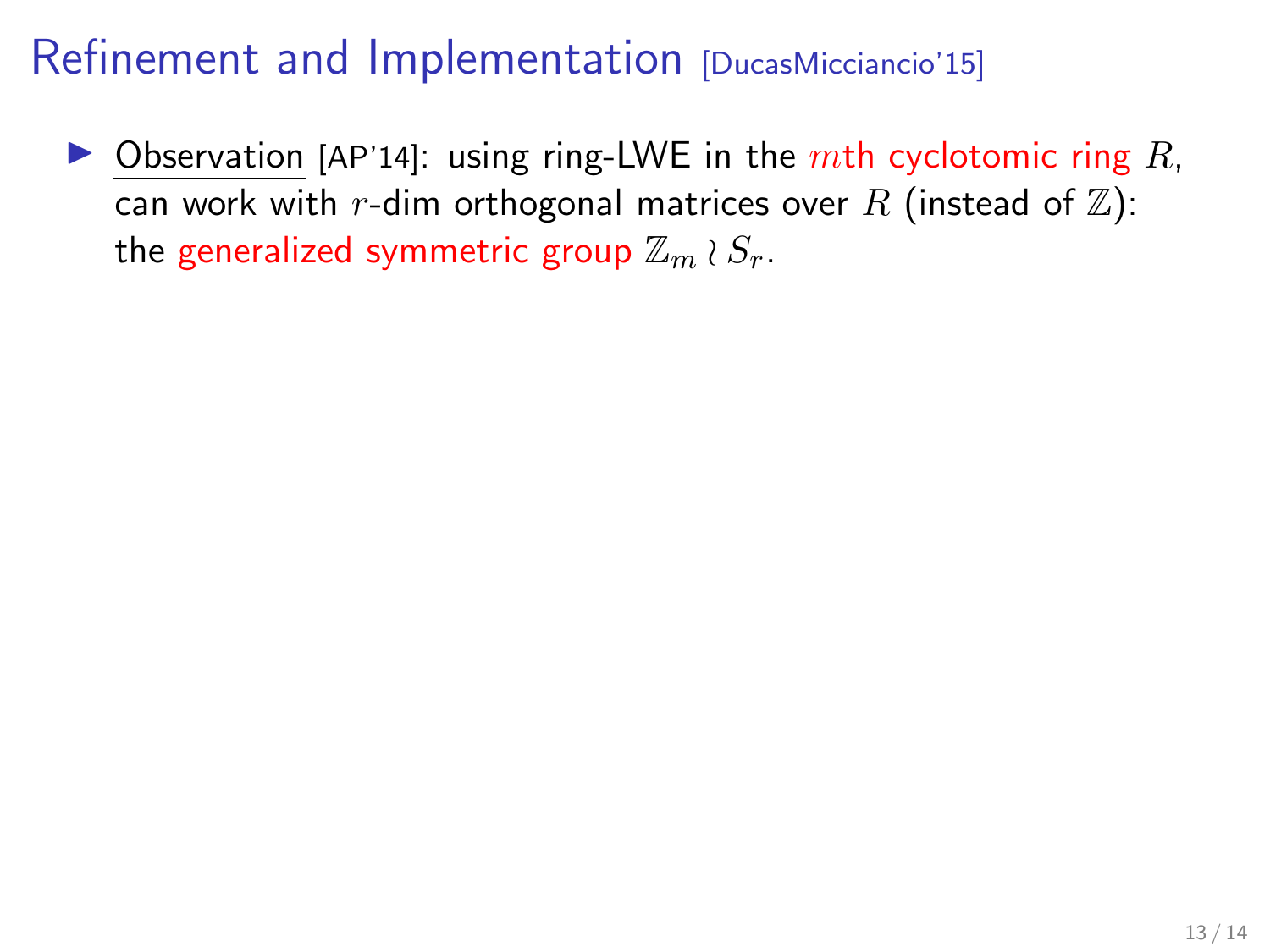$\triangleright$  Observation [AP'14]: using ring-LWE in the mth cyclotomic ring R, can work with r-dim orthogonal matrices over R (instead of  $\mathbb{Z}$ ): the generalized symmetric group  $\mathbb{Z}_m \wr S_r$ .

In particular,  $m = q$  and  $r = 1$  yields  $\mathbb{Z}_q$ .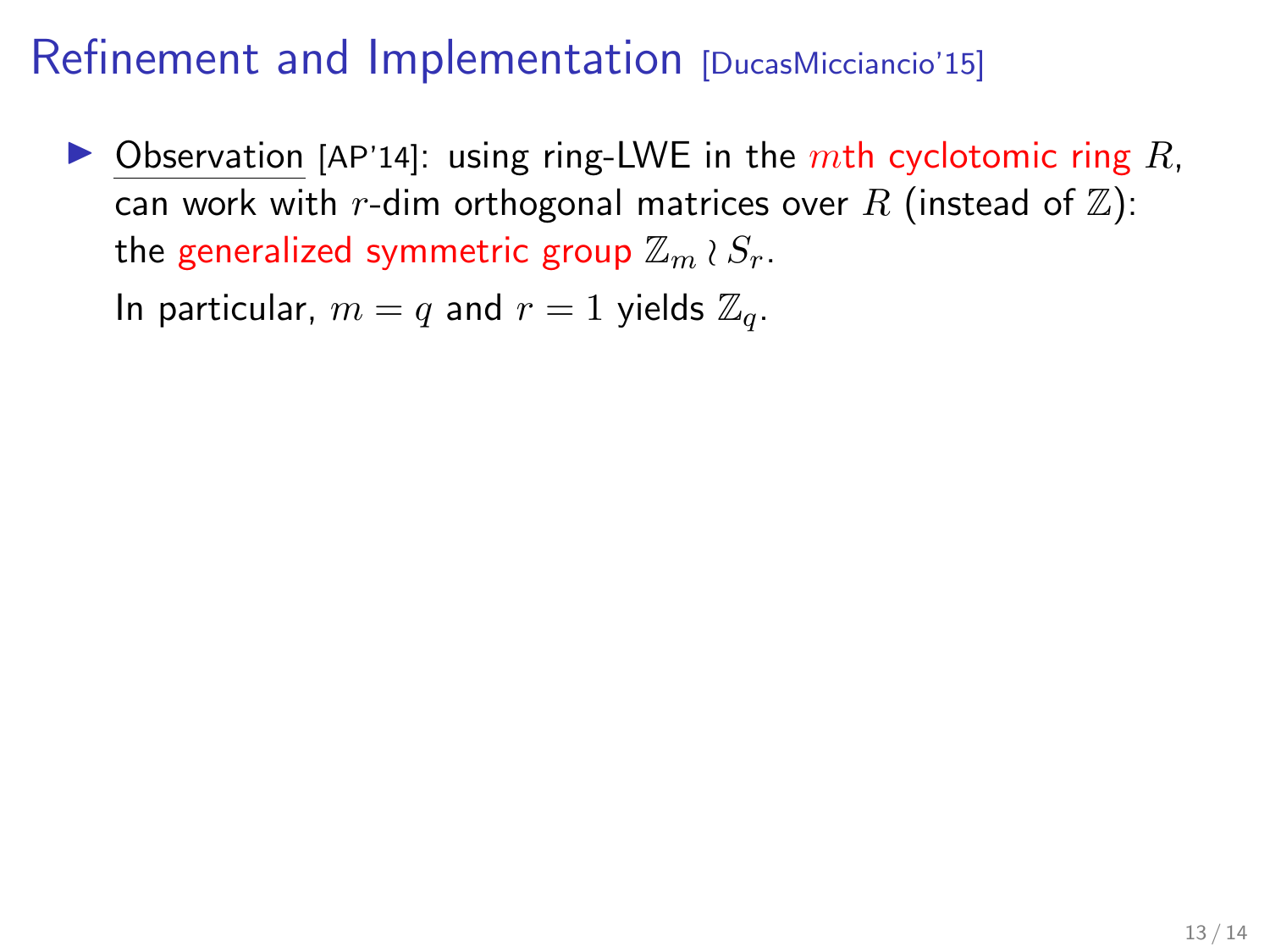$\triangleright$  Observation [AP'14]: using ring-LWE in the mth cyclotomic ring R, can work with r-dim orthogonal matrices over R (instead of  $\mathbb{Z}$ ): the generalized symmetric group  $\mathbb{Z}_m \wr S_r$ .

In particular,  $m = q$  and  $r = 1$  yields  $\mathbb{Z}_q$ .

 $\triangleright$  With a clever view of NAND as a mod-4 additive threshold, [DM'15] designed a specialized "bootstrapped NAND" procedure.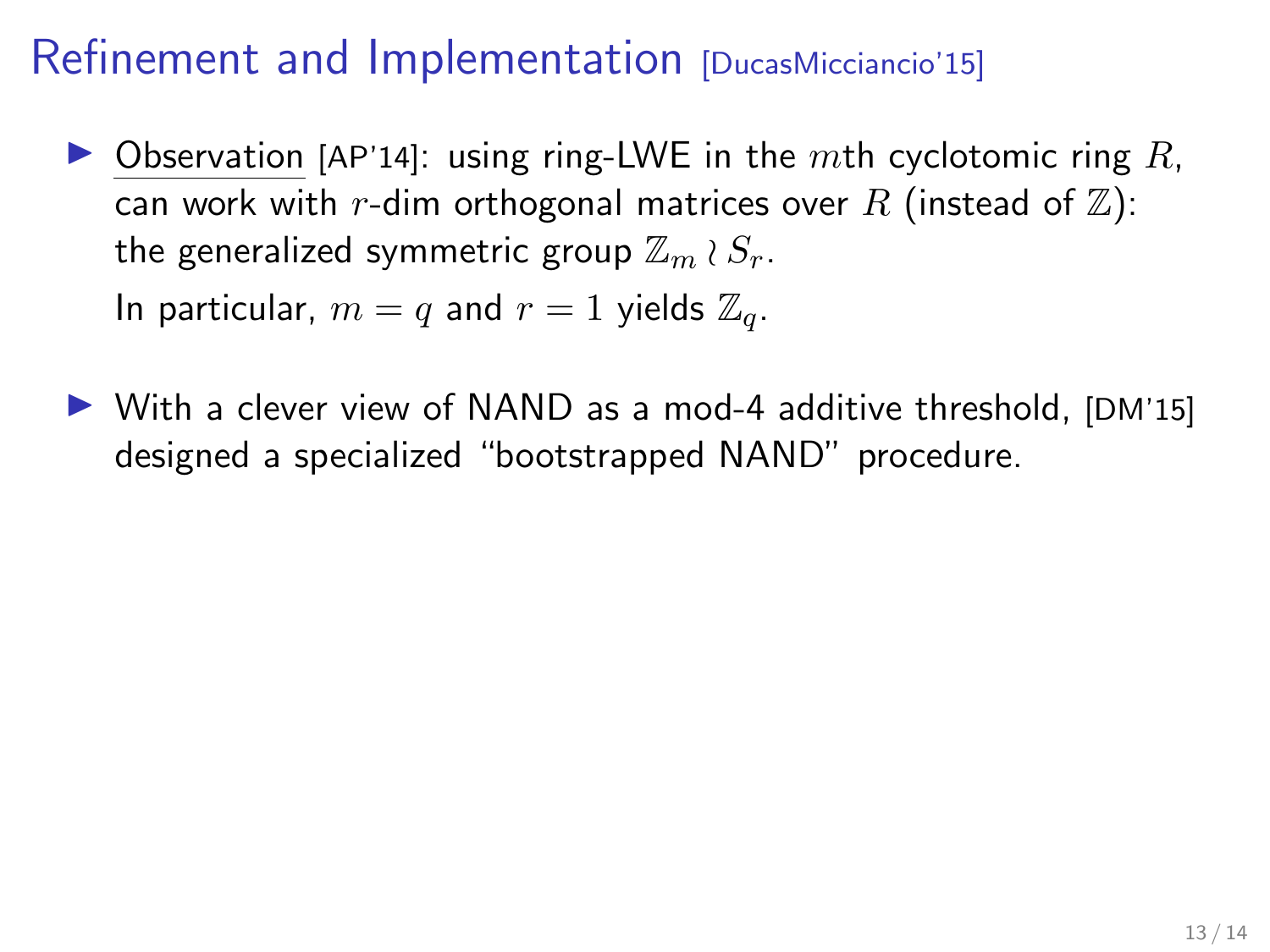$\triangleright$  Observation [AP'14]: using ring-LWE in the mth cyclotomic ring R, can work with r-dim orthogonal matrices over R (instead of  $\mathbb{Z}$ ): the generalized symmetric group  $\mathbb{Z}_m \wr S_r$ .

In particular,  $m = q$  and  $r = 1$  yields  $\mathbb{Z}_q$ .

- $\triangleright$  With a clever view of NAND as a mod-4 additive threshold, [DM'15] designed a specialized "bootstrapped NAND" procedure.
- **► FFTW for fast ring operations**  $\implies$  **bootstrapping in 0.6 sec: FHEW!**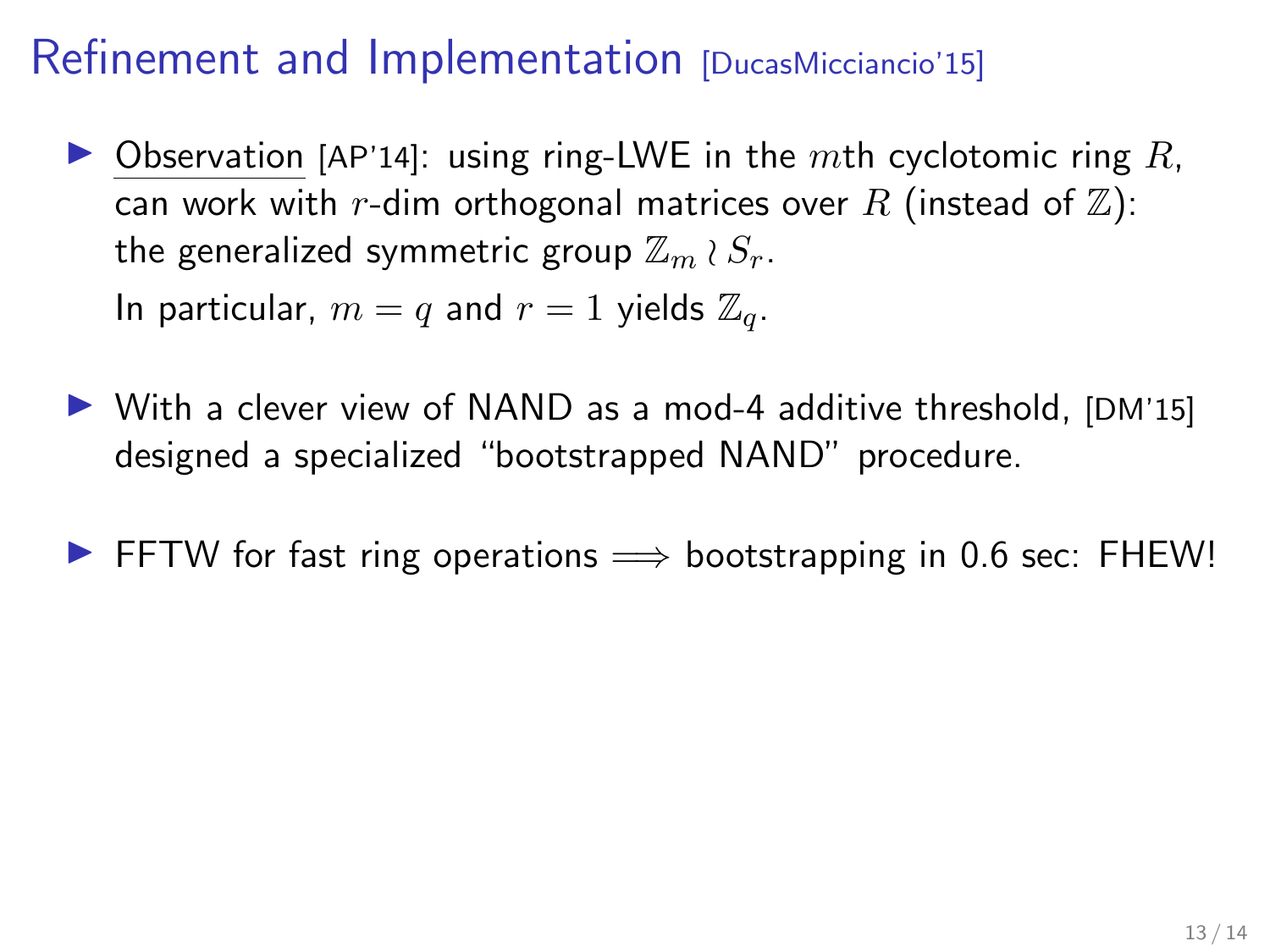$\triangleright$  Can we bootstrap in sublinear  $\#$  homom ops with polynomial error? Bottleneck in [GSW'13]: few plaintext bits / ciphertext (no "packing").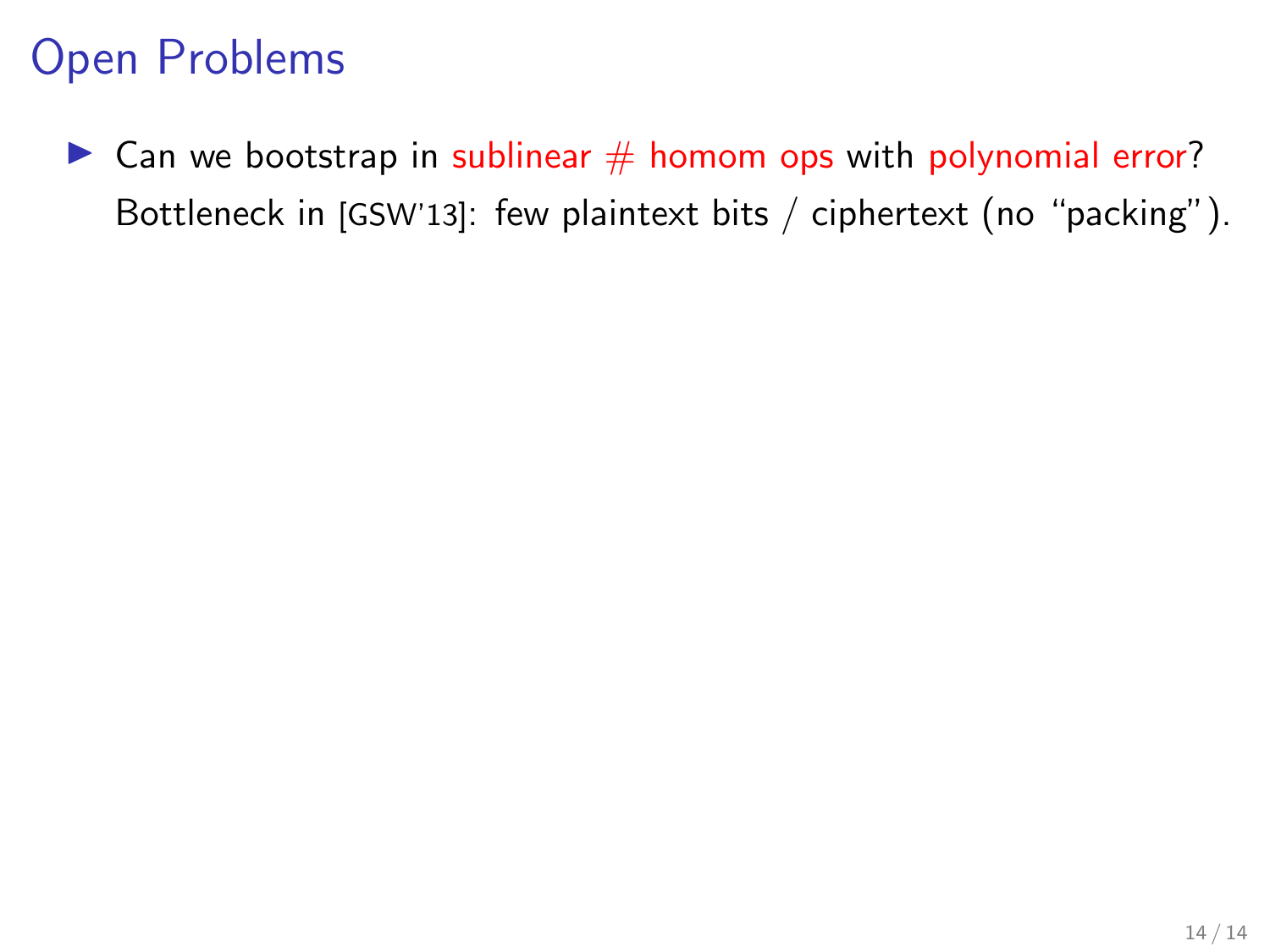$\triangleright$  Can we bootstrap in sublinear  $\#$  homom ops with polynomial error? Bottleneck in [GSW'13]: few plaintext bits / ciphertext (no "packing").

#### $\triangleright$  Circular security for unbounded FHE?

As usual, unbounded FHE requires a "circular security" assumption: that it is safe to reveal an encryption of (embedded)  $sk$  under itself. Does our representation of  $sk$  help or hurt security?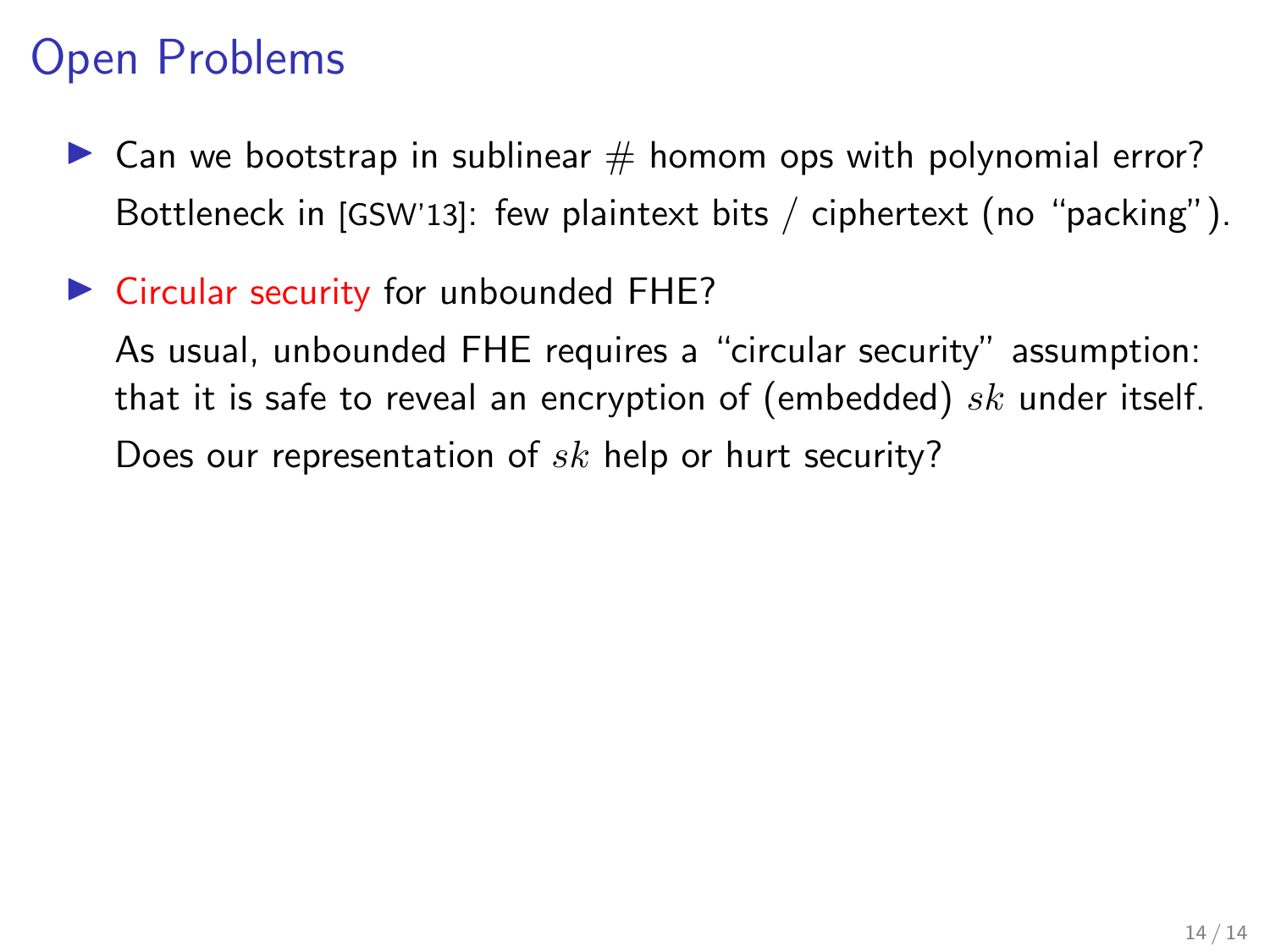- $\triangleright$  Can we bootstrap in sublinear  $\#$  homom ops with polynomial error? Bottleneck in [GSW'13]: few plaintext bits / ciphertext (no "packing").
- $\triangleright$  Circular security for unbounded FHE?

As usual, unbounded FHE requires a "circular security" assumption: that it is safe to reveal an encryption of (embedded)  $sk$  under itself. Does our representation of  $sk$  help or hurt security?

 $\triangleright$  Can we bootstrap FHS/ABE/PE?

Current schemes are like "somewhat homomorphic" encryption: they have an a *priori* bound on circuits they can handle.